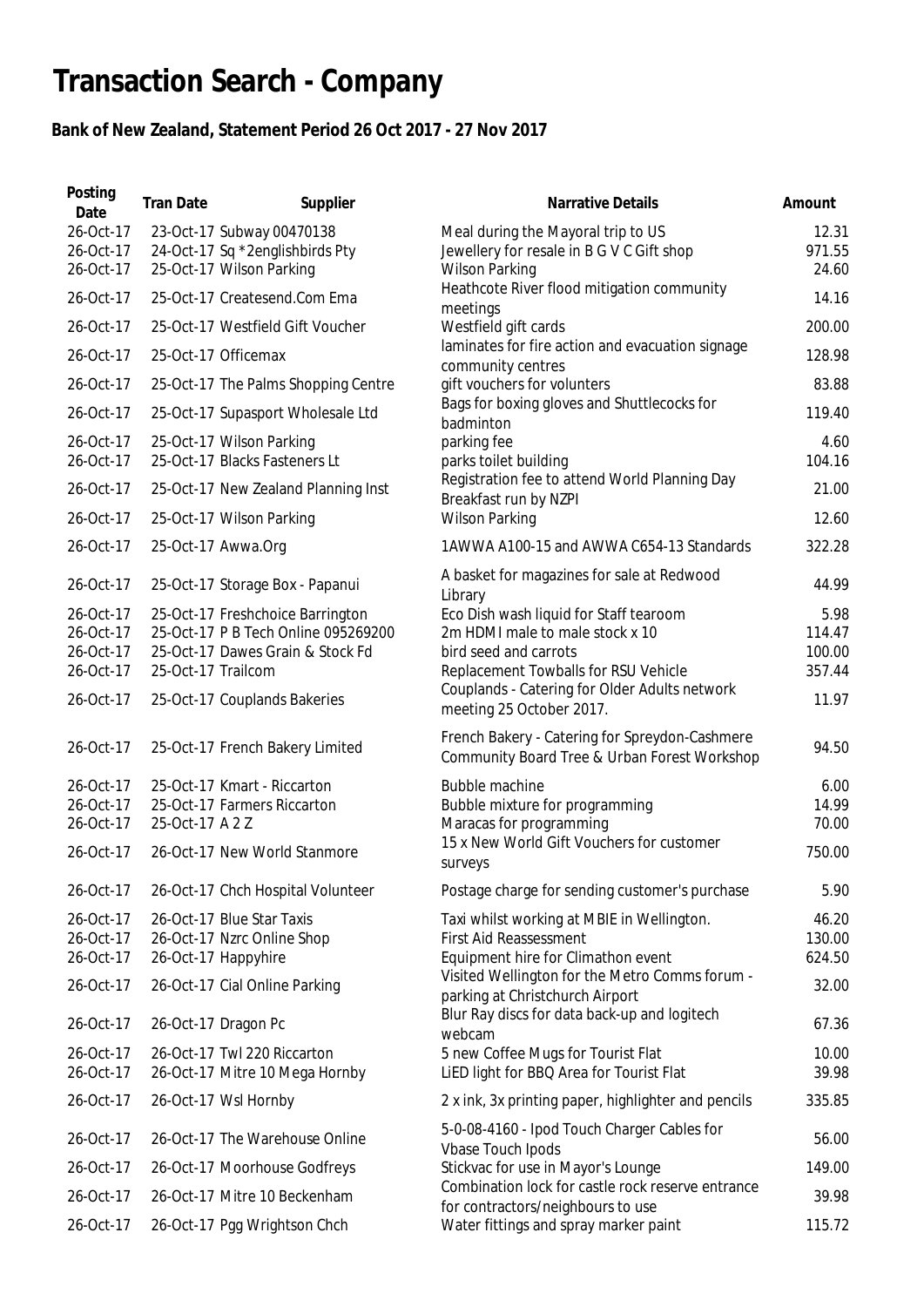| Posting<br>Date        | <b>Tran Date</b> | Supplier                                                          | <b>Narrative Details</b>                                                                                | Amount         |
|------------------------|------------------|-------------------------------------------------------------------|---------------------------------------------------------------------------------------------------------|----------------|
| 26-Oct-17              |                  | 26-Oct-17 Gordon Harris Chch                                      | Paper for wall labels                                                                                   | 197.50         |
| 26-Oct-17              |                  | 26-Oct-17 Mitre 10 Mega Papanui                                   | Tarpaulin light weight, Roll of Duct tape and 3 pin<br>plug top for the empting of the filters          | 40.85          |
| 26-Oct-17              |                  | 26-Oct-17 Briscoes Riccarton                                      | Clock for Redwood Staffroom - other one had<br>disintegrated under the heat pump.                       | 14.99          |
| 26-Oct-17              |                  | 26-Oct-17 Mitre 10 Mega Papanui                                   | Edgeijng shears x 1                                                                                     | 89.47          |
| 26-Oct-17              |                  | 26-Oct-17 Spotlight Stores NZ Ltd                                 | crochet hooks ani oneill project yellow exhibition                                                      | 87.84          |
| 26-Oct-17              |                  | 26-Oct-17 Ferrymead Mitre 10 Mega                                 | Dynabolts, Chain links, Snap hooks, Drill bit - fix<br>chains that hold up drop down court side seating | 76.04          |
| 26-Oct-17              |                  | 26-Oct-17 Mitre 10 Mega Papanui                                   | Dynabolts, Chain links, Snap hooks, Drill bit - fix<br>chains that hold up drop down court side seating | 85.74          |
| 26-Oct-17              |                  | 26-Oct-17 Cactus Outdoor Limited                                  | Uniform shorts for Warren x 2                                                                           | 327.30         |
| 27-Oct-17              |                  | 24-Oct-17 Blue C Sushi                                            | Meal during the Mayoral trip to US                                                                      | 66.91          |
| 27-Oct-17              |                  | 25-Oct-17 Living And Dining                                       | Goods for resale                                                                                        | 351.07         |
| 27-Oct-17              |                  | 25-Oct-17 McDonalds Lambton Quay                                  | Dinner whilst working at MBIE in Wellington                                                             | 18.50          |
| 27-Oct-17              |                  | 25-Oct-17 Uniguest Inc - Usd                                      | Car parking for ENGEO meeting in San Francisco -<br>Mayoral trip to US                                  | 11.40          |
| 27-Oct-17              |                  | 25-Oct-17 B&h Photo 800-606-6969                                  | Thunderbolt II hub for studio computer                                                                  | 389.06         |
| 27-Oct-17              |                  | 25-Oct-17 Amazon Mktplace Pmts                                    | Library book                                                                                            | 36.04          |
| 27-Oct-17              |                  | 26-Oct-17 Wilson Parking                                          | <b>Wilson Parking</b>                                                                                   | 10.60          |
| 27-Oct-17              |                  | 26-Oct-17 We Are Feel Good Inc                                    | Goods for resale                                                                                        | 371.62         |
| 27-Oct-17<br>27-Oct-17 |                  | 26-Oct-17 Amalga Taxis 3-888-000<br>26-Oct-17 Blacks Fasteners Lt | Taxi whilst working at MBIE in Wellington.                                                              | 52.00<br>82.20 |
| 27-Oct-17              |                  | 26-Oct-17 Mainland Fasterners                                     | <b>Workshop Consumables</b><br><b>Workshop Consumables</b>                                              | 362.15         |
|                        |                  |                                                                   | Catering at Climathon, an Antarctic Office public                                                       |                |
| 27-Oct-17              |                  | 26-Oct-17 Pizza Hut - 762                                         | engagement workshop                                                                                     | 280.00         |
| 27-Oct-17              |                  | 26-Oct-17 Wilson Parking                                          | Car parking for meeting                                                                                 | 6.60<br>16.00  |
| 27-Oct-17<br>27-Oct-17 |                  | 26-Oct-17 Trademe Paynow<br>26-Oct-17 Trademe Paynow              | Fencing<br>Fencing                                                                                      | 88.00          |
| 27-Oct-17              |                  | 26-Oct-17 Trademe Paynow                                          | Fencing                                                                                                 | 165.00         |
|                        |                  |                                                                   | Visited Wellington for the Metro Comms forum -                                                          |                |
| 27-Oct-17              |                  | 26-Oct-17 Cial Online Parking                                     | parking at Christchruch Airport<br>Visited Wellington for the Metro Comms forum -                       | 32.00          |
| 27-Oct-17              |                  | 26-Oct-17 Cial Online Parking                                     | parking at Christchurch Airport                                                                         | 32.00          |
| 27-Oct-17              |                  | 26-Oct-17 Createsend.Com Ema                                      | Papanui-Innes Community Board November News                                                             | 7.27           |
| 27-Oct-17              |                  | 26-Oct-17 Createsend.Com Ema                                      | NZ Cup and Show Week 26 October                                                                         | 85.69          |
| 27-Oct-17              |                  | 26-Oct-17 French Bakery Limited                                   | Walking festival Debrief Lunch - External<br>Attendees                                                  | 89.50          |
| 27-Oct-17              |                  | 26-Oct-17 Blacks Fasteners Lt                                     | YM dome washers Ani                                                                                     | 18.29          |
| 27-Oct-17              |                  | 26-Oct-17 Kens Cameras & Video                                    | 3f scan and tiff of 4x5 film - collection work<br>"Consent" for Closer exhibition.                      | 40.00          |
| 27-Oct-17              |                  | 26-Oct-17 Kens Cameras & Video                                    | Nikon D850 camera battery                                                                               | 109.90         |
| 27-Oct-17              |                  | 26-Oct-17 Craft Station                                           | Advertising and brochure display at Little River                                                        | 75.00          |
| 27-Oct-17              |                  | 26-Oct-17 Surestyle Group Limited                                 | 5-0-08-4160 - Clothing rack dividers for hosting<br>uniforms                                            | 58.66          |
| 27-Oct-17              | 26-Oct-17 Ipenz  |                                                                   | A Practical Guide to Cross-Cultural<br>Communcationtion                                                 | 575.00         |
| 27-Oct-17              |                  | 26-Oct-17 Omc Power Equipment                                     | Weed eater line, blades for lawnmower & chain<br>bar oil for chainsaw                                   | 158.80         |
| 27-Oct-17              |                  | 26-Oct-17 Hcd Flow - Chch                                         | Camlock fittings, Reducing bush, thread tape and<br>submersible pump hose for Halswell pool.            | 405.80         |
| 27-Oct-17              |                  | 26-Oct-17 Ministry Of Food Bar                                    | Ministry of Food cafe - lunch attending FWV<br>Governance Board Wellington                              | 18.50          |
| 27-Oct-17              |                  | 26-Oct-17 Kiwi Cabs                                               | Kiwi Cabs taxis - travel to FWV Governance Board<br>Wellington                                          | 33.70          |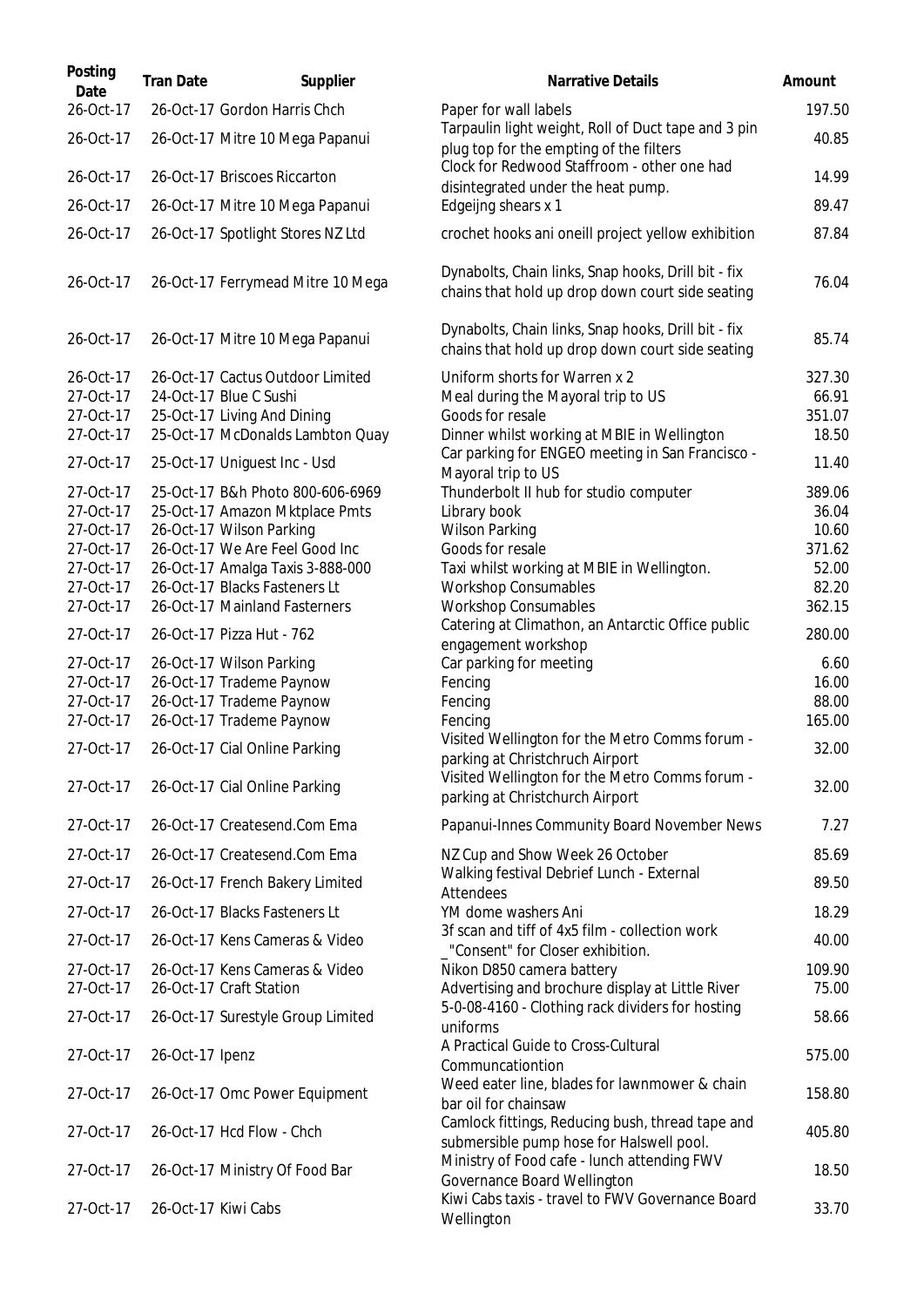| Posting<br>Date | <b>Tran Date</b> | Supplier                           | <b>Narrative Details</b>                                                                                           | Amount  |
|-----------------|------------------|------------------------------------|--------------------------------------------------------------------------------------------------------------------|---------|
| 27-Oct-17       |                  | 26-Oct-17 New World Bishopdale     | Catering for Papanui-Innes Community Board<br>Meeting held on 30 October 2017 in the Papanui<br>Board Room *       | 45.75   |
| 27-Oct-17       |                  | 26-Oct-17 Acquire.Co.Nz Ltd        | 10 port iPad recharging station for AR. Part of<br>redistribution of iPads project.                                | 121.03  |
| 27-Oct-17       |                  | 26-Oct-17 Cashiers Off/Flats       | Closer images                                                                                                      | 375.00  |
| 27-Oct-17       |                  | 26-Oct-17 Peka Agencies Limited    | Jewellery for resale in B G V C Giftshop                                                                           | 1135.77 |
| 27-Oct-17       |                  | 27-Oct-17 Southern Woods Nursery   | Weed mats for volunteer group                                                                                      | 48.00   |
| 27-Oct-17       |                  | 27-Oct-17 Wsl South City           | For Xmas holiday programme                                                                                         | 5.00    |
| 27-Oct-17       |                  | 27-Oct-17 Just Incredible          | For xmas holiday programme                                                                                         | 5.98    |
| 27-Oct-17       |                  | 27-Oct-17 Twl 175 South City       | For Xmas holiday programme                                                                                         | 20.00   |
| 27-Oct-17       |                  | 27-Oct-17 Weldplus                 | Tig Welder Repair                                                                                                  | 169.63  |
| 27-Oct-17       |                  | 27-Oct-17 Pgg Wrightson Chch       | previcure and orthene for crop maintenance/pest<br>control                                                         | 408.00  |
| 27-Oct-17       |                  | 27-Oct-17 Countdown                | Event catering for Climathon                                                                                       | 660.14  |
| 27-Oct-17       |                  | 27-Oct-17 Mojo Market Lane         | Breakfast for attending Building Symposium on                                                                      | 12.50   |
|                 |                  |                                    | 26/27 October 2017                                                                                                 |         |
| 27-Oct-17       |                  | 27-Oct-17 Trademe Paynow           | Credit Voucher Trademe Paynow                                                                                      | $-4.00$ |
| 27-Oct-17       |                  | 27-Oct-17 Twl 220 Riccarton        | paper clips threatened plant monitoring                                                                            | 4.00    |
| 27-Oct-17       |                  | 27-Oct-17 New World Wigram         | 5-0-16-4817 - Staff wellbeing, overnight shift                                                                     | 51.59   |
| 27-Oct-17       |                  | 27-Oct-17 Sydenham Bakery          | Morning Tea                                                                                                        | 300.00  |
| 27-Oct-17       |                  | 27-Oct-17 Wise Quality NZ Ltd      | spare key cut for gaming console lock                                                                              | 10.90   |
| 27-Oct-17       |                  | 27-Oct-17 Pak N Save Hornby        | Milk for staffroom                                                                                                 | 4.55    |
| 27-Oct-17       |                  | 27-Oct-17 Cial Online Parking      | Airport Carparking                                                                                                 | 50.00   |
| 27-Oct-17       |                  | 27-Oct-17 Shq Highway 1            | Blue vests for Building wardens                                                                                    | 805.92  |
| 27-Oct-17       |                  | 27-Oct-17 Mighty Ape Limited       | PS4 wireless controllers: AR replacements                                                                          | 88.00   |
| 27-Oct-17       |                  | 27-Oct-17 Ascent Technology Ltd    | Micro SD cards (B/S maintenance)                                                                                   | 127.35  |
| 27-Oct-17       |                  | 27-Oct-17 Christchurch City Cncl   | Parking coupon for the team to use                                                                                 | 77.50   |
| 30-Oct-17       |                  | 25-Oct-17 Alaska Air 0272154824062 | Alaskan Airline extra luggage cost - extra suitcase<br>for gifts<br>Parking and tax at Grand Hyatt Seattle 19 - 25 | 432.00  |
| 30-Oct-17       |                  | 25-Oct-17 Hyatt Hotels Seattle     | October 2017 as a part of the Mayoral sister city<br>trip                                                          | 493.91  |
| 30-Oct-17       |                  | 25-Oct-17 Paypal *craftablesl      | consumables for silhouette usb craft cutter                                                                        | 319.00  |
| 30-Oct-17       |                  | 25-Oct-17 Paypal *antiquariat      | engraving used in video documentary for<br>interpretive display in Closer exhibition                               | 54.01   |
| 30-Oct-17       | 26-Oct-17 Ipenz  |                                    | Membership IPENZ                                                                                                   | 535.44  |
| 30-Oct-17       |                  | 26-Oct-17 Christchurch Airport     | carparking at airport                                                                                              | 56.00   |
| 30-Oct-17       |                  | 26-Oct-17 Christchurch Airport     | Christchurch airport parking - travel to FWV<br>Governance Board Wellington                                        | 25.00   |
| 30-Oct-17       |                  | 26-Oct-17 Apple NZ 2               | Lightning to USB cable - fair ware and tear HO                                                                     | 29.00   |
| 30-Oct-17       |                  | 27-Oct-17 Bunnings - 9476          | trolley/sack barrow for Crash Bash stage tour                                                                      | 89.00   |
| 30-Oct-17       |                  | 27-Oct-17 Ace Parking Lot 4115     | Car parking in San Francisco - Mayoral trip to US                                                                  | 24.00   |
| 30-Oct-17       |                  | 27-Oct-17 Dollar Store             | material for displays                                                                                              | 3.00    |
| 30-Oct-17       |                  | 27-Oct-17 Kidds Cakes & Bakery     | Catering for Climathon event                                                                                       | 97.70   |
| 30-Oct-17       |                  | 27-Oct-17 Officemax                | Stationery for Climathon event                                                                                     | 109.65  |
| 30-Oct-17       |                  | 27-Oct-17 Jims Test And Tag Middle | Electrical certification of equipment for Bike Expo<br>as required by site                                         | 25.00   |
| 30-Oct-17       |                  | 27-Oct-17 Institute Of Directo     | Institute of Directors event - The changing face of<br>governance in Canterbury                                    | 40.00   |
| 30-Oct-17       |                  | 27-Oct-17 Christchurch Airport     | Parking at Christchurch ariport for attending<br>Building Symposium 26/27 October 2017                             | 50.00   |
| 30-Oct-17       |                  | 27-Oct-17 Createsend.Com Ema       | Ngā Puna Wai Sports Hub update - October 2017                                                                      | 17.53   |
| 30-Oct-17       |                  | 27-Oct-17 Createsend.Com Ema       | Cycling newsletter October #4                                                                                      | 36.66   |
| 30-Oct-17       |                  | 27-Oct-17 Createsend.Com Ema       | Newsline email 27/10                                                                                               | 49.62   |
| 30-Oct-17       |                  | 27-Oct-17 M J Shardlow & Colid     | roll of double sided tape for fire action signs                                                                    | 117.13  |
| 30-Oct-17       |                  | 27-Oct-17 French Bakery Limited    | Get Set Go - Catering 27 October                                                                                   | 68.40   |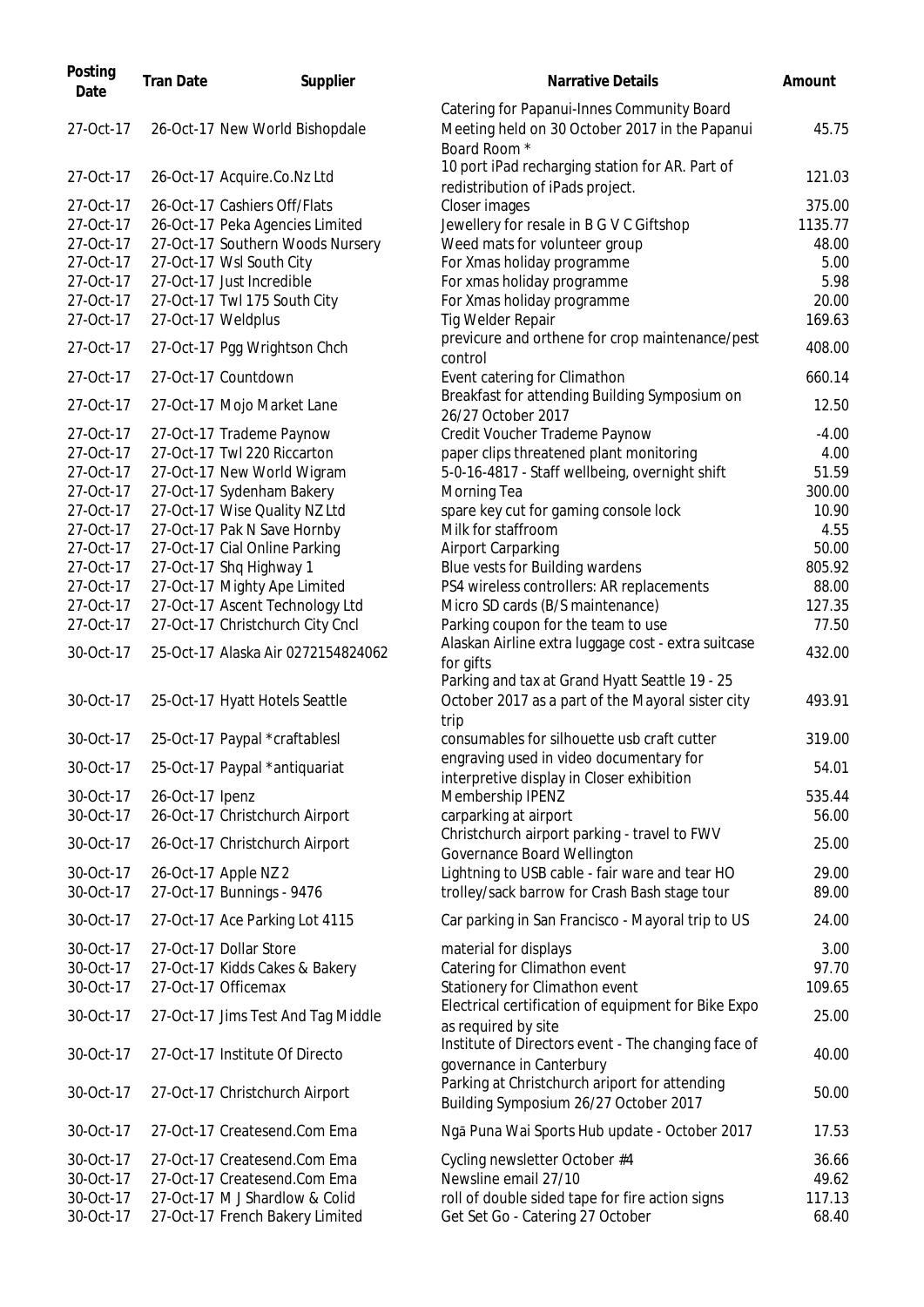| Posting<br>Date        | <b>Tran Date</b> | Supplier                                                         | <b>Narrative Details</b>                                                                        | Amount         |
|------------------------|------------------|------------------------------------------------------------------|-------------------------------------------------------------------------------------------------|----------------|
| 30-Oct-17              |                  | 27-Oct-17 Pioneer Stadium Cafe                                   | Coffee - Union meeting                                                                          | 7.50           |
| 30-Oct-17              |                  | 27-Oct-17 Paypal *cutnpaste                                      | glyphosate gel                                                                                  | 530.20         |
| 30-Oct-17              |                  | 27-Oct-17 Nz Safety Blackwoods                                   | H&S - Safety Boots                                                                              | 235.63         |
| 30-Oct-17              |                  | 27-Oct-17 The Sensory Corner                                     | Find It - water themed                                                                          | 49.95          |
| 30-Oct-17              |                  | 27-Oct-17 Universo Brasserie A                                   | Yellow Moon opening function.                                                                   | 300.00         |
| 30-Oct-17              |                  | 27-Oct-17 Bunnings - 9476                                        | Hoses and connections - Abberley Park                                                           | 124.90         |
|                        |                  |                                                                  |                                                                                                 |                |
| 30-Oct-17              |                  | 27-Oct-17 Bunnings - 9476                                        | Batteries and Hex Key for VO2 meter                                                             | 17.72          |
| 30-Oct-17              |                  | 27-Oct-17 Ross Galt Lock & Key                                   | Replacement top box key for A8qzc                                                               | 9.00           |
| 30-Oct-17              |                  | 27-Oct-17 Wilson Parking                                         | Parking for course at CCC                                                                       | 12.60          |
| 30-Oct-17              |                  | 27-Oct-17 Skr*abebooks 45hoby                                    | Library book                                                                                    | 24.33          |
| 30-Oct-17              |                  | 27-Oct-17 Dept Internal Affairs                                  | Closer permissions                                                                              | 60.00          |
| 30-Oct-17              |                  | 28-Oct-17 Hoo*hootsuite Media Inc.                               | Hootsuite monthly licence - DLS Web team                                                        | 98.99          |
| 30-Oct-17              |                  | 28-Oct-17 Facebk Tp6twcjs92                                      | facebook post friends plant sale                                                                | 2.28           |
| 30-Oct-17              |                  | 28-Oct-17 Facebk Cp6twcjs92                                      | parks event                                                                                     | 27.72          |
| 30-Oct-17              |                  | 28-Oct-17 Officevibe                                             | ITDC Officevibe 2017-10                                                                         | 1122.00        |
| 30-Oct-17              |                  | 28-Oct-17 Mitre 10 Rangiora                                      | Magnets to hold up signs on metal shelving                                                      | 30.76          |
| 30-Oct-17              |                  | 28-Oct-17 Countdown Online Shopping                              | Scarborough Playground Renewal Drop in session.                                                 | 163.25         |
| 30-Oct-17              |                  | 28-Oct-17 Teo Taxi 514-504-8293                                  | <b>ITS World Congress</b>                                                                       | 53.90          |
| 30-Oct-17              |                  | 28-Oct-17 Teo Taxi 514-504-8293                                  | <b>ITS World Congress</b>                                                                       | 53.90          |
| 30-Oct-17              |                  | 29-Oct-17 Mitre 10 Beckenham                                     | Eye protection - safety gear                                                                    | 60.98          |
| 30-Oct-17              |                  | 29-Oct-17 Ecocentral Ltd                                         | Dump fees                                                                                       | 14.72          |
| 30-Oct-17              |                  | 30-Oct-17 Chemchek Nz                                            | Workshop Water Cooler                                                                           | 348.46         |
| 30-Oct-17              |                  | 30-Oct-17 Gordon Harris Chch                                     | Varnish for nurse painting cons CM loan                                                         | 78.99          |
| 30-Oct-17              |                  | 30-Oct-17 Mitre 10 Beckenham                                     | Containers and tools for trucks                                                                 | 77.27          |
| 30-Oct-17              |                  | 30-Oct-17 Beckenham Service Ctr                                  | Parking coupons for staff travel                                                                | 93.00          |
|                        |                  |                                                                  |                                                                                                 |                |
| 30-Oct-17              |                  | 30-Oct-17 Beckenham Service Ctr                                  | Parking coupons for staff travel                                                                | 139.50         |
| 30-Oct-17              |                  | 30-Oct-17 Countdown                                              | materials and halloween themed prizes for<br>Gamezone programme for older children              | 13.48          |
| 30-Oct-17              |                  | 30-Oct-17 Hammer Hardware                                        | Torch and batteries for Halswell pool plant room                                                | 39.50          |
| 30-Oct-17              |                  | 30-Oct-17 Twl 220 Riccarton                                      | wool bales x 10                                                                                 | 124.00         |
| 30-Oct-17              |                  | 30-Oct-17 Countdown                                              | Milk for re sale in the shop                                                                    | 25.08          |
| 30-Oct-17              |                  | 30-Oct-17 Countdown Chch Airport                                 | milk and coffee for The Antarctic Office 30 Oct<br>2017                                         | 12.88          |
| 30-Oct-17              |                  | 30-Oct-17 Auckland Art Gallery                                   |                                                                                                 | 78.00          |
| 31-Oct-17              |                  |                                                                  | Closer permissions                                                                              |                |
|                        |                  | 29-Oct-17 Surveymonkey                                           | Survey Monkey monthly subscription                                                              | 39.00          |
| 31-Oct-17<br>31-Oct-17 |                  | 29-Oct-17 Safari Bks Online-Flow<br>29-Oct-17 Olive Et Gourmando | ITII Safari Books-Online 2017-10<br>ITS Work Congress breakfast (with Chch Mayor) in            | 58.50<br>60.00 |
| 31-Oct-17              |                  | 30-Oct-17 Ross Galt Lock & Key                                   | Montreal<br>Master keys and parks padlocks                                                      | 386.00         |
|                        |                  |                                                                  | contribution toward boat fuel costs for joint                                                   |                |
| 31-Oct-17              |                  | 30-Oct-17 Apl Fuelstop Duvauchel                                 | CCC/DoC wildlife survey of Banks Pen shoreline                                                  | 47.77          |
| 31-Oct-17              |                  | 30-Oct-17 Apl Fuelstop Duvauchel                                 | contribution toward boat fuel costs for joint<br>CCC/DoC wildlife survey of Banks Pen shoreline | 150.00         |
| 31-Oct-17              |                  | 30-Oct-17 Wilson Parking                                         | <b>Wilson Parking</b>                                                                           | 8.60           |
| 31-Oct-17              |                  | 30-Oct-17 Bunnings - 9476                                        | Materials for Len Lye Sculpture lesson Term 4<br>2017                                           | 114.88         |
| 31-Oct-17              |                  | 30-Oct-17 Saecowilson - Christch                                 | Belt Press O/Haul - WO                                                                          | 97.80          |
| 31-Oct-17              |                  | 30-Oct-17 Workplace Safety Sup                                   | Replenish First Aid Box Maintenance - WO                                                        | 110.52         |
| 31-Oct-17              |                  | 30-Oct-17 Saecowilson - Christch                                 | Belt Press O/Haul - WO                                                                          | 123.17         |
| 31-Oct-17              |                  | 30-Oct-17 Hydraulic Systems & Co                                 | G3 Cylinder Overhaul                                                                            | 165.02         |
| 31-Oct-17              |                  | 30-Oct-17 Workplace Safety Sup                                   | Replenish First Aid Box Maintenance - WO                                                        | 376.63         |
| 31-Oct-17              |                  | 30-Oct-17 St Martins Post Shop                                   | Sticky labels for threatened plant monitoring                                                   | 8.99           |
|                        |                  |                                                                  | Banks Peninsula Community Board November                                                        |                |
| 31-Oct-17              |                  | 30-Oct-17 Createsend.Com Ema                                     | <b>News</b>                                                                                     | 8.38           |
| 31-Oct-17              |                  | 30-Oct-17 Createsend.Com Ema                                     | Fendalton-Waimairi-Harewood Community Board<br>November News                                    | 9.41           |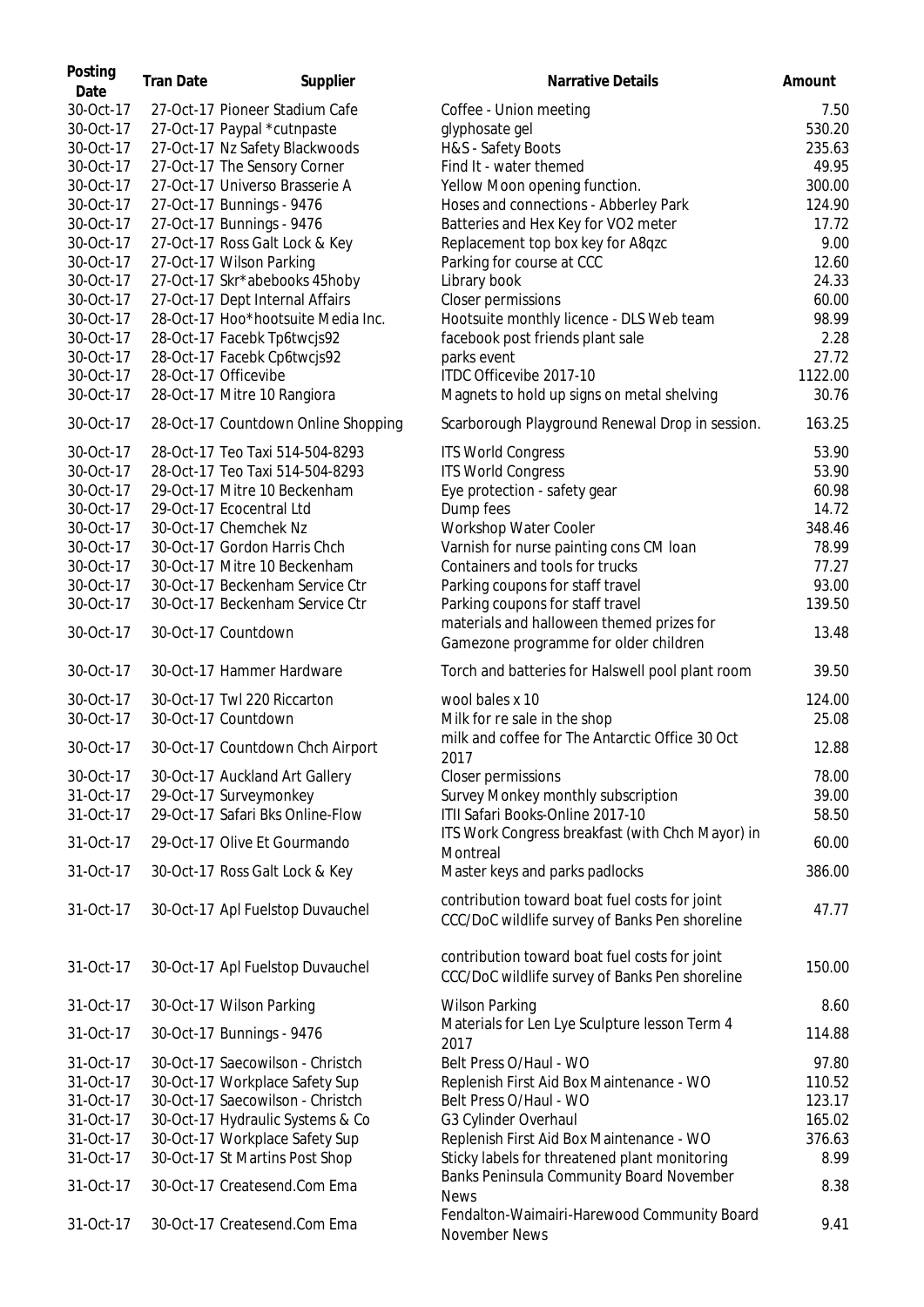| Posting<br>Date | <b>Tran Date</b>  | Supplier                                                  | Narrative Details                                                             | Amount  |
|-----------------|-------------------|-----------------------------------------------------------|-------------------------------------------------------------------------------|---------|
| 31-Oct-17       |                   | 30-Oct-17 Createsend.Com Ema                              | Halswell-Hornby-Riccarton Community Board<br>November News                    | 9.93    |
| 31-Oct-17       |                   | 30-Oct-17 Createsend.Com Ema                              | Coastal-Burwood Community Board November<br><b>News</b>                       | 10.33   |
| 31-Oct-17       |                   | 30-Oct-17 Createsend.Com Ema                              | Halswell Skate and recreation parks update                                    | 11.59   |
| 31-Oct-17       |                   | 30-Oct-17 Createsend.Com Ema                              | Sumner Road update                                                            | 12.16   |
| 31-Oct-17       |                   | 30-Oct-17 Waste Management                                | Skip to clear out junk                                                        | 355.00  |
| 31-Oct-17       |                   | 30-Oct-17 Blacks Fasteners Lt                             | parks toilet building                                                         | 12.25   |
| 31-Oct-17       |                   | 30-Oct-17 Ferry Road Vet                                  | Vet treatment for injured puppy                                               | 92.65   |
| 31-Oct-17       |                   | 30-Oct-17 Filecorp NZ Limited                             | Filecorp - file covers and two part clips                                     | 374.35  |
| 31-Oct-17       |                   | 30-Oct-17 Bunnings - 9476                                 | cordless drills x 2 for workshop                                              | 115.98  |
| 31-Oct-17       |                   | 30-Oct-17 Bp Connect Qe li                                | Milk for BLFP                                                                 | 11.97   |
| 31-Oct-17       |                   | 30-Oct-17 Nz Safety Blackwoods                            | Safety boots, gloves, ear muffs, protective glasses                           | 343.13  |
| 31-Oct-17       |                   | 30-Oct-17 Nz Safety Blackwoods                            | Safety gear for new staff member                                              | 313.16  |
| 31-Oct-17       |                   | 30-Oct-17 Nz Safety Blackwoods                            | Safety Gear                                                                   | 176.28  |
| 31-Oct-17       |                   | 31-Oct-17 Placemakers Riccarton                           | coldpatch pothole repair mix to repair hard<br>surfaces                       | 172.76  |
| 31-Oct-17       |                   |                                                           |                                                                               | 249.55  |
| 31-Oct-17       |                   | 31-Oct-17 Relish Catering<br>31-Oct-17 Gordon Harris Chch | Catering for Oct FWH Liaison Meeting<br>Cons Matt medium for Pine sculptures  | 51.27   |
|                 |                   |                                                           | Viewsonic 23" Touch Screen Monitor                                            | 592.30  |
| 31-Oct-17       |                   | 31-Oct-17 Dragon Pc                                       |                                                                               |         |
| 31-Oct-17       |                   | 31-Oct-17 Mitre 10 Mega Papanui                           | Replacement Light Bulbs Pool Corridor                                         | 89.70   |
| 31-Oct-17       |                   | 31-Oct-17 Parsley And Sage                                | <b>Catering for Community Board Meeting</b>                                   | 111.55  |
| 31-Oct-17       |                   | 31-Oct-17 Pumps Online                                    | Irrigation supplies                                                           | 395.00  |
| 31-Oct-17       |                   | 31-Oct-17 Kathmandu The Palms                             | Survey Monkey Prize - Walking Festival 2017                                   | 50.00   |
| 31-Oct-17       |                   | 31-Oct-17 The Warehouse Online                            | Flash Drives for Strategy & Planning Group                                    | 16.00   |
| 31-Oct-17       |                   | 31-Oct-17 The Warehouse Online                            | Flash Drives for Strategy & Planning Group                                    | 60.00   |
| 31-Oct-17       |                   | 31-Oct-17 The Warehouse Online                            | Flash Drives for Strategy & Planning Group                                    | 140.00  |
| 31-Oct-17       |                   | 31-Oct-17 Countdown                                       | Linwood Central Heathcote Community Board<br>meeting catering 6 November 2017 | 10.48   |
| 31-Oct-17       |                   | 31-Oct-17 New World South City                            | Slice and grapes for crochet group.                                           | 15.53   |
| 31-Oct-17       |                   | 31-Oct-17 Mitre 10 Beckenham                              | spring washer and 2 engineer bolts                                            | 1.04    |
| 31-Oct-17       |                   | 31-Oct-17 Dragon Pc                                       | touch screen for closer exhibition                                            | 592.30  |
| 31-Oct-17       |                   | 31-Oct-17 Countdown                                       | Milk for Carlyle                                                              | 6.96    |
| 31-Oct-17       | 31-Oct-17 Kiwigas |                                                           | Gas bottles for the BBQs in camp                                              | 89.70   |
| 1-Nov-17        |                   | 29-Oct-17 Paypal *stivesarchi                             | Archival research                                                             | 80.07   |
| 1-Nov-17        |                   | 30-Oct-17 Papaya Pty Limited                              | Goods for resale                                                              | 569.59  |
| 1-Nov-17        |                   | 30-Oct-17 Goleansixsi                                     | Green belt Six sigma online training course                                   | 1046.04 |
| 1-Nov-17        |                   | 30-Oct-17 Paknsave Moorhouse                              | Milk for staff room                                                           | 5.30    |
| 1-Nov-17        |                   | 31-Oct-17 Bunnings - 9482                                 | Emergency water containers                                                    | 76.00   |
| 1-Nov-17        |                   | 31-Oct-17 Institute Of Directo                            | Webinar on Cyber Security                                                     | 145.00  |
| 1-Nov-17        |                   | 31-Oct-17 Ross Galt Lock & Key                            | Key for club use of building at Linwood park                                  | 20.00   |
| 1-Nov-17        |                   | 31-Oct-17 Ross Galt Lock & Key                            | Facilities master keys for parks staff                                        | 300.00  |
| 1-Nov-17        |                   | 31-Oct-17 Egmont Commercial Lt M/O                        | shade cloth and gloves for plant production                                   | 495.22  |
| 1-Nov-17        |                   | 31-Oct-17 Wilson Parking                                  | 5-0-08-4160 AWUNZ Bargaining 77 Hereford St                                   | 12.60   |
| 1-Nov-17        |                   | 31-Oct-17 Ross Galt Lock & Key                            | Safe key Little River Service Centre                                          | 28.00   |
| 1-Nov-17        |                   | 31-Oct-17 Jb Hi-Fi Riccarton                              | Apple adapter for photographer                                                | 149.00  |
| 1-Nov-17        |                   | 31-Oct-17 Kens Cameras & Video                            | Wired remote for photographer                                                 | 149.80  |
| 1-Nov-17        |                   | 31-Oct-17 Akaroa Auto Centre Ltd                          | Grease for mowers                                                             | 25.80   |
| 1-Nov-17        |                   | 31-Oct-17 Aromaunga Baxter Flowers                        | Wreath for Canterbury Pilgrims and Early Settler                              | 130.00  |
| 1-Nov-17        |                   | 31-Oct-17 Couplands Bakeries                              | Union H&S forum                                                               | 16.76   |
| 1-Nov-17        |                   | 31-Oct-17 Bunnings - 9476                                 | spare parks keys plus tools for paddling pool plant                           | 54.52   |
| 1-Nov-17        |                   | 31-Oct-17 Couplands Bakeries                              | room<br>Farewell morning tea                                                  | 74.30   |
| 1-Nov-17        |                   | 31-Oct-17 Corporate Consumable                            | Mini Rock keyboard P Lake Incident 901074                                     | 47.96   |
| 1-Nov-17        |                   | 31-Oct-17 Corporate Consumable                            | Logitech wireless keyboard                                                    | 83.38   |
| 1-Nov-17        |                   | 31-Oct-17 Corporate Consumable                            | PTouch laminated tape x 4 team                                                | 161.83  |
| 1-Nov-17        |                   | 31-Oct-17 Corporate Consumable                            | evoluent compact wireless keyboard                                            | 181.13  |
| 1-Nov-17        |                   | 31-Oct-17 Canterbury Landscape Supp                       | potting mix plant in avairy                                                   | 33.00   |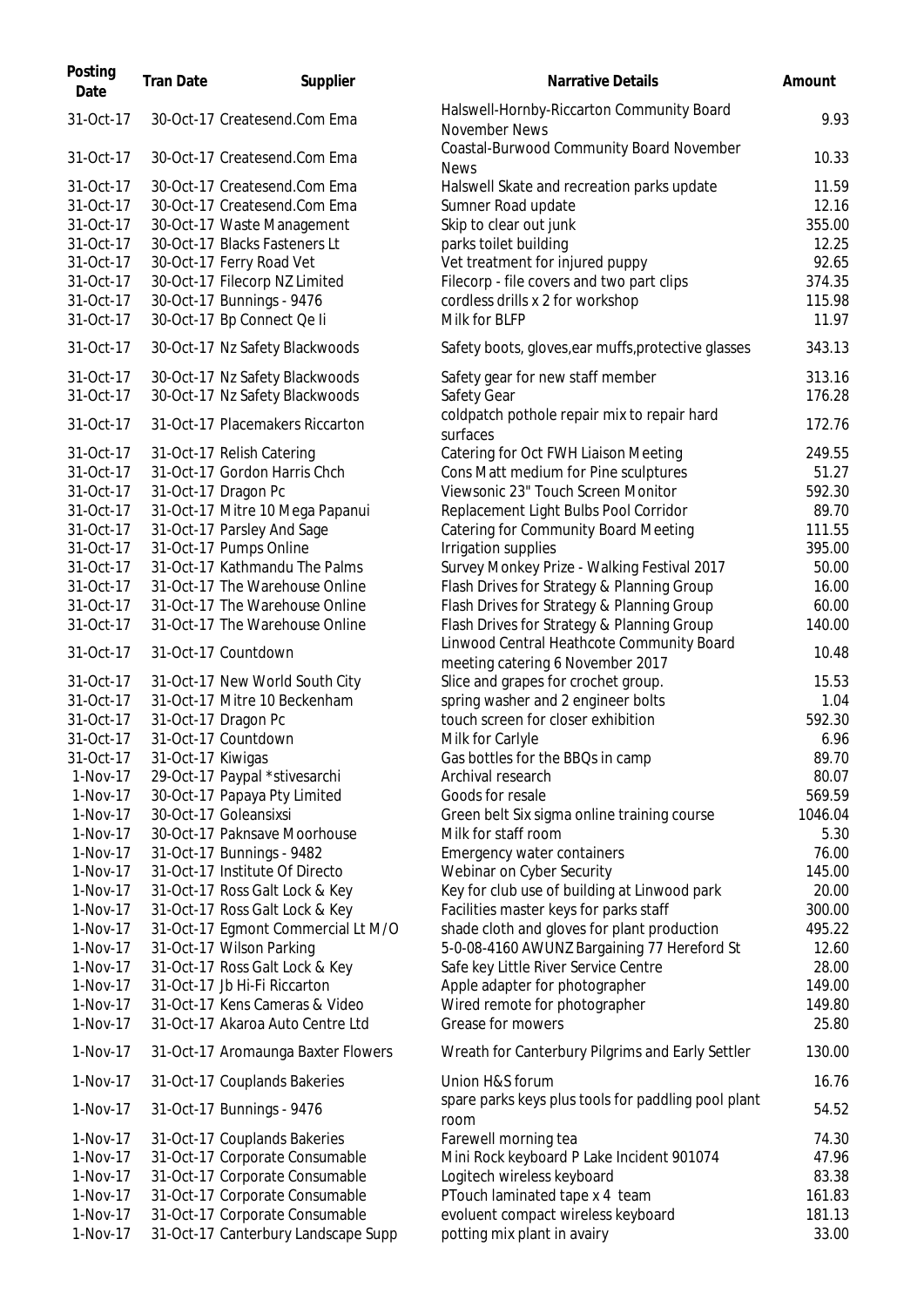| Posting<br>Date | <b>Tran Date</b>   | Supplier                         | <b>Narrative Details</b>                                                                    | Amount |
|-----------------|--------------------|----------------------------------|---------------------------------------------------------------------------------------------|--------|
| 1-Nov-17        |                    | 31-Oct-17 Supervalue Sumner      | Milk for the month of October                                                               | 10.72  |
| 1-Nov-17        |                    | 1-Nov-17 Mitre 10 Beckenham      | Equipment for hose set up for park maintenance<br>job                                       | 151.51 |
| 1-Nov-17        |                    | 1-Nov-17 Four Square Akaroa      | peppermints to prevent sea sickness for CCC/DoC<br>staff on boat-based survey               | 9.27   |
| 1-Nov-17        |                    | 1-Nov-17 Regal Castings Ltd      | Tags for jewellery in BG Visitor Centre shop                                                | 22.42  |
| 1-Nov-17        |                    | 1-Nov-17 Nicolinis Bistro Ltd    | Dinner whilst working at MBIE in Wellington                                                 | 30.70  |
| 1-Nov-17        |                    | 1-Nov-17 Gold Band Taxis         | Taxi whilst working at MBIE in Wellington.                                                  | 40.00  |
| 1-Nov-17        |                    | 1-Nov-17 Countdown               | milk for staff tea room                                                                     | 11.94  |
| 1-Nov-17        |                    | 1-Nov-17 Placemakers Riccarton   | 5-3-15-4160 Insect spray for CP pod                                                         | 42.17  |
| 1-Nov-17        | 1-Nov-17 Site Safe |                                  | SiteSafe Passport renewal - total cost was \$57.96<br>as outstanding credit on account used | 57.96  |
| 1-Nov-17        |                    | 1-Nov-17 Spotlight Stores NZ Ltd | Items for Learning Centre programming - etextiles                                           | 20.55  |
| 1-Nov-17        |                    | 1-Nov-17 Jaycar Pty Ltd          | Closer touch screen usb adaptors                                                            | 37.80  |
| 1-Nov-17        |                    | 1-Nov-17 Twl 128 Hornby          | <b>Volunteer Recognition Picnic Prizes</b>                                                  | 76.70  |
| 1-Nov-17        |                    | 1-Nov-17 Pak N Save Hornby       | Volunteer Recognition Picnic                                                                | 102.36 |
| 1-Nov-17        |                    | 1-Nov-17 James Bull & Co         | 7 Security Padlocks and 1 shackle for BG.                                                   | 515.28 |
| 1-Nov-17        | 1-Nov-17 Site Safe |                                  | Site Safety Card Passport Renewal - Tools & Plant                                           | 114.31 |
| 1-Nov-17        |                    | 1-Nov-17 Ccc Parking             | Parking for attendance at all-day CCC training<br>course                                    | 25.30  |
| 1-Nov-17        |                    | 1-Nov-17 Wsl Eastgate            | computer mouse                                                                              | 39.99  |
| 1-Nov-17        |                    | 1-Nov-17 Countdown               | kitchen supplies                                                                            | 37.23  |
| 1-Nov-17        |                    | 1-Nov-17 Mitre 10 Beckenham      | tools mower maintenance<br>Double power point with mounting block and                       | 132.98 |
| 1-Nov-17        |                    | 1-Nov-17 Mitre 10 Mega Hornby    | tools for repair to power socket at Templeton<br>Pool                                       | 54.36  |
| 1-Nov-17        |                    | 1-Nov-17 Repco 130               | Plug-trailer                                                                                | 37.98  |
| 1-Nov-17        |                    | 1-Nov-17 Caltex Redwood          | Milk for Redwood Library staff room<br>Hosted Architects and Designers NZ Group to          | 7.80   |
| 1-Nov-17        |                    | 1-Nov-17 Parsley And Sage        | information evening on building and resource<br>consent                                     | 353.05 |
| 1-Nov-17        |                    | 1-Nov-17 Fresh Choice Parklands  | non alcoholic drinks and onions and oil for<br>farewell & volunteers                        | 63.64  |
| 1-Nov-17        |                    | 1-Nov-17 Pak N Save Wainoni      | Pak'nSave - Hoon Hay Hoops Debrief                                                          | 29.82  |
| 2-Nov-17        |                    | 30-Oct-17 Www.Aliexpress.Com     | <b>Public Programming Supplies</b>                                                          | 109.44 |
| 2-Nov-17        | 30-Oct-17 Goformz  |                                  | ITCC GoFormz Health Licensing Monthly Sub 2017-<br>11                                       | 94.32  |
| 2-Nov-17        |                    | 30-Oct-17 Runscope.Com           | ITII Runscope Monthly sub 2017-10                                                           | 118.27 |
| 2-Nov-17        |                    | 31-Oct-17 Facebk Yhwsbdsa32      | 5001-4342 Facebook boosts and ads etc                                                       | 99.57  |
| 2-Nov-17        |                    | 31-Oct-17 Facebk Jj8zqde4y2      | Facebook promoting kiel johson and labour<br>weekend at the gallery                         | 243.54 |
| 2-Nov-17        |                    | 31-Oct-17 Facebk 5k3ueeagw2      | Social media advertising for Antarctic Season<br>Opening                                    | 11.16  |
| 2-Nov-17        |                    | 31-Oct-17 Facebk 2xkctdar72      | Social media advertising for Antarctic Season<br>Opening                                    | 104.17 |
| 2-Nov-17        |                    | 31-Oct-17 Facebk 5nrtsda8v2      | Facebook advertising for Yellow Moon exhibition                                             | 9.24   |
| 2-Nov-17        |                    | 31-Oct-17 Facebk 6nrtsda8v2      | facebook advertising for Devil's Blindspot<br>exhibition.                                   | 41.86  |
| 2-Nov-17        |                    | 31-Oct-17 Facebk *b48h5ewkt2     | Newsline and Sport & Rec Instagram posts                                                    | 4.62   |
| 2-Nov-17        |                    | 31-Oct-17 Facebk *xbf76e6dr2     | Cup & Show Week Instagram posts                                                             | 69.28  |
| 2-Nov-17        |                    | 31-Oct-17 Facebk Mkgdbd6t62      | Cannonball, Sport & Rec and Guy Fawkes<br>Instagram posts                                   | 80.50  |
| 2-Nov-17        |                    | 31-Oct-17 Facebk Ojgz4ejvt2      | Summer body and Bootcamp Facebook posts                                                     | 100.49 |
| 2-Nov-17        |                    | 31-Oct-17 Facebk *848h5ewkt2     | Guy Fawkes, Newsline and Sport & Rec Facebook<br>posts                                      | 338.75 |
|                 |                    |                                  |                                                                                             |        |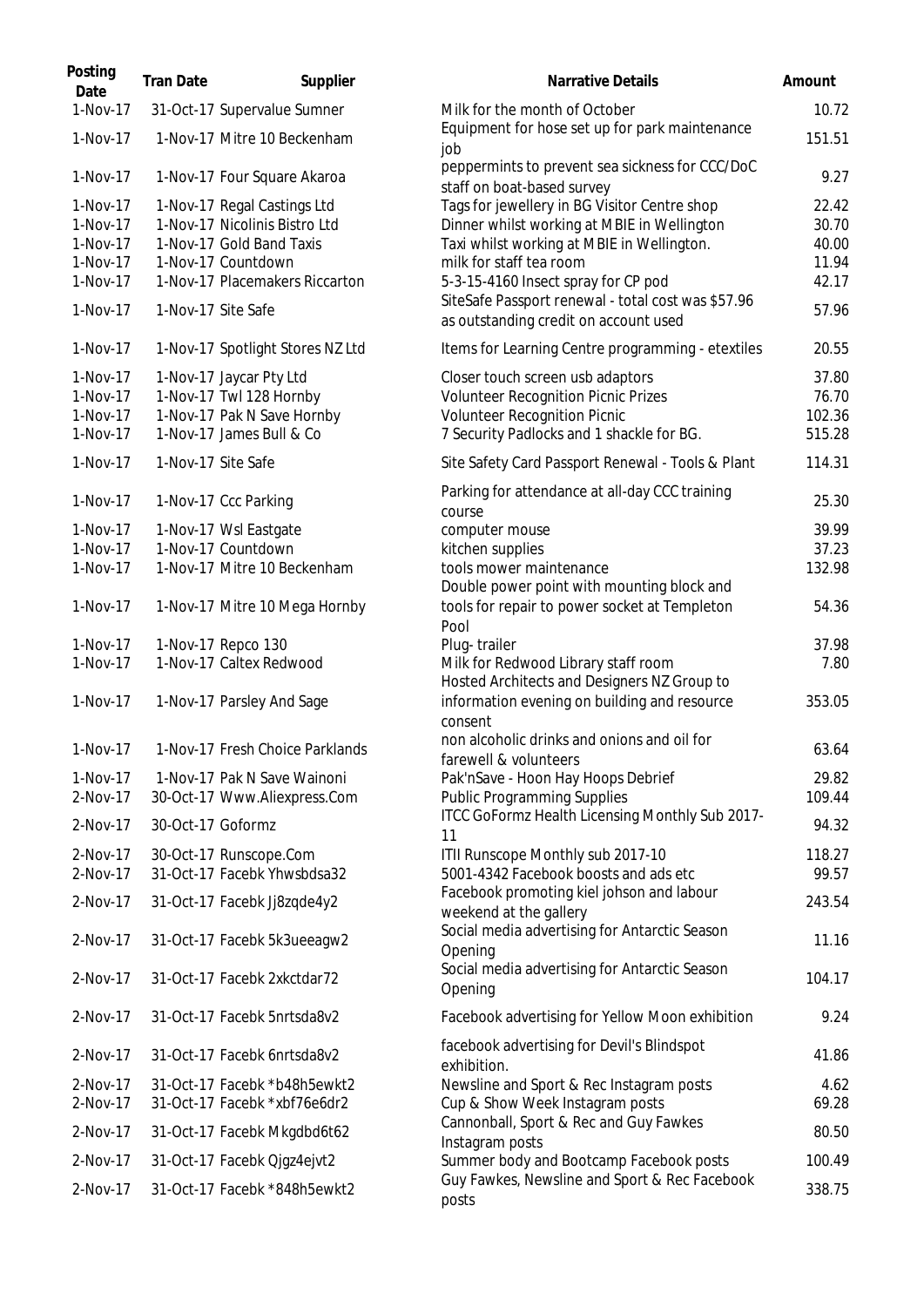| Posting<br>Date | <b>Tran Date</b> | Supplier                           | Narrative Details                                                                               | Amount    |
|-----------------|------------------|------------------------------------|-------------------------------------------------------------------------------------------------|-----------|
| 2-Nov-17        |                  | 31-Oct-17 Facebk Hkgdbd6t62        | Cannonball, Sport & Rec, Streets for People, Ilex<br>Cafe, Guy Fawkes and Mural Facebook posts  | 401.70    |
| 2-Nov-17        |                  | 31-Oct-17 Facebk *ubf76e6dr2       | Cup & Show Week Facebook posts and ads                                                          | 728.57    |
| 2-Nov-17        |                  | 31-Oct-17 Fulcrumapp.Com           | Data Collection Software for District Planning<br>Teams                                         | 37.42     |
| 2-Nov-17        |                  | 31-Oct-17 Van Houtte #155          | Van Houtte (breakfast) 2017 ITS World Congress in<br>Montreal                                   | 12.18     |
| 2-Nov-17        |                  | 31-Oct-17 Teo Taxi 514-504-8293    | <b>ITS World Congress</b>                                                                       | 53.72     |
| 2-Nov-17        |                  | 31-Oct-17 Facebk Cwfchensp2        | Social Media Fees for Facebook TI                                                               | 306.84    |
| 2-Nov-17        |                  | 31-Oct-17 Facebk Jzq5sdwys2        | Facebook campaign                                                                               | 16.78     |
| 2-Nov-17        |                  | 31-Oct-17 Facebk R3jbydamr2        | Facebook campaign                                                                               | 38.10     |
| 2-Nov-17        |                  | 31-Oct-17 Facebk K3jbydamr2        | Facebook Campaign                                                                               | 57.00     |
| 2-Nov-17        |                  | 31-Oct-17 Facebk Xyq5sdwys2        | Facebook campaign                                                                               | 184.40    |
| 2-Nov-17        |                  | 31-Oct-17 British Pathe            | Closer permissions                                                                              | 835.66    |
| 2-Nov-17        |                  | 31-Oct-17 Sq *2englishbirds Pty    | Jewellery for resale in the B G V C Giftshop                                                    | 835.69    |
| 2-Nov-17        |                  | 1-Nov-17 Apl Fuelstop Duvauchel    | contribution to fuel costs for DoC boat on Banks<br>Peninsula wildlife survey                   | 93.84     |
| 2-Nov-17        |                  | 1-Nov-17 Apl Fuelstop Duvauchel    | contribution toward boat fuel costs for joint<br>CCC/DoC wildlife survey of Banks Pen shoreline | 150.00    |
| 2-Nov-17        |                  | 1-Nov-17 Wgtn Taxi 33888-882       | Taxi whilst working at MBIE in Wellington.                                                      | 38.20     |
| 2-Nov-17        |                  | 1-Nov-17 \$\$\$ Save               | Containers for cons lab, have misplaced invoice                                                 | 6.00      |
| 2-Nov-17        |                  | 1-Nov-17 Bunnings - 9476           | Guy Fawkes 2017 - Event Safety Equipment -<br>Glasses                                           | 266.77    |
| 2-Nov-17        |                  | 1-Nov-17 Bunnings - 9476           | Summertimes 2017-2018 - Event Equipment                                                         | 500.56    |
| 2-Nov-17        |                  | 1-Nov-17 M J Shardlow & Colid      | Summertimes 2017-2018 - Event Equipment                                                         | 515.88    |
| 2-Nov-17        |                  | 1-Nov-17 Createsend.Com Ema        | Bootcamp 2017 - Spring Programme                                                                | 7.35      |
|                 |                  |                                    | Sth New Brighton Regeneration Project update                                                    |           |
| 2-Nov-17        |                  | 1-Nov-17 Createsend.Com Ema        | and Coastal Hazards Report                                                                      | 7.63      |
| 2-Nov-17        |                  | 1-Nov-17 Createsend.Com Ema        | Friends of the Art Gallery email                                                                | 17.56     |
|                 |                  |                                    | Linwood-Central-Heathcote Community Board                                                       |           |
| 2-Nov-17        |                  | 1-Nov-17 Createsend.Com Ema        | November News<br>Dumping of Refuse taken from Templeton CC                                      | 19.80     |
| 2-Nov-17        |                  | 1-Nov-17 Eccocentral Ltd           | during a site clean-up                                                                          | 44.15     |
| 2-Nov-17        |                  | 1-Nov-17 Nzrc Online Shop          | Credit Voucher Nzrc Online Shop - Turai Nganu<br><b>First Aid Cert</b>                          | $-155.00$ |
| 2-Nov-17        |                  | 1-Nov-17 Bunnings - 9476           | pine wood for shop displays                                                                     | 212.56    |
| $2-Nov-17$      |                  | 1-Nov-17 Bunnings - 9476           | sprinkler - Abberley park                                                                       | 29.78     |
| 2-Nov-17        |                  | 1-Nov-17 Amare Safety Christchurch | staff uniform                                                                                   | 300.89    |
| 2-Nov-17        |                  | 1-Nov-17 Bunnings - 9476           | tools and parts for Jellie pool to keep in pool<br>office                                       | 88.92     |
| 2-Nov-17        |                  | 1-Nov-17 Bp Connect Marshlands     | Trailer light bulbs                                                                             | 7.00      |
| 2-Nov-17        |                  | 1-Nov-17 Bunnings - 9476           | Sprayer, stakes and ties                                                                        | 330.53    |
| 2-Nov-17        |                  | 1-Nov-17 Noodle Monk- Thai Street  | Restaurant voucher for Bike Aotearoa challenge<br>prize                                         | 100.00    |
| 2-Nov-17        |                  | 1-Nov-17 Hoyts Riccarton           | Hoyts vouchers - prizes for TDM programme                                                       | 440.00    |
| 2-Nov-17        |                  | 1-Nov-17 Canterbury Landscape Supp | shavings for rabbits                                                                            | 21.00     |
| 2-Nov-17        |                  | 1-Nov-17 Bp Connect Marshlands     | community activity/ planting                                                                    | 38.99     |
| 2-Nov-17        |                  | 1-Nov-17 Smiths Hire               | water blaster animal area/carzbo                                                                | 65.00     |
| 2-Nov-17        |                  | 1-Nov-17 Richard Suckling          | Eye exam                                                                                        | 51.75     |
| 2-Nov-17        |                  | 1-Nov-17 Richard Suckling          | Eye exam                                                                                        | 51.75     |
| 2-Nov-17        |                  | 1-Nov-17 The Naked Baker Ltd       | Cake savouries & fruit for farewell                                                             | 257.80    |
| 2-Nov-17        |                  | 1-Nov-17 Pizza Hut - 762           | Pizza Hut - Hoon Hay Hoops Debrief                                                              | 74.00     |
| 2-Nov-17        |                  | 2-Nov-17 Supervalue Lyttelton      | Lyttelton network meeting                                                                       | 21.29     |
| 2-Nov-17        |                  | 2-Nov-17 Loose Change              | resources for spring kids activity                                                              | 16.50     |
| 2-Nov-17        |                  | 2-Nov-17 Blue Star Taxis           | Taxi whilst working at MBIE in Wellington.                                                      | 38.50     |
| 2-Nov-17        |                  | 2-Nov-17 Wgtn Combined Taxis       | Taxi whilst working at MBIE in Wellington.                                                      | 49.50     |
| 2-Nov-17        |                  | 2-Nov-17 Armstrong Locksmiths      | Fendalton key for hirer                                                                         | 18.00     |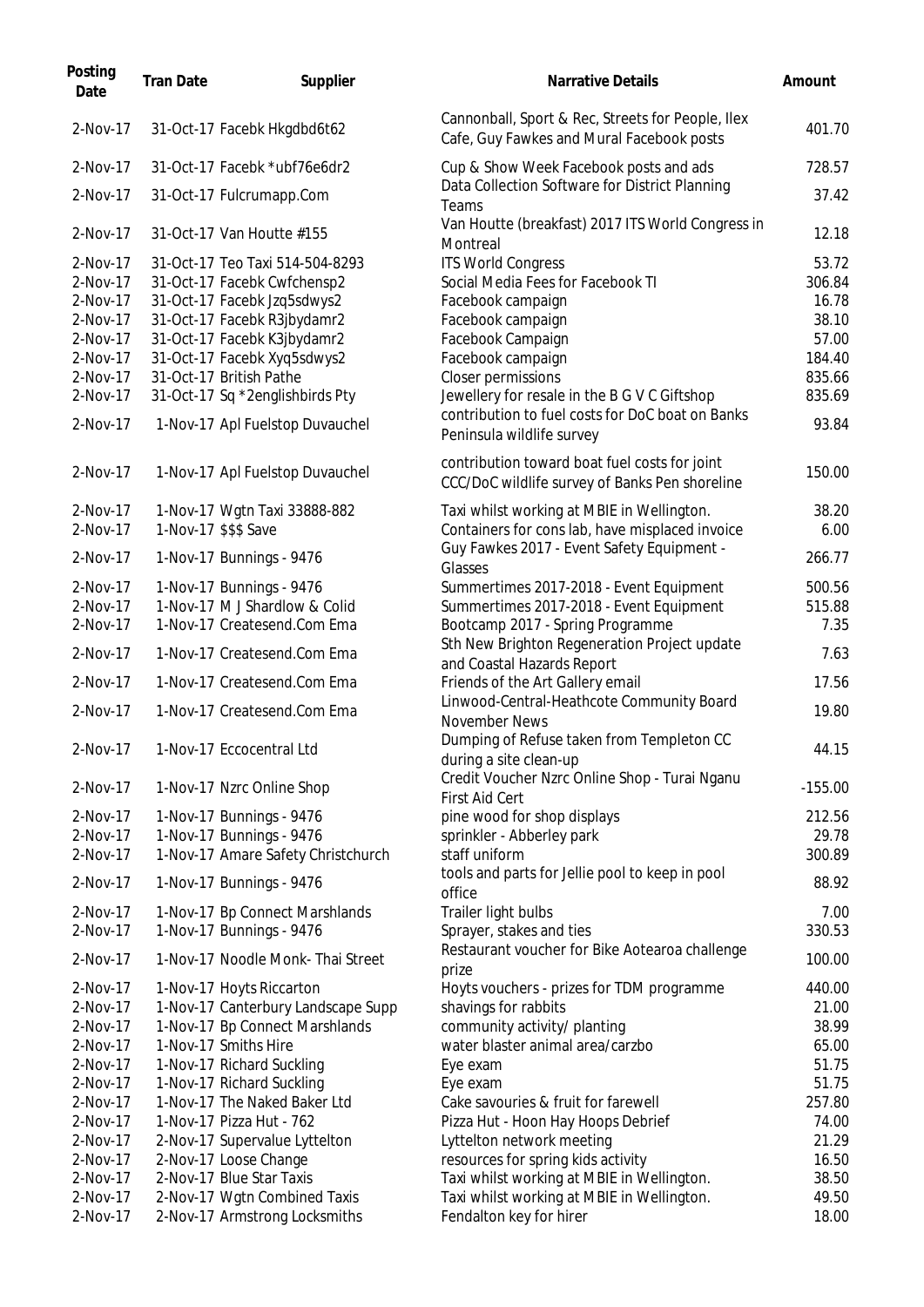| Posting<br>Date      | <b>Tran Date</b>  | Supplier                           | Narrative Details                                                                                         | Amount           |
|----------------------|-------------------|------------------------------------|-----------------------------------------------------------------------------------------------------------|------------------|
| 2-Nov-17             |                   | 2-Nov-17 Armstrong Locksmiths      | Locksmithing of Lyttelton Rec Centre and issue 8<br>keys                                                  | 349.00           |
| 2-Nov-17             |                   | 2-Nov-17 Norgren Ltd               | <b>SCT Blower</b>                                                                                         | 32.09            |
| 2-Nov-17             |                   | 2-Nov-17 Waterforce Limited        | <b>Irrigation Supplies</b>                                                                                | 183.55           |
| 2-Nov-17             |                   | 2-Nov-17 Mitre 10 Beckenham        | Guy Fawkes 2017 - Event Equipment - Kits                                                                  | 20.20            |
| 2-Nov-17             |                   | 2-Nov-17 Pest Control Research     | predator monitoring tracking tunnel supplies                                                              | 903.44           |
| 2-Nov-17             |                   | 2-Nov-17 Mitre 10 Beckenham        | Fan for Central Manchester Library workroom                                                               | 17.94            |
| 2-Nov-17             |                   | 2-Nov-17 Ccc Parking               | parking while attending a seminar                                                                         | 6.70             |
| 2-Nov-17             |                   | 2-Nov-17 Freshchoice City Mkt      | Catering - external attendees at CCC meeting                                                              | 110.00           |
| 2-Nov-17             |                   | 2-Nov-17 Central Innovation        | <b>ITCC ArchiCAD montly sub</b>                                                                           | 339.25           |
| 2-Nov-17             |                   | 2-Nov-17 Mitre 10 Beckenham        | Garden tools                                                                                              |                  |
|                      |                   |                                    | <b>ITCU Powtoon Annual Renewal</b>                                                                        | 511.40<br>521.31 |
| 3-Nov-17<br>3-Nov-17 | 30-Oct-17 Powtoon | 31-Oct-17 Paypal *globalship       | Summertimes 2017-2018 - Launch Event -                                                                    | 30.96            |
|                      |                   |                                    | <b>Equipment Shipping</b><br>Summertimes 2017-2018 - Launch Event -                                       |                  |
| $3-Nov-17$           |                   | 31-Oct-17 Paypal *ebay             | Equipment                                                                                                 | 72.84            |
| $3-Nov-17$           |                   | 31-Oct-17 McDonalds #40517         | Montreal ITS World Congress / Food                                                                        | 12.85            |
| 3-Nov-17             |                   | 31-Oct-17 Alpine Garden Soci       | <b>Botanic Gardens library</b>                                                                            | 77.83            |
|                      |                   |                                    |                                                                                                           |                  |
| 3-Nov-17             |                   | 1-Nov-17 Xchc.Co.Nz                | accommodation for artist kiel johnson during his                                                          | 977.56           |
|                      |                   |                                    | time in chch                                                                                              |                  |
| $3-Nov-17$           |                   | 1-Nov-17 Paknsave Moorhouse        | Guy Fawkes 2017 - Staff Refreshments - Water                                                              | 97.02            |
| 3-Nov-17             |                   | 1-Nov-17 Fulcrumapp.Com            | Supply of data capture tool CWW assets                                                                    | 337.06           |
| $3-Nov-17$           |                   | 1-Nov-17 Portofino Viaduct         | Dinner - Auckland - CCOP & QI Team Managers                                                               | 142.50           |
|                      |                   |                                    | (Auckland Conference)                                                                                     |                  |
| 3-Nov-17             |                   | 1-Nov-17 Wood Duck Press           | Gift Cards for resale in B G V C Giftshop                                                                 | 812.33           |
| 3-Nov-17             |                   | 2-Nov-17 Fosters Outdoor Power     | Chain loop for chainsaw for parks maintenance                                                             | 38.90            |
| 3-Nov-17             |                   | 2-Nov-17 Made Espresso Bar         | Team planning day                                                                                         | 144.90           |
| 3-Nov-17             |                   | 2-Nov-17 Wilson Parking            | <b>Wilson Parking</b>                                                                                     | 10.60            |
| 3-Nov-17             |                   | 2-Nov-17 Bunnings - 9476           | Materials for Len Lye Sculpture lesson Term 4<br>2017                                                     | 172.80           |
| $3-Nov-17$           |                   | 2-Nov-17 George Henry & Co Ltd     | <b>Workshop Supplies</b>                                                                                  | 169.33           |
| $3-Nov-17$           |                   | 2-Nov-17 Oderings Nurseries        | Planting Compound                                                                                         | 395.20           |
| 3-Nov-17             |                   | 2-Nov-17 Wilson Parking            | Parking for meeting                                                                                       | 6.60             |
| 3-Nov-17             |                   | 2-Nov-17 Ecocentral Ltd            | Refuse Disposal                                                                                           | 299.27           |
| 3-Nov-17             |                   | 2-Nov-17 Createsend.Com Ema        | Hills Road set to re-open                                                                                 | 12.84            |
| 3-Nov-17             |                   | 2-Nov-17 Createsend.Com Ema        | Friends of the Art Gallery email                                                                          | 17.77            |
| 3-Nov-17             |                   | 2-Nov-17 Shipleys Audiovisual      | Rakena digital transfer                                                                                   | 75.00            |
| $3-Nov-17$           |                   | 2-Nov-17 Hoyts Riccarton           | <b>Volunteer Recognition</b>                                                                              | 165.00           |
| 3-Nov-17             |                   | 2-Nov-17 South Pacific Rose N      | 7 Roses for Sect D.                                                                                       | 139.94           |
| 3-Nov-17             |                   |                                    |                                                                                                           | 6.30             |
| 3-Nov-17             |                   | 2-Nov-17 Dyers Rd Landscape        | resources for waste programme FFF                                                                         | 19.99            |
|                      |                   | 2-Nov-17 Toyworld Marshland        | Birth of staff member baby                                                                                |                  |
| $3-Nov-17$           |                   | 2-Nov-17 Farmlands Co-Operative So | resources for waste programme FFF                                                                         | 26.78            |
| 3-Nov-17             |                   | 2-Nov-17 Trees For Canterbury      | resources for waste programme FFF                                                                         | 60.00            |
| 3-Nov-17             |                   | 2-Nov-17 Nz Safety Blackwoods      | Uniform and boots purchased for AMO                                                                       | 317.63           |
| 3-Nov-17             |                   | 2-Nov-17 New World St Martins      | Nibbles after Councill Meeting                                                                            | 41.12            |
| 3-Nov-17             |                   | 2-Nov-17 Great Southern Press      | NZ Trenchless Technology Forum - 8/11/17                                                                  | 104.97           |
| 3-Nov-17             |                   | 2-Nov-17 Nz Safety Blackwoods      | <b>First Aid Supplies</b>                                                                                 | 83.36            |
| 3-Nov-17             |                   | 2-Nov-17 Caltex Hornby             | Milk for staffroom                                                                                        | 8.20             |
| $3-Nov-17$           |                   | 2-Nov-17 Bunnings - 9476           | 2 No. paint rollers and 2 No. roller poles to paint<br>the Hydro slide splash down tank at Jellie Park. * | 76.90            |
| 3-Nov-17             |                   | 2-Nov-17 Paramount Pools & Spas    | 4 No. hydrostatic valves for hydro slide splash<br>down tank at Halswell Pool                             | 117.72           |
| $3-Nov-17$           |                   | 2-Nov-17 Cashiers Off/Flats        | Closer permissions                                                                                        | 75.00            |
| $3-Nov-17$           |                   | 2-Nov-17 Dept Internal Affairs     | Closer permissions                                                                                        | 150.00           |
| 3-Nov-17             |                   | 2-Nov-17 Parkhouse Rd Garden       | Top soil for Wigram Gym grounds releveling                                                                | 360.00           |
| 3-Nov-17             |                   | 2-Nov-17 Parkhouse Rd Garden       | Top soil for Wigram Gym grounds releveling                                                                | 360.00           |
| 3-Nov-17             |                   | 3-Nov-17 Chch City Council Civic   | special licence for delaney davidson gig                                                                  | 207.00           |
| 3-Nov-17             |                   | 3-Nov-17 Loose Change              | Materials for Yellow Moon Lesson - Term 4 2017                                                            | 116.00           |
|                      |                   |                                    |                                                                                                           |                  |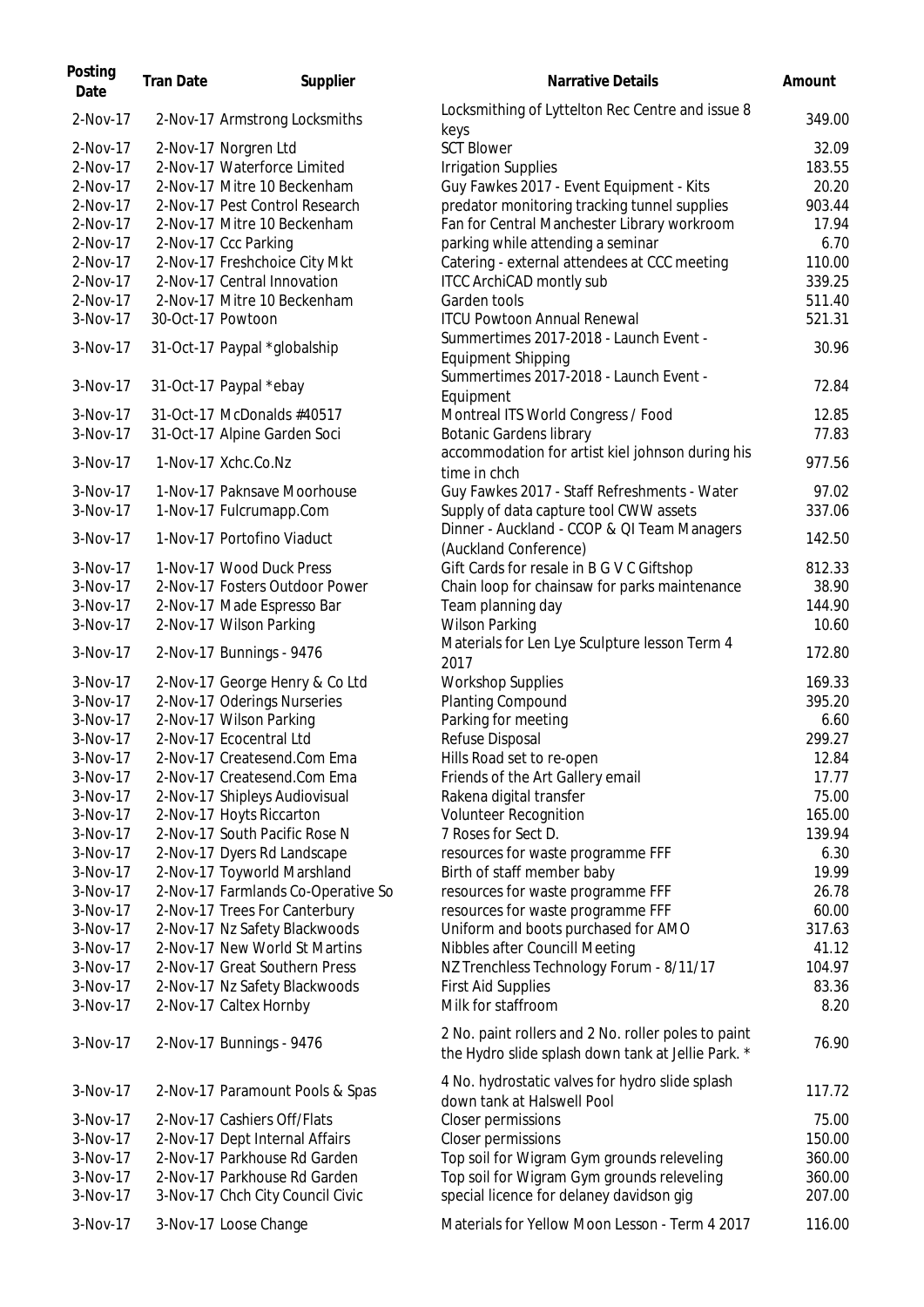| Posting<br>Date      | <b>Tran Date</b> | Supplier                                                         | Narrative Details                                                                | Amount          |
|----------------------|------------------|------------------------------------------------------------------|----------------------------------------------------------------------------------|-----------------|
| 3-Nov-17             |                  | 3-Nov-17 Mrc Global (NZ) Ltd                                     | <b>Survey Pressure Receivers</b>                                                 | 210.25          |
| 3-Nov-17             |                  | 3-Nov-17 Ccc Parking                                             | 5-0-08-4160 LGNZ Planning meeting at Civic                                       | 6.70            |
| 3-Nov-17             |                  | 3-Nov-17 Sydenham Bakery                                         | Baking volunteer BBQ spring                                                      | 16.00           |
| 3-Nov-17             |                  | 3-Nov-17 Mitre 10 Mega Hornby                                    | Fluorescent light bulb for office                                                | 17.95           |
| 3-Nov-17             |                  | 3-Nov-17 Raeward Fresh Tower                                     | 5-3-08-4400 - Guest Experience edgefest                                          | 15.87           |
| 3-Nov-17             |                  | 3-Nov-17 New World Halswell                                      | Koha for kapa haka school visit                                                  | 33.09           |
| 3-Nov-17             |                  | 3-Nov-17 Pgg Wrightson Chch                                      | Wire strainers and eqipment purchased for AMO<br>vehicle                         | 102.98          |
| 3-Nov-17             |                  | 3-Nov-17 Countdown                                               | Snacks for regular YA event                                                      | 10.29           |
| 3-Nov-17             |                  | 3-Nov-17 Countdown                                               | Linwood Central Heathcote Community Board                                        | 3.90            |
| 3-Nov-17             |                  | 3-Nov-17 Countdown                                               | meetings catering November 2017<br>Credit Voucher Countdown                      | $-8.79$         |
| 3-Nov-17             |                  |                                                                  | Linwood Central Heathcote Community Board                                        | 29.80           |
|                      |                  | 3-Nov-17 Countdown                                               | meetings catering November 2017<br>Catering for Banks Peninsula Water Management |                 |
| $3-Nov-17$           |                  | 3-Nov-17 Relish Catering                                         | Zone Committee                                                                   | 395.25          |
| 6-Nov-17             |                  | 30-Oct-17 Www.Tate-Images.Com                                    | Photo library image for Closer exhibition                                        | 350.52          |
| 6-Nov-17             | 2-Nov-17 Algim   |                                                                  | ALGIM linked data workshop                                                       | 57.50           |
| 6-Nov-17             |                  | 2-Nov-17 Google*svcsapps Antarc                                  | Email address subscription for The Antarctic Office                              | 76.90           |
| 6-Nov-17             |                  | 2-Nov-17 Richmond Taxi #85                                       | ARCS taxi - Vancouver                                                            | 44.32           |
| 6-Nov-17             |                  | 2-Nov-17 Przcharge.Prezi.Com                                     | Prezi.Com subscription renewal                                                   | 410.08          |
| 6-Nov-17             |                  | 2-Nov-17 Yogaglo.Com                                             | Online training for yoga instructors.                                            | 26.75           |
| 6-Nov-17             |                  | 2-Nov-17 Paypal *bridgemanim                                     | Photo library image for Closer                                                   | 282.25          |
| $6-Nov-17$           |                  | 3-Nov-17 Ross Galt Lock & Key                                    | locks and keys mainly for Roto K                                                 | 864.10          |
| 6-Nov-17             |                  | 3-Nov-17 Saecowilson - Christch                                  | In House Maintenance                                                             | 36.69           |
| 6-Nov-17             |                  | 3-Nov-17 Hcd Flow - Chch                                         | <b>Workshop Supplies</b>                                                         | 363.00          |
| $6-Nov-17$           |                  | 3-Nov-17 Bunnings - 9482                                         | Irrigation and General Maintenance                                               | 367.14          |
| $6-Nov-17$           |                  | 3-Nov-17 French Bakery Limited                                   | Savouries volunteer BBQ spring                                                   | 30.50           |
|                      |                  |                                                                  |                                                                                  |                 |
| 6-Nov-17<br>6-Nov-17 |                  | 3-Nov-17 Banfields Of Beckenham<br>3-Nov-17 New World St Martins | Sausages volunteer BBQ spring                                                    | 50.00<br>111.85 |
|                      |                  |                                                                  | Groceries volunteer BBQ spring<br>Spreydon-Cashmere Community Board November     |                 |
| 6-Nov-17             |                  | 3-Nov-17 Createsend.Com Ema                                      | <b>News</b>                                                                      | 7.15            |
| 6-Nov-17             |                  | 3-Nov-17 Createsend.Com Ema                                      | Central City update                                                              | 8.28            |
| 6-Nov-17             |                  | 3-Nov-17 Createsend.Com Ema                                      | Ōpāwaho/Heathcote River Bank Stabilisation                                       | 14.02           |
| 6-Nov-17             |                  | 3-Nov-17 Createsend.Com Ema                                      | Port Hills fires recovery                                                        | 15.34           |
| 6-Nov-17             |                  | 3-Nov-17 Createsend.Com Ema                                      | Newsline 3 November                                                              | 49.63           |
| 6-Nov-17             |                  | 3-Nov-17 Nz Safety Blackwoods                                    | H&S - Hazard Board for Lyttelton Skate Park +<br>Tape Measure + Safety Goggles   | 72.42           |
| 6-Nov-17             |                  | 3-Nov-17 Resene Paints                                           | Concrete Primer for Central City Artwork                                         | 95.73           |
| 6-Nov-17             |                  | 3-Nov-17 Wilson Parking                                          | <b>Wilson Parking</b>                                                            | 45.60           |
| 6-Nov-17             |                  | 3-Nov-17 Pulp Kitchen Catering                                   | Catering for Chch West Melton Water<br>Management Zone Committee                 | 300.59          |
| 6-Nov-17             |                  | 3-Nov-17 Teo Taxi 514-504-8293                                   | <b>ITS World Congress</b>                                                        | 53.65           |
| 6-Nov-17             | 3-Nov-17 Etnz    |                                                                  | <b>ETNZ Subscription renewal</b>                                                 | 95.00           |
| 6-Nov-17             |                  | 3-Nov-17 Apple NZ 2                                              | Lightning adapter (HDMI) AR                                                      | 85.00           |
| 6-Nov-17             |                  |                                                                  |                                                                                  | 137.36          |
|                      |                  | 3-Nov-17 Nz Safety Blackwoods                                    | 1pr gumboots and 2 prs of earmuffs - Shelter                                     | 3.70            |
| $6-Nov-17$           |                  | 3-Nov-17 Amazon Web Services                                     | Hosting services - CBD Development                                               |                 |
| $6-Nov-17$           |                  | 4-Nov-17 Melbourne It Ltd                                        | 5016-4818 Domain name renewal                                                    | 50.00           |
| $6-Nov-17$           |                  | 4-Nov-17 Spotify P03e94774c                                      | monthly fee for chch art gallery spotify account                                 | 14.99           |
| $6-Nov-17$           |                  | 4-Nov-17 Twl 220 Riccarton                                       | <b>Volunteer Recognition Picnic</b>                                              | 15.00           |
| $6-Nov-17$           |                  | 4-Nov-17 Westfield Gift Voucher                                  | Prize for YA Survey                                                              | 100.00          |
| 6-Nov-17             |                  | 4-Nov-17 New World St Martins                                    | coffee for The Antarctic Office                                                  | 7.49            |
| 6-Nov-17             |                  | 5-Nov-17 Ecocentral Ltd                                          | Dump fees                                                                        | 34.34           |
| 6-Nov-17             |                  | 5-Nov-17 Hyalite Linwood                                         | Transaction made in error - has been reimbursed.                                 | 80.00           |
| 6-Nov-17             |                  | 5-Nov-17 Countdown                                               | Milk for re sale in the shop                                                     | 25.08           |
| 6-Nov-17             |                  | 5-Nov-17 Storage Box-Tower Junctio                               | A small step for kids at self-issue kiosk.                                       | 19.99           |
| 6-Nov-17             |                  | 5-Nov-17 Bunnings - 9476                                         | Watering can for plants, toilet brush and<br>emergency torch.                    | 36.43           |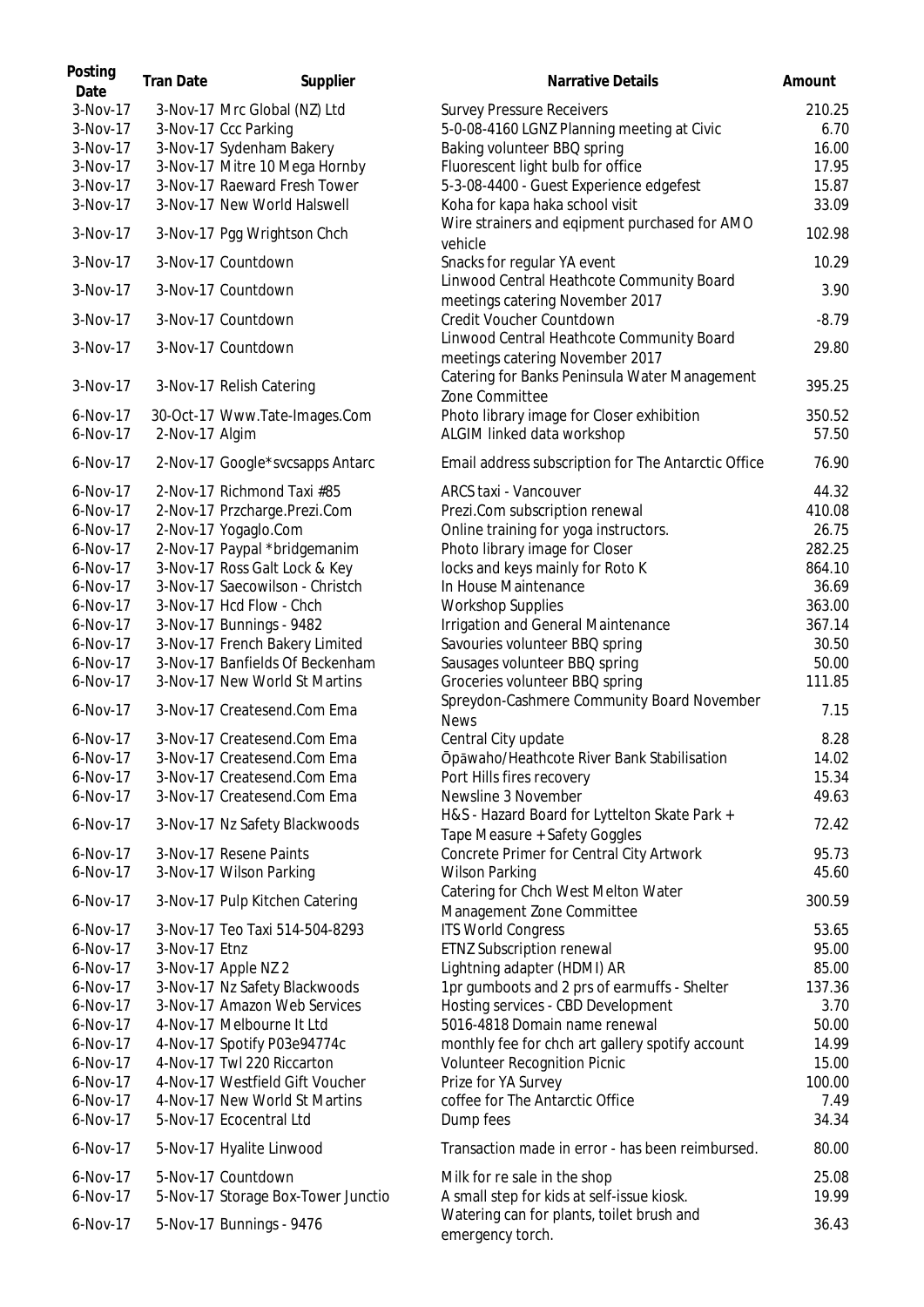| Posting<br>Date | <b>Tran Date</b>  | Supplier                           | Narrative Details                                                                       | Amount   |
|-----------------|-------------------|------------------------------------|-----------------------------------------------------------------------------------------|----------|
| 6-Nov-17        |                   | 6-Nov-17 Twl 120 Northlands        | Various items, tape, toddlers toys. Raid fly spray.                                     | 105.00   |
| 6-Nov-17        |                   | 6-Nov-17 New World South City      | pet food to catch stray cats                                                            | 4.34     |
| 6-Nov-17        |                   | 6-Nov-17 M S Coombes Limited       | Polypump                                                                                | 874.92   |
| 6-Nov-17        |                   | 6-Nov-17 Chch City Council Civic   | Parking coupons for meetings at Civic                                                   | 108.50   |
| 6-Nov-17        |                   | 6-Nov-17 Fresh Choice Parklands    | Staff room expenses - coffee, tea, sugar, milk,                                         | 75.81    |
| 6-Nov-17        |                   | 6-Nov-17 Twl 123 Eastgate          | dishwash<br><b>Toaster for Staffroom</b>                                                | 19.00    |
| 6-Nov-17        |                   | 6-Nov-17 Mitre 10 Mega Papanui     | Prizes for A&P Show                                                                     | 59.76    |
| 6-Nov-17        |                   | 6-Nov-17 Canterbury Museum         | Prizes for A&P Show                                                                     | 118.00   |
|                 |                   |                                    | Personalised stamp for Christchurch Art Gallery                                         |          |
| 6-Nov-17        |                   | 6-Nov-17 Rubber Stamps             | Foundation                                                                              | 43.50    |
| 6-Nov-17        |                   | 6-Nov-17 New World South City      | Food for RAMM Workshop - Best Practice and<br>industry improvements                     | 60.00    |
| 6-Nov-17        |                   | 6-Nov-17 Star Media                | <b>Botanic Gardens library</b>                                                          | 70.00    |
| 7-Nov-17        |                   | 5-Nov-17 Fulcrumapp.Com            | <b>Professional Services</b>                                                            | 74.13    |
| 7-Nov-17        |                   | 5-Nov-17 Spagalimis New Brighton   | Guy Fawkes 2017 - Staff Meals                                                           | 460.00   |
| 7-Nov-17        |                   | 5-Nov-17 Formassembly.Com          | ITDC FormAssembly Monthly sub 2017-11                                                   | 386.95   |
| 7-Nov-17        |                   | 6-Nov-17 Bunnings - 9476           | Parks maintenance materials                                                             | 254.88   |
| 7-Nov-17        |                   | 6-Nov-17 Bunnings - 9482           | Parks maintenance materials                                                             | 298.35   |
| 7-Nov-17        |                   | 6-Nov-17 Wilson Parking            | <b>Wilson Parking</b>                                                                   | 20.60    |
| 7-Nov-17        |                   | 6-Nov-17 Westfield Gift Voucher    | Volunteer Expenses for Celebrate Bishopdale                                             | 130.00   |
| 7-Nov-17        |                   | 6-Nov-17 Salt On The Pier          | Guy Fawkes 2017 - Staff Meals                                                           | 68.00    |
| 7-Nov-17        |                   | 6-Nov-17 Createsend.Com Ema        | Central city one hour free parking offer                                                | 8.28     |
| 7-Nov-17        |                   | 6-Nov-17 Wilson Parking            | Parking charge for interviewing                                                         | 12.60    |
| 7-Nov-17        |                   | 6-Nov-17 George Henry & Co Ltd     | Battery to suit X7R LED                                                                 | 24.99    |
| 7-Nov-17        |                   | 6-Nov-17 Aromaunga Baxter Flowers  | A wreath for Armistice Day event on 11 November                                         | 130.00   |
| 7-Nov-17        |                   | 6-Nov-17 Nz Safety Blackwoods      | <b>PPE</b>                                                                              | 410.19   |
| 7-Nov-17        |                   | 6-Nov-17 Smith & Smith 873         | extra repairs to rear window repair (windscreen<br>wipers)                              | 20.00    |
| 7-Nov-17        |                   | 6-Nov-17 Bunnings - 9476           | hose fitting for new bank                                                               | 26.76    |
| 7-Nov-17        |                   | 6-Nov-17 Bunnings - 9476           | hose for new banks, crc, weed eater cord                                                | 155.62   |
|                 |                   |                                    | 2 USB chargers and 2 powerboards plus 2 for                                             |          |
| 7-Nov-17        |                   | 6-Nov-17 P B Tech Online 095269200 | stock                                                                                   | 98.71    |
| 7-Nov-17        |                   | 6-Nov-17 Wilson Parking            | Car parking for CCC course                                                              | 24.60    |
| 7-Nov-17        |                   | 6-Nov-17 Scorpio Books             | Library book                                                                            | 45.00    |
| 7-Nov-17        |                   | 6-Nov-17 Coffee Covers             | Lunch with Ticketek - 5001-4130                                                         | 40.70    |
| 7-Nov-17        |                   | 6-Nov-17 Bunnings - 9476           | Batterys for equipment for RSU                                                          | 35.98    |
| 7-Nov-17        |                   | 7-Nov-17 Ccc Parking               | <b>CCC Parking</b>                                                                      | 3.60     |
| 7-Nov-17        |                   | 7-Nov-17 Hydraquip                 | <b>Waterblaster Repairs</b>                                                             | 451.74   |
| 7-Nov-17        |                   | 7-Nov-17 Twl 175 South City        | DOC Wall Decommission - Maintenance                                                     | 10.00    |
| 7-Nov-17        |                   | 7-Nov-17 Fendalton Service Ctr     | Parking Coupons                                                                         | 77.50    |
| 7-Nov-17        |                   | 7-Nov-17 Mitre 10 Mega Papanui     | bolt cutter                                                                             | 80.75    |
| 7-Nov-17        |                   | 7-Nov-17 Pak N Save Riccarton      | Face paint supplies Celebrate bishopdale                                                | 2.78     |
| 7-Nov-17        |                   | 7-Nov-17 Twl 220 Riccarton         | Face painting supplies Celebrate Bishopdale                                             | 10.00    |
| 7-Nov-17        |                   | 7-Nov-17 Relish Catering           | Catering for the meeting of the Coastal-Burwood<br>Community Board on Monday 6 November | 210.11   |
| 7-Nov-17        |                   | 7-Nov-17 Hampton & Co Ltd          | Credit Voucher Hampton & Co Ltd                                                         | $-33.30$ |
| 7-Nov-17        |                   | 7-Nov-17 Hampton & Co Ltd          | Rakena materials, pins and screws                                                       | 239.95   |
| 7-Nov-17        | 7-Nov-17 Briscoes |                                    | Tablecloths for A&P Show                                                                | 45.00    |
| 7-Nov-17        |                   | 7-Nov-17 Beckenham Service Ctr     | Parking coupons for staff travel                                                        | 93.00    |
| 7-Nov-17        |                   | 7-Nov-17 Noel Leeming 12           | Cables and charger required for Ipad used for<br>public programmes in the auditorium    | 139.96   |
|                 |                   |                                    | two christmas sensory cushions for christmas                                            |          |
| 7-Nov-17        |                   | 7-Nov-17 Spotlight Stores NZ Ltd   | theme                                                                                   | 55.98    |
| 7-Nov-17        |                   | 7-Nov-17 Countdown                 | Grocery items for re sale in the shop                                                   | 135.11   |
| 8-Nov-17        |                   | 5-Nov-17 Paypal *cakesbyanna       | Catering - Jackie Fahey exhibition opening                                              | 120.00   |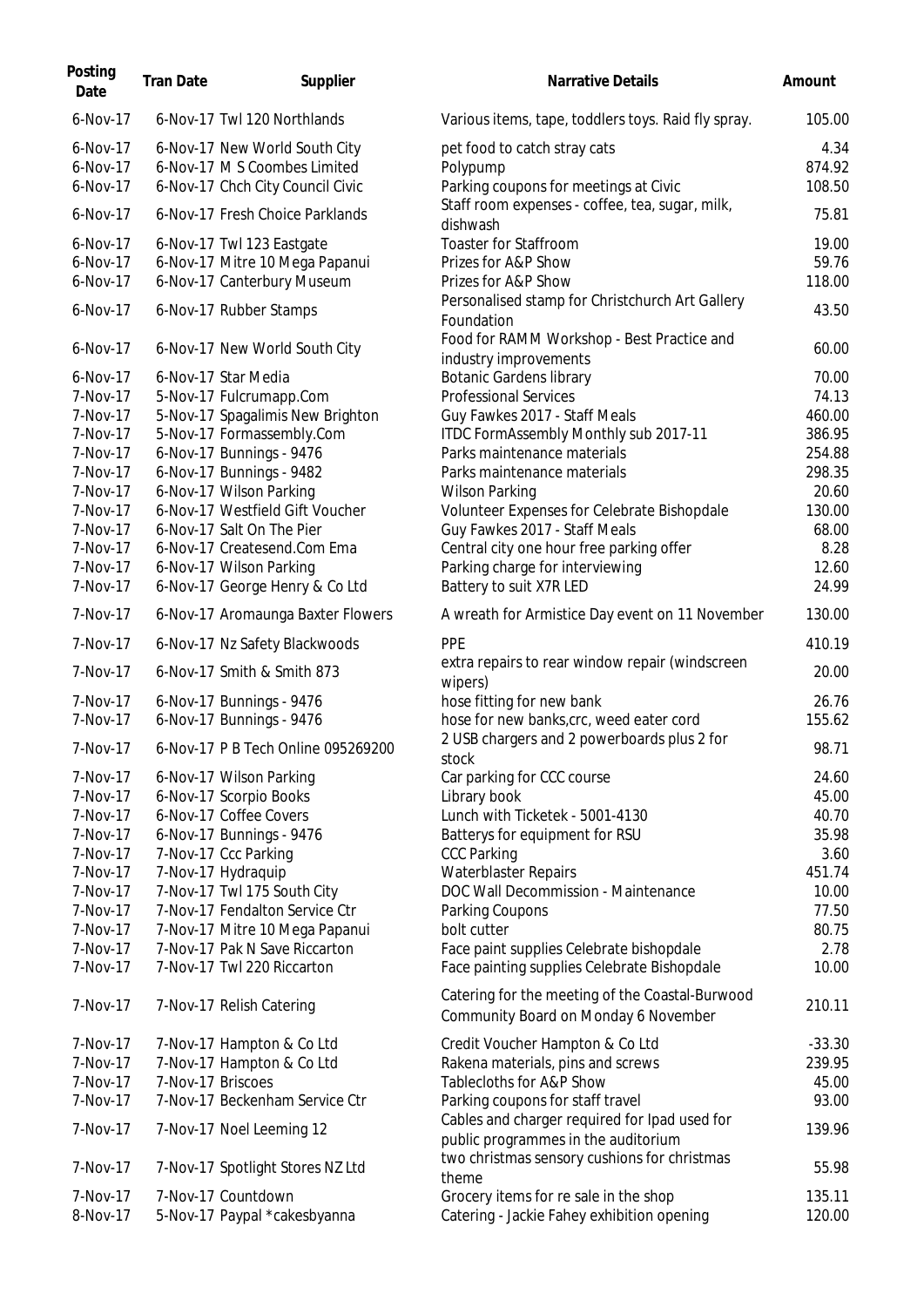| Posting<br>Date | <b>Tran Date</b> | Supplier                          | <b>Narrative Details</b>                                                                                                      | Amount   |
|-----------------|------------------|-----------------------------------|-------------------------------------------------------------------------------------------------------------------------------|----------|
| 8-Nov-17        |                  | 6-Nov-17 San Francisco Ap Cart    | Luggage cart hire in San Francisco Airport during<br>the Mayoral trip to US<br>Credit Voucher (USD 50.00) Goleansixsi (issues | 7.43     |
| 8-Nov-17        |                  | 6-Nov-17 Goleansixsi              | with course content on phone app - credit for<br>inconve *                                                                    | $-70.23$ |
| 8-Nov-17        |                  | 6-Nov-17 Maclures Cabs 157        | <b>ARCS Vancouver taxi</b>                                                                                                    | 44.51    |
| 8-Nov-17        |                  | 6-Nov-17 Amazon *mktplce Eu-Uk    | Library book                                                                                                                  | 61.96    |
| 8-Nov-17        |                  | 6-Nov-17 Skr*abebooks 45pm3g      | Library book                                                                                                                  | 69.46    |
| 8-Nov-17        |                  | 6-Nov-17 Hagley Night N Day Foods | Batterys for the metal detector at Hagley Oval                                                                                | 9.60     |
| 8-Nov-17        |                  | 7-Nov-17 George Henry & Co Ltd    | <b>Workshop Supplies</b>                                                                                                      | 170.34   |
| 8-Nov-17        |                  | 7-Nov-17 Redpaths Ferry Road      | Trickling Filter&PST7                                                                                                         | 239.13   |
| 8-Nov-17        |                  | 7-Nov-17 Wilson Parking           | Parking for Town Hall PSG Meeting                                                                                             | 6.60     |
| 8-Nov-17        | 7-Nov-17 Ipenz   |                                   | Structural engineer ipenz annual membership.                                                                                  | 322.92   |
| 8-Nov-17        |                  | 7-Nov-17 Oderings Nurseries       | Plants                                                                                                                        | 53.97    |
| 8-Nov-17        | 7-Nov-17 2 Cheap |                                   | Face paint supplies Celebrate Bishopdale                                                                                      | 12.00    |
| 8-Nov-17        |                  | 7-Nov-17 Copenhagen Bakery        | volunteer Expenses                                                                                                            | 30.00    |
| 8-Nov-17        |                  | 7-Nov-17 Westfield Gift Voucher   | volunteer group thank yous                                                                                                    | 200.00   |
| 8-Nov-17        |                  | 7-Nov-17 Wilson Parking           | Parking for meetings                                                                                                          | 11.60    |
| 8-Nov-17        |                  | 7-Nov-17 Ross Galt Lock & Key     | MMP key & lock changeover                                                                                                     | 144.00   |
| 8-Nov-17        |                  | 7-Nov-17 Paramount Pools & Spas   | 10 Kg drum HTH Chlorine for Jellie Park                                                                                       | 99.00    |
|                 |                  |                                   | 10m Fibreglass tape, 1 container of resin, 1                                                                                  |          |
| 8-Nov-17        |                  | 7-Nov-17 Burnsco Marine           | container hardener and 2 No. brushes for fibre<br>qlass re *                                                                  | 104.86   |
| 8-Nov-17        |                  | 7-Nov-17 Hirepool Ltd Ma          | Hire of rotary hoe for bedding                                                                                                | 87.23    |
| 8-Nov-17        |                  | 7-Nov-17 Ross Galt Lock & Key     | Ross Galt NKMP tags & keys                                                                                                    | 776.00   |
| 8-Nov-17        |                  | 7-Nov-17 Freshchoice Barrington   | Recharge. Batteries for Portable Phone - urgent -<br>and Cloths for Tearoom                                                   | 26.97    |
| 8-Nov-17        |                  | 7-Nov-17 Nz Safety Blackwoods     | respirator, earmuffs, mask.health and safety kit                                                                              | 695.37   |
| 8-Nov-17        |                  | 7-Nov-17 Workplace Safety Sup     | New boots                                                                                                                     | 207.00   |
| 8-Nov-17        |                  | 7-Nov-17 Nz Safety Blackwoods     | STMS vest for stock<br>Fulton Hogan Kerb signs for Antarctic office                                                           | 34.75    |
| 8-Nov-17        |                  | 7-Nov-17 Fulton Hogan Chch        | carparks August 2017                                                                                                          | 132.25   |
| 8-Nov-17        |                  | 7-Nov-17 Uoa Auckland Unipress    | Library book                                                                                                                  | 82.00    |
| 8-Nov-17        |                  | 7-Nov-17 Bp Connect Marshlands    | milk for morning tea                                                                                                          | 15.96    |
| 8-Nov-17        |                  | 7-Nov-17 Sq *2englishbirds Pty    | Jewellery for resale in the B G V C Gift shop                                                                                 | 538.47   |
| 8-Nov-17        |                  | 8-Nov-17 Gold Band Taxis          | Taxi to Chch Airport for travel to Melbourne                                                                                  | 51.00    |
| 8-Nov-17        |                  | 8-Nov-17 Mitre 10 Beckenham       | General maintenance supplies - washers, bolts etc                                                                             | 45.35    |
| 8-Nov-17        |                  | 8-Nov-17 Mitre 10 Beckenham       | Wrench and tool bag for ranger tools                                                                                          | 119.15   |
| 8-Nov-17        |                  | 8-Nov-17 Pgg Wrightson Chch       | Fencing materials                                                                                                             | 296.26   |
| 8-Nov-17        |                  | 8-Nov-17 Cafe Pasha               | Dinner whilst working at MBIE in Wellington                                                                                   | 35.50    |
| 8-Nov-17        |                  | 8-Nov-17 Gold Band Taxis          | Taxi whilst working at MBIE in Wellington.                                                                                    | 40.20    |
| 8-Nov-17        |                  | 8-Nov-17 James Bull & Co          | cut 4 security keys for BG buildings & gates                                                                                  | 78.20    |
| 8-Nov-17        |                  | 8-Nov-17 Sopers Macindoe Chch     | replacement door latches for kiosk front doors                                                                                | 129.93   |
| 8-Nov-17        |                  | 8-Nov-17 Shirley Service Centre   | parking coupons                                                                                                               | 155.00   |
| 8-Nov-17        |                  | 8-Nov-17 Fabric House             | fabric library to scale 2 Shelton                                                                                             | 136.40   |
| 8-Nov-17        |                  | 8-Nov-17 La Mamma Limited         | Card inadvertently used in error - to be repaid to<br>CCC                                                                     | 154.00   |
| 8-Nov-17        |                  | 8-Nov-17 Twl 123 Eastgate         | Supplies for public programming                                                                                               | 52.00    |
| 8-Nov-17        |                  | 8-Nov-17 Twl 178 Barrington       | clock for Southern Centre                                                                                                     | 10.00    |
| 8-Nov-17        |                  | 8-Nov-17 Countdown                | LYFE meeting catering 8 November 2017                                                                                         | 13.00    |
| 8-Nov-17        |                  | 8-Nov-17 Four Square Akaroa       | tea, coffee, milk, cleaning products etc                                                                                      | 44.58    |
| 8-Nov-17        |                  | 8-Nov-17 Nursing Council Of Nz    | Professional subscription                                                                                                     | 110.00   |
| 8-Nov-17        |                  | 8-Nov-17 Pak N Save Hornby        | Milk for staffroom                                                                                                            | 4.55     |
| 8-Nov-17        |                  | 8-Nov-17 Mitre 10 Beckenham       | hedgeing shears for cutting grass round plants<br>plus dust mask                                                              | 207.87   |
| 8-Nov-17        |                  | 8-Nov-17 Auckland Transport       | Parking                                                                                                                       | 6.50     |
| 8-Nov-17        |                  | 8-Nov-17 Irrigation Warehouse     | HQP Nursery area tap fitting                                                                                                  | 8.75     |
| 8-Nov-17        |                  | 8-Nov-17 The Chain Man Ltd        | Lifting eyes                                                                                                                  | 28.51    |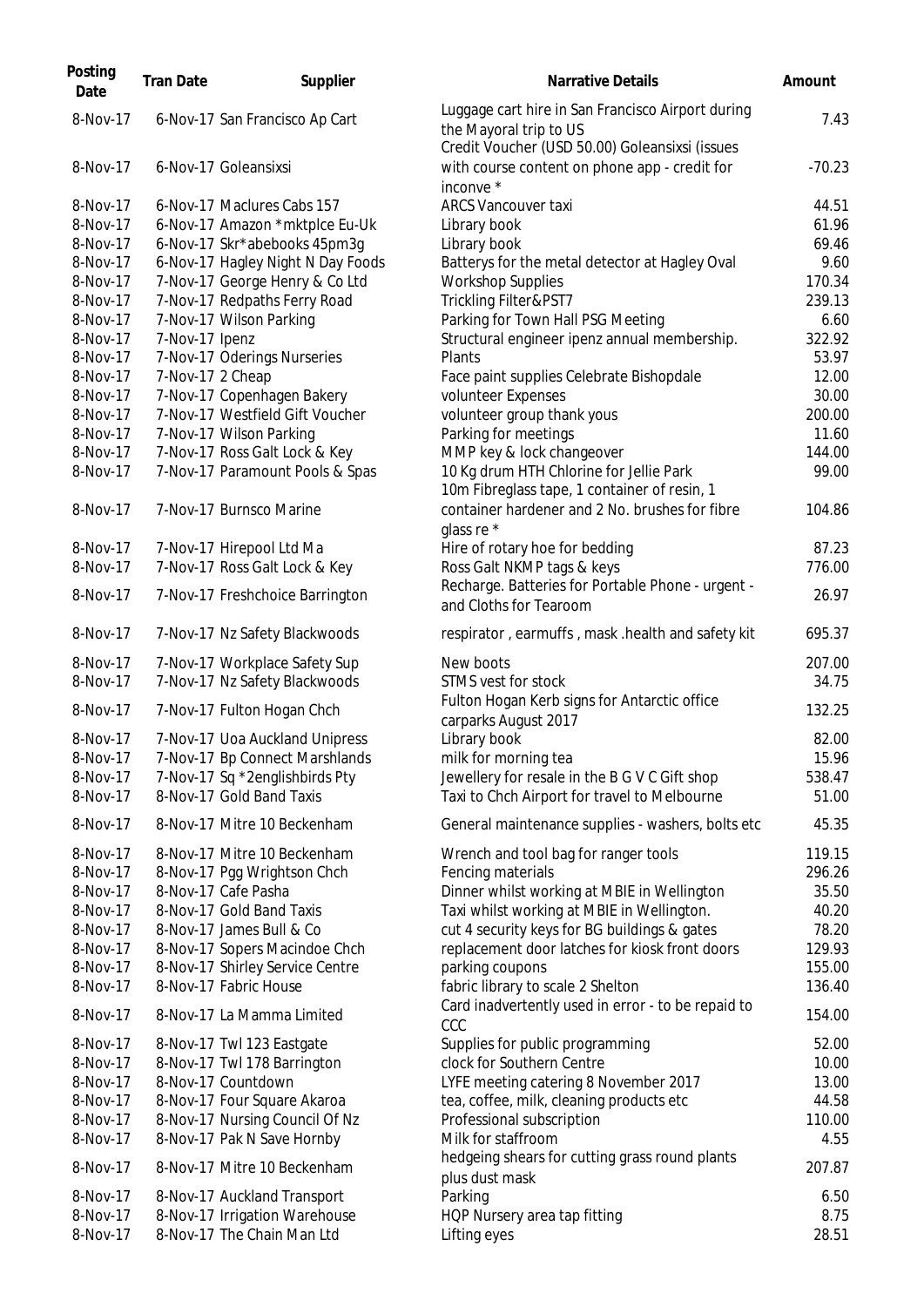| Posting<br>Date      | <b>Tran Date</b> | Supplier                                                   | Narrative Details                                                                                | Amount           |
|----------------------|------------------|------------------------------------------------------------|--------------------------------------------------------------------------------------------------|------------------|
| 8-Nov-17             |                  | 8-Nov-17 Ccc Parking                                       | Parking                                                                                          | 3.60             |
| 8-Nov-17             |                  | 8-Nov-17 Relish Catering                                   | Relish - Catering for Spreydon-Cashmere<br>Community Board meeting 7 November 2017               | 313.95           |
| 9-Nov-17             |                  | 6-Nov-17 Paypal *happyhireli                               | Plate hire etc for Climathon, 24 hour workshop                                                   | 25.00            |
| 9-Nov-17             |                  | 6-Nov-17 Yvr Pre Security Banh Sho                         | ARCS travel expenses                                                                             | 18.02            |
| 9-Nov-17             |                  | 6-Nov-17 Hyatt Hotels                                      | ARCS Vancouver travel expenses                                                                   | 267.17           |
| 9-Nov-17             |                  | 7-Nov-17 Trumba Corporation                                | Trumba November 2017                                                                             | 192.86           |
| 9-Nov-17             |                  | 7-Nov-17 Hms Airport Terminal                              | Conference meal allowance                                                                        | 45.50            |
| 9-Nov-17             |                  | 7-Nov-17 Gus*spot Messenger                                | CTOC Spot tracker monthly fee                                                                    | 28.17            |
| 9-Nov-17             |                  | 7-Nov-17 Paypal *parisienned                               | Closer permissions                                                                               | 119.59           |
| 9-Nov-17             |                  | 8-Nov-17 Kiwi Cabs                                         | Taxi whilst working at MBIE in Wellington.<br>gas bottle refill for path weed control burner x 3 | 37.80            |
| 9-Nov-17             |                  | 8-Nov-17 Bp Connect Bush Inn                               | 9kg bottles                                                                                      | 116.97           |
| 9-Nov-17             |                  | 8-Nov-17 Bunnings - 9482                                   | Tools                                                                                            | 26.77            |
| 9-Nov-17             |                  | 8-Nov-17 Bunnings - 9482                                   | Grounds Equipment                                                                                | 554.27           |
| 9-Nov-17             |                  | 8-Nov-17 Har*harvard Busns Rev                             | Subscription for HBR Strategy Publications                                                       | 240.00           |
| 9-Nov-17             |                  | 8-Nov-17 Createsend.Com Ema                                | Resource Consents newsletter                                                                     | 11.86            |
| 9-Nov-17             |                  | 8-Nov-17 Createsend.Com Ema                                | Friends of the Art Gallery email                                                                 | 17.74            |
| 9-Nov-17             |                  | 8-Nov-17 The River Kitchen                                 | Conference meal allowance                                                                        | 38.00            |
| 9-Nov-17<br>9-Nov-17 |                  | 8-Nov-17 New World St Martins                              | staff morning tea supplies                                                                       | 23.94<br>450.00  |
|                      |                  | 8-Nov-17 New Zealand Planning Inst                         | NZ Planning Institute<br>Food and drink expenses during trip packing                             |                  |
| 9-Nov-17             |                  | 8-Nov-17 Wishbone Itb Building                             | artworks for freight to Christchurh                                                              | 11.60            |
| 9-Nov-17             |                  | 8-Nov-17 The Dairy Melt Bar                                | Food and drink expenses during trip packing<br>artworks for freight to Christchurh               | 20.00            |
|                      |                  |                                                            | Purchases to assist with packing artworks for                                                    |                  |
| 9-Nov-17             |                  | 8-Nov-17 Bunnings - 9518 Grey Lynn                         | freight to Christchurch from Auckland                                                            | 117.91           |
| 9-Nov-17             |                  | 8-Nov-17 Wilson Parking                                    | Car parking for meeting at Civic                                                                 | 10.60            |
| 9-Nov-17             |                  | 8-Nov-17 Bunnings - 9482                                   | Support spikes, clamps and fence panels for                                                      | 434.08           |
| 9-Nov-17             |                  | 8-Nov-17 Smiths Hire                                       | enhancements to dog exercise area                                                                |                  |
| 9-Nov-17             |                  |                                                            | metal detector and spray cans<br>chalk for officers                                              | 164.40<br>281.75 |
| 9-Nov-17             |                  | 8-Nov-17 George Henry & Co Ltd<br>8-Nov-17 Bunnings - 9482 | socket set, torque wrench, coach screws                                                          | 687.02           |
|                      |                  |                                                            | Rubbish bin, summer umbrellas, clocks, door stops                                                |                  |
| 9-Nov-17             |                  | 9-Nov-17 Briscoes Northlands                               | for sauna area.                                                                                  | 206.92           |
| 9-Nov-17             |                  | 9-Nov-17 Southern Woods Nursery                            | Parks for volunteers at Carradale Drainage                                                       | 201.30           |
|                      |                  |                                                            | Reserve<br>Plant protectors and weed mats for volunteer                                          |                  |
| 9-Nov-17             |                  | 9-Nov-17 Southern Woods Nursery                            | plantings                                                                                        | 292.68           |
| 9-Nov-17             |                  | 9-Nov-17 Spotlight Stores NZ Ltd                           | Opening celebrations                                                                             | 20.97            |
| 9-Nov-17             |                  | 9-Nov-17 Wgtn Combined Taxis                               | Taxi whilst working at MBIE in Wellington.                                                       | 44.50            |
| 9-Nov-17             |                  | 9-Nov-17 Twl 175 South City                                | DOC Wall Decommission - Maintenance                                                              | 10.00            |
| 9-Nov-17             |                  | 9-Nov-17 Ccc Parking                                       | Fee for parking while attending meeting in Civic<br><b>Offices</b>                               | 5.15             |
| 9-Nov-17             |                  | 9-Nov-17 Mitre 10 Mega Hornby                              | Rope for cordon on Rec ground, WD40 and hooks                                                    | 393.94           |
| 9-Nov-17             |                  | 9-Nov-17 Briscoes Chch Salisbury                           | Receipts for purchase have been misplaced.                                                       | 29.98            |
| 9-Nov-17             |                  | 9-Nov-17 Peninsula Trading Post                            | vacuum cleaner bags                                                                              | 37.98            |
| 9-Nov-17             |                  | 9-Nov-17 Paper Plus South City                             | Card expressing Sympathy for funeral of worker at<br>Le Bons Bay.                                | 6.99             |
| 9-Nov-17             |                  | 9-Nov-17 City Wide Florist                                 | Flowers for funeral                                                                              | 75.00            |
| 9-Nov-17             |                  | 9-Nov-17 Craig Potton Publishing                           | Gloomsbury South - art book of Christchurch to be                                                | 48.90            |
| 9-Nov-17             |                  | 9-Nov-17 Mitre 10 Beckenham                                | used as a corporate gift<br>Batteries c alkaline energizer                                       | 33.55            |
| 9-Nov-17             | 9-Nov-17 Branz   |                                                            | <b>BRANZ Seminar</b>                                                                             | 184.00           |
|                      |                  |                                                            | Fuel costs for hire car while in Auckland packing                                                |                  |
| 9-Nov-17             |                  | 9-Nov-17 Z Skyway                                          | artworks for freight to Christchurch from<br>Auckland                                            | 27.65            |
| 9-Nov-17             |                  | 9-Nov-17 The Kitchen Cafe                                  | <b>External MSF meeting</b>                                                                      | 12.50            |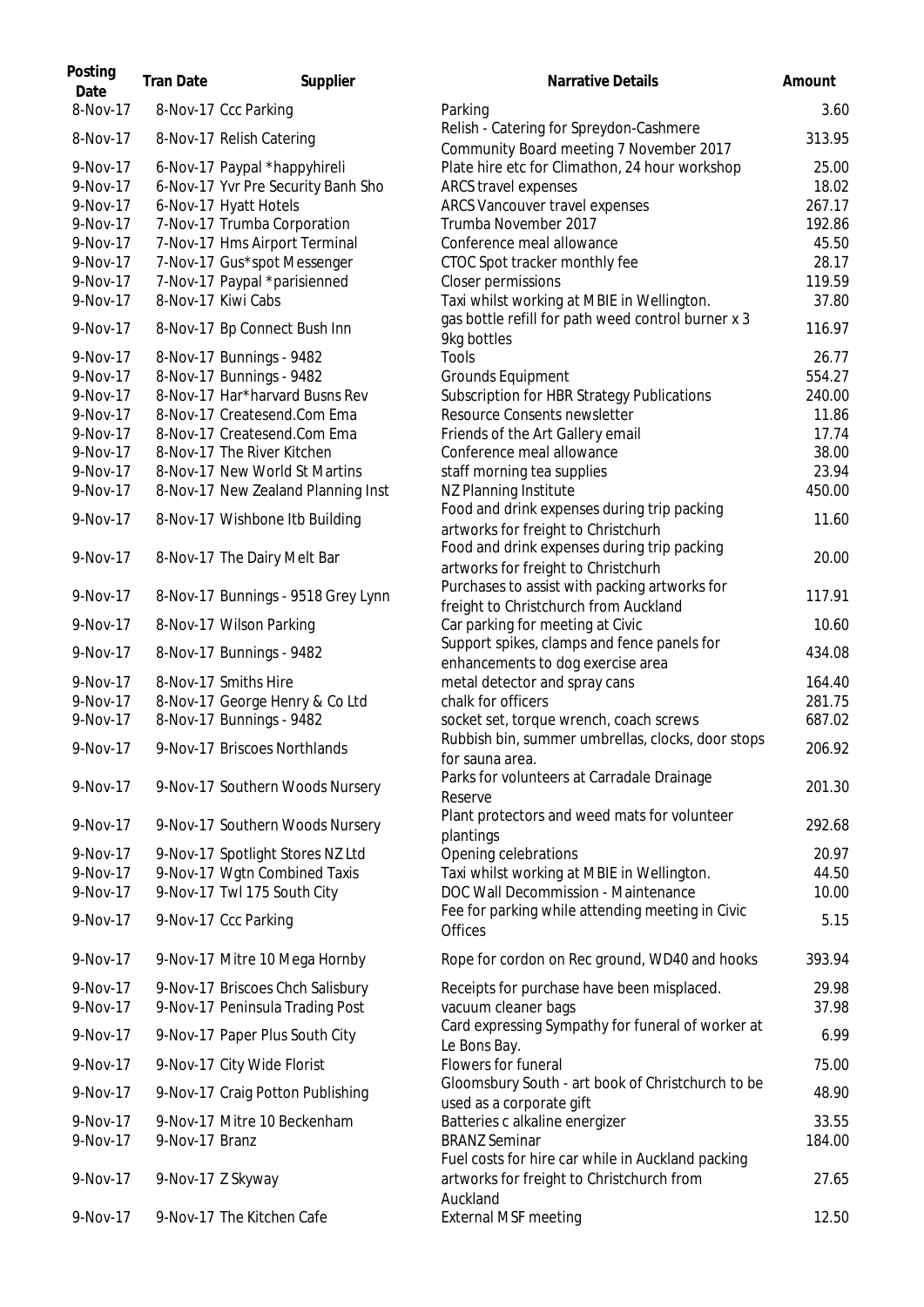| Posting<br>Date | <b>Tran Date</b>  | Supplier                          | <b>Narrative Details</b>                                                               | Amount  |
|-----------------|-------------------|-----------------------------------|----------------------------------------------------------------------------------------|---------|
| 9-Nov-17        |                   | 9-Nov-17 Xcm Group Limited        | New pants                                                                              | 55.09   |
| 9-Nov-17        |                   | 9-Nov-17 Road Signs And Traffic   | shared pathway sign posts                                                              | 484.29  |
| 9-Nov-17        |                   | 9-Nov-17 Countdown                | Countdown - Catering for Spreydon-Cashmere<br>Community Board's cupboard stock-up.     | 26.09   |
| 10-Nov-17       |                   | 6-Nov-17 D Norris Boat Builders   | <b>Resurface GRP Poles</b>                                                             | 1125.90 |
| 10-Nov-17       |                   | 8-Nov-17 Readylawn Industries     | turf repairs & path for bedding display- sect H                                        | 353.00  |
| 10-Nov-17       |                   | 8-Nov-17 Christchurch Airport     | Parking at airport (cheaper than 2 taxis)                                              | 25.00   |
| 10-Nov-17       |                   | 8-Nov-17 Billie Chu               | Conference Food allowance                                                              | 53.20   |
| 10-Nov-17       |                   | 8-Nov-17 Www.Gettyimages.Com      | Closer permissions                                                                     | 349.60  |
| 10-Nov-17       |                   |                                   | 2 nights accommodation in Melbourne to attend                                          | 499.48  |
|                 |                   | 9-Nov-17 Captains Retreat         | <b>Executive Learning Group meetings</b>                                               |         |
| 10-Nov-17       |                   | 9-Nov-17 Mainland Taxis           | Taxi whilst working at MBIE in Wellington.                                             | 43.60   |
| 10-Nov-17       |                   | 9-Nov-17 Parkhouse Rd Garden      | top soil for lawn renovations                                                          | 120.00  |
| 10-Nov-17       |                   | 9-Nov-17 Saecowilson - Christch   | TF Recirculating Fan                                                                   | 84.73   |
| 10-Nov-17       |                   | 9-Nov-17 Mainland Fasterners      | <b>Workshop Supplies</b>                                                               | 106.20  |
| 10-Nov-17       |                   | 9-Nov-17 Rex Wheels & Castors     | <b>Trailer Wheel</b>                                                                   | 138.80  |
| 10-Nov-17       |                   | 9-Nov-17 Hcd Flow - Chch          | Washdown Hose Reel                                                                     | 335.00  |
| 10-Nov-17       |                   | 9-Nov-17 Hcd Flow - Chch          | <b>Contact Tanks</b>                                                                   | 697.50  |
| 10-Nov-17       |                   | 9-Nov-17 Hose Supplies            | SCT1 Leak                                                                              | 769.22  |
| 10-Nov-17       |                   | 9-Nov-17 Eccocentral Ltd          | DOC Wall Decommission - Maintenance                                                    | 68.68   |
| 10-Nov-17       |                   | 9-Nov-17 Outsider Mountain Sprt   | Boots and rain jackets                                                                 | 835.94  |
| 10-Nov-17       |                   | 9-Nov-17 Nz Binding Ltd           | New supply of wire binding                                                             | 469.20  |
| 10-Nov-17       |                   | 9-Nov-17 Createsend.Com Ema       | Central City transport update 9 November 2017                                          | 8.28    |
| 10-Nov-17       |                   | 9-Nov-17 Createsend.Com Ema       | Friends of the Art Gallery email                                                       | 13.14   |
| 10-Nov-17       |                   | 9-Nov-17 Super Cheap Auto         | Volunteer Trailer gear                                                                 | 342.21  |
| 10-Nov-17       |                   | 9-Nov-17 Rex Wheels & Castors     | Barrow Tyres & Tubes                                                                   | 83.60   |
| 10-Nov-17       |                   | 9-Nov-17 Canterbury Playcentre    | Supplies for public programming                                                        | 86.70   |
| 10-Nov-17       |                   | 9-Nov-17 Institute Of Directo     | Inst of Directors: 150.00 joining Fee, 485.00<br>membership                            | 635.00  |
| 10-Nov-17       |                   | 9-Nov-17 Mosaic By Simo           | Chch Tree and Urban forest Plan external<br>stakeholder reference group workshop lunch | 145.00  |
| 10-Nov-17       |                   | 9-Nov-17 Redpaths Ferry Road      | Gov Bay HRC fuses for pump plus some spares for<br>other sites                         | 40.08   |
| 10-Nov-17       |                   | 9-Nov-17 Plumbing World #80       | 25mm tank fittings and ball valve for chlorine tank<br>at Waltham Pool                 | 50.59   |
| 10-Nov-17       |                   | 9-Nov-17 Fleet Cycle Works 1996   | Prizes related to cycle safety campaign                                                | 144.48  |
| 10-Nov-17       | 9-Nov-17 Casbolts |                                   | new helmet And new wet weather pants                                                   | 224.00  |
| 10-Nov-17       |                   | 9-Nov-17 Edgeware Mower & Chain   | Maintenance to Weed Eater Plant No 1773 QEII<br>Park                                   | 150.00  |
| 10-Nov-17       |                   | 10-Nov-17 Briscoes Northlands     | Swapped clocks for fitness area from previous                                          | 20.00   |
|                 |                   |                                   | transaction, extra paid.                                                               |         |
| 10-Nov-17       |                   | 10-Nov-17 Southern Woods Nursery  | Plant guards and weed mats for volunteer<br>plantings                                  | 142.60  |
| 10-Nov-17       |                   | 10-Nov-17 Unichem Cashel Pharmacy | Special Sunscreen                                                                      | 14.99   |
| 10-Nov-17       |                   | 10-Nov-17 Mitre 10 Mega Papanui   | CHAIN LINKS, D SHACKLES, SCREWS, GATE LATCH,<br><b>SPRING HINGES</b>                   | 98.90   |
| 10-Nov-17       |                   | 10-Nov-17 Countdown               | staff room supplies (Toilet paper, Sugar, Milk,<br>Coffee, soap)                       | 54.95   |
| 10-Nov-17       |                   | 10-Nov-17 Vendhq.Com              | Vend November 2017                                                                     | 709.00  |
| 10-Nov-17       |                   | 10-Nov-17 Jaycar Pty Ltd          | AV Equipment for Closer Exhibition                                                     | 194.90  |
| 10-Nov-17       |                   | 10-Nov-17 Trowel Trades Chch      | Paint equipment for exhibition changeovers                                             | 578.09  |
| 10-Nov-17       |                   | 10-Nov-17 Pgg Wrightson Chch      | 5-3-15-4160 to aid with event set up                                                   | 77.80   |
| 10-Nov-17       |                   | 10-Nov-17 Bay Audiology Ferrymead | 5-3-08-4160 Costs for moulded earplugs                                                 | 280.50  |
| 10-Nov-17       |                   | 10-Nov-17 New World Fendalton     | <b>Catering Supplies</b>                                                               | 33.52   |
| 10-Nov-17       |                   | 10-Nov-17 Fendalton Service Ctr   | Parking Coupons                                                                        | 62.00   |
| 10-Nov-17       |                   | 10-Nov-17 Countdown               | Dishwash powder for staffroom                                                          | 8.49    |
| 10-Nov-17       |                   | 10-Nov-17 Escape Artists          | Team building exercise                                                                 | 220.00  |
| 10-Nov-17       | 10-Nov-17 Emanz   |                                   | Individual Membership for the Energy                                                   | 241.50  |
|                 |                   |                                   | Management Association of New Zealand                                                  |         |
| 10-Nov-17       |                   | 10-Nov-17 Mitre 10 Beckenham      | Tools need on site for quick fixes                                                     | 29.42   |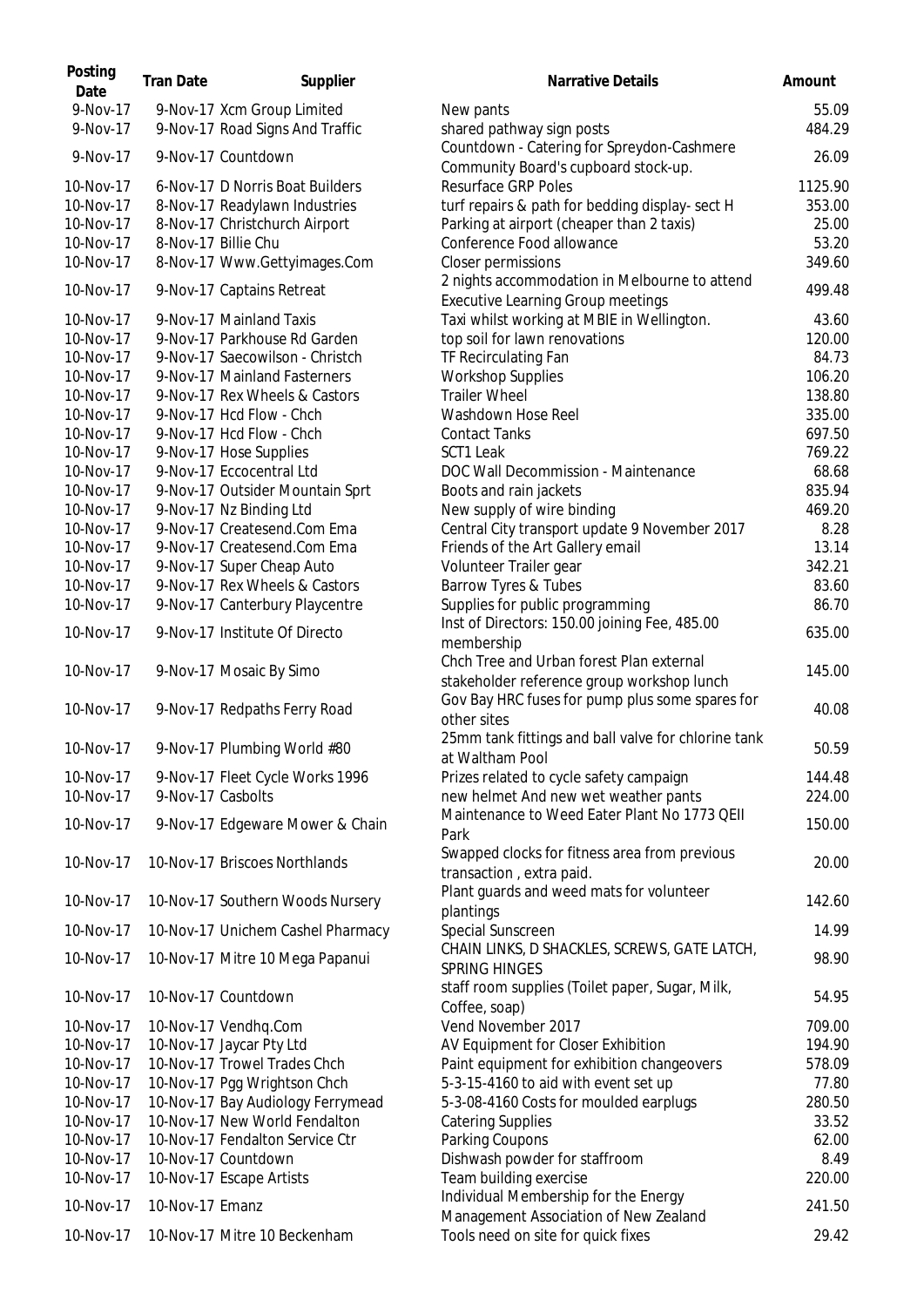| Posting<br>Date        | <b>Tran Date</b> | Supplier                                                | <b>Narrative Details</b>                                                                                 | Amount        |
|------------------------|------------------|---------------------------------------------------------|----------------------------------------------------------------------------------------------------------|---------------|
| 10-Nov-17              |                  | 10-Nov-17 New World South City                          | Drinks for the meeting with the Youth Council                                                            | 14.35         |
| 10-Nov-17              |                  | 10-Nov-17 Aarque Group Limited                          | Maintenance Cartridge for HP7100ps large format<br>printer                                               | 138.63        |
| 10-Nov-17              |                  | 10-Nov-17 Countdown                                     | mtb bbq food for volunteer working bee lunch                                                             | 136.36        |
| 10-Nov-17              |                  | 10-Nov-17 Mitre 10 Beckenham                            | Hose and fittings for work on mtb tracks in vic<br>park                                                  | 144.13        |
| 10-Nov-17              |                  | 10-Nov-17 Ccc Parking                                   | Parking for meeting onsite at Victoria St and off to<br>other meetings.                                  | 2.50          |
| 10-Nov-17              |                  | 10-Nov-17 Canterbury Software                           | <b>ITBR Canterbury Tech Membership</b>                                                                   | 529.00        |
| 10-Nov-17              |                  | 10-Nov-17 Blacks Fasteners Ltd                          | 1 No. pack s/s 1 & quarter, 1 No. pack s/s 1 & half<br>self taper screws, tube roof and gutter sealer, * | 46.07         |
| 10-Nov-17              |                  | 10-Nov-17 Mitre 10 Mega Papanui                         | Roll of painters tape and 10 tubes of Pool sealant<br>for repairs to bottom of Waltham Pool              | 293.78        |
| 10-Nov-17<br>10-Nov-17 |                  | 10-Nov-17 Caltex Redwood<br>10-Nov-17 Battery Masta Ltd | Milk for Redwood Library staff room<br>Battery charger for spray unit                                    | 7.80<br>90.00 |
| 10-Nov-17              |                  | 10-Nov-17 Freshchoice Barrington                        | Milk voucher + Milk + Koha gift for member of the<br>public (chocolate)                                  | 41.57         |
| 13-Nov-17              |                  | 8-Nov-17 Gm Cabs Pty Ltd                                | Melbourne airport to Williamstown to attend<br><b>Executive Learning Programme</b>                       | 100.40        |
| 13-Nov-17              |                  | 9-Nov-17 Paknsave Moorhouse                             | Board stationary                                                                                         | 7.19          |
| 13-Nov-17              |                  | 9-Nov-17 Whitcoulls Nelson 033                          | Stationery purchasesmfor use for conference<br>presentation                                              | 16.47         |
| 13-Nov-17              |                  | 9-Nov-17 Hydraulic Institute                            | ANSI/HI 9.6.1-2017 Secure PDF Standard                                                                   | 132.76        |
| 13-Nov-17              |                  | 9-Nov-17 Sprout Social                                  | ITDC Sprout Social 2017-11                                                                               | 474.98        |
| 13-Nov-17              |                  | 9-Nov-17 Christchurch Airport                           | Chch Airport Parking                                                                                     | 25.00         |
| 13-Nov-17              |                  | 9-Nov-17 Action Bicycle Club                            | Bike voucher for prize Aotearoa bike challenge                                                           | 65.00         |
| 13-Nov-17              |                  | 10-Nov-17 Wilson Parking                                | Wilson Parking                                                                                           | 8.60          |
| 13-Nov-17              |                  | 10-Nov-17 Wilson Parking                                | <b>Wilson Parking</b>                                                                                    | 8.60          |
| 13-Nov-17              |                  | 10-Nov-17 Dilma Taxi Dt0019                             | Taxi from Williamstown to Melbourne Airport                                                              | 94.31         |
| 13-Nov-17              |                  | 10-Nov-17 Paypal *cutnpaste                             | CutnPaste poison for problem pest plants                                                                 | 299.10        |
| 13-Nov-17              |                  | 10-Nov-17 Badge King                                    | Badges to show languages that staff have and also<br>promote Yellow Moon                                 | 91.14         |
| 13-Nov-17              |                  | 10-Nov-17 Sheep-Ish Design Ltd                          | Goods for resale                                                                                         | 248.93        |
| 13-Nov-17              |                  | 10-Nov-17 Indus Design Pty Ltd                          | Goods for resale                                                                                         | 617.70        |
| 13-Nov-17              |                  | 10-Nov-17 Oderings Nurseries                            | <b>Grounds Maintenance Plants</b>                                                                        | 104.93        |
| 13-Nov-17              |                  | 10-Nov-17 James Walker New Zealand                      | G3 Turbo                                                                                                 | 462.21        |
| 13-Nov-17              |                  | 10-Nov-17 Oderings Nurseries                            | Replacement plants for gravetop                                                                          | 74.38         |
| 13-Nov-17              |                  | 10-Nov-17 Fleet Cycle Works 1996                        | Cyclist usage and opinion survey vouchers                                                                | 100.00        |
| 13-Nov-17              |                  | 10-Nov-17 Bunnings - 9482                               | General maintenance                                                                                      | 49.73         |
| 13-Nov-17              |                  | 10-Nov-17 Createsend.Com Ema                            | Swimsmart lessons                                                                                        | 12.12         |
| 13-Nov-17              |                  | 10-Nov-17 Createsend.Com Ema                            | Newsline 10 Nov                                                                                          | 49.54         |
| 13-Nov-17              |                  | 10-Nov-17 Createsend.Com Ema                            | NZ Cup and Show 10 November 2017                                                                         | 85.15         |
| 13-Nov-17              |                  | 10-Nov-17 Createsend.Com Ema                            | RSU Repairs to Jellie Park and Pioneer                                                                   | 113.82        |
| 13-Nov-17              |                  | 10-Nov-17 Smk*wufoo.Com Charge                          | Wufoo online vendor database fee                                                                         | 44.33         |
| 13-Nov-17              |                  | 10-Nov-17 Protec Solutions                              | Wrist Bands for Xmas/ New Year period                                                                    | 239.20        |
| 13-Nov-17              |                  | 10-Nov-17 Paknsave Moorhouse                            | Receipt has been misplaced. 1x trim and 1x whole<br>milk purchased for staff                             | 5.35          |
| 13-Nov-17              |                  | 10-Nov-17 Whitcoulls Thepalms 47                        | Cards for card group                                                                                     | 30.70         |
| 13-Nov-17              |                  | 10-Nov-17 Ilex Events                                   | Christchurch Tree and urban forest plan external<br>stakeholder reference group workshop lunch           | 20.50         |
| 13-Nov-17              |                  | 10-Nov-17 Kevin Daly Mowers Ltd                         | sharpen hedging shears                                                                                   | 68.00         |
| 13-Nov-17              |                  | 10-Nov-17 Ian Coombes Ltd                               | 4 No. Hydrostat valve covers for Halswell Pool and<br>2 No. drive belts for auto vac at Jellie Park.     | 250.70        |
| 13-Nov-17              |                  | 10-Nov-17 Corporate Cabs Limit                          | Taxi while working in Wellington - Stakeholder<br>meetings                                               | 42.20         |
| 13-Nov-17              |                  | 10-Nov-17 Wgtn Taxi 33888-882                           | Taxi while working in Wellington - Stakeholder<br>meetings                                               | 49.70         |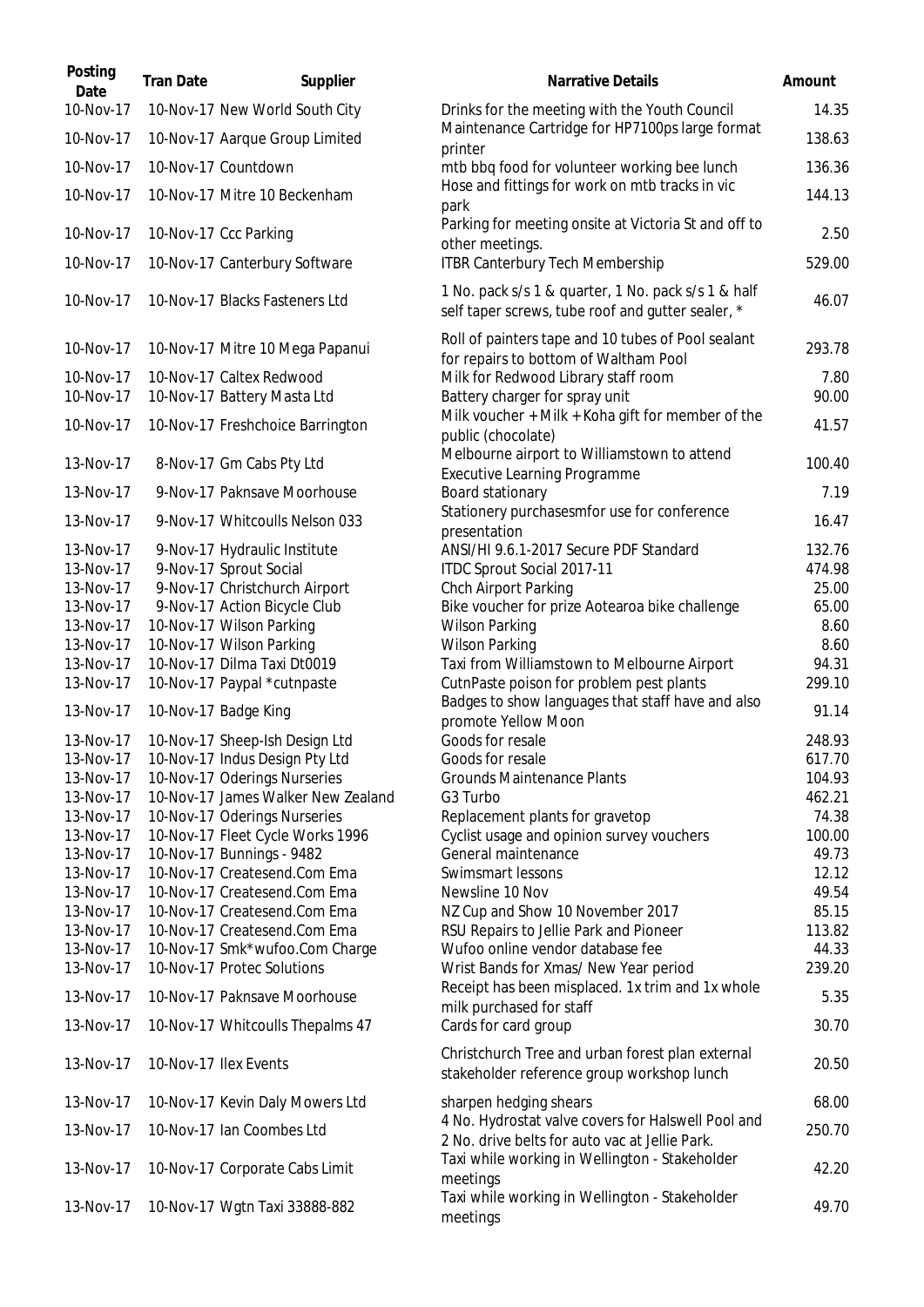| Posting<br>Date                                                                                                                             | <b>Tran Date</b>    | Supplier                                                                                                                                                                                                                                                                                                                                                      | <b>Narrative Details</b>                                                                                                                                                                                                                                                                                                                                                                                                                                  | Amount                                                                                                     |
|---------------------------------------------------------------------------------------------------------------------------------------------|---------------------|---------------------------------------------------------------------------------------------------------------------------------------------------------------------------------------------------------------------------------------------------------------------------------------------------------------------------------------------------------------|-----------------------------------------------------------------------------------------------------------------------------------------------------------------------------------------------------------------------------------------------------------------------------------------------------------------------------------------------------------------------------------------------------------------------------------------------------------|------------------------------------------------------------------------------------------------------------|
| 13-Nov-17                                                                                                                                   |                     | 10-Nov-17 Liquid Events                                                                                                                                                                                                                                                                                                                                       | cost of stall set upat Big bike film night event -<br>Cycle Safety                                                                                                                                                                                                                                                                                                                                                                                        | 145.75                                                                                                     |
| 13-Nov-17<br>13-Nov-17                                                                                                                      | 10-Nov-17 Valve     | 10-Nov-17 Bunnings - 9482                                                                                                                                                                                                                                                                                                                                     | Scrim purchase for RLWC match reactive prep<br>Steam license - Kingspray game                                                                                                                                                                                                                                                                                                                                                                             | 214.91<br>17.99                                                                                            |
| 13-Nov-17                                                                                                                                   |                     | 10-Nov-17 Nz Safety Blackwoods                                                                                                                                                                                                                                                                                                                                | Spill kit and six cones for lichfield street carpark                                                                                                                                                                                                                                                                                                                                                                                                      | 763.32                                                                                                     |
| 13-Nov-17<br>13-Nov-17<br>13-Nov-17<br>13-Nov-17<br>13-Nov-17                                                                               |                     | 10-Nov-17 Vendella International<br>10-Nov-17 Skr*abebooks 45tbzk<br>10-Nov-17 Skr*abebooks 45tbzj<br>10-Nov-17 Bunnings - 9482<br>11-Nov-17 Mainland Taxis                                                                                                                                                                                                   | Milk for accommodation - Tourist Flats<br>Library book<br>Library book<br>extra cost for torque wrench upgrade<br>Taxi from Chch airport home                                                                                                                                                                                                                                                                                                             | 53.88<br>67.54<br>142.93<br>25.94<br>57.40                                                                 |
| 13-Nov-17                                                                                                                                   |                     | 11-Nov-17 Paper Plus Barrington                                                                                                                                                                                                                                                                                                                               | Desk Calendars for Southern Centre & Reception                                                                                                                                                                                                                                                                                                                                                                                                            | 47.96                                                                                                      |
| 13-Nov-17                                                                                                                                   |                     | 11-Nov-17 Apple NZ Gcs                                                                                                                                                                                                                                                                                                                                        | Kiosk Pro Basic Application for I-Pad in Closer<br>Exhibition                                                                                                                                                                                                                                                                                                                                                                                             | 29.99                                                                                                      |
| 13-Nov-17<br>13-Nov-17<br>13-Nov-17<br>13-Nov-17                                                                                            |                     | 11-Nov-17 Spark Northlands<br>11-Nov-17 Countdown<br>11-Nov-17 Hammer Hardware<br>11-Nov-17 Christchurch Airport                                                                                                                                                                                                                                              | Book Wallet for mobile phone<br>Biscuits for sister city meetings<br>HQP door fittings singlemens cottage<br>Chch Airport parking while working in Auckland<br>and Wellington 09-11 Nov 2017                                                                                                                                                                                                                                                              | 29.99<br>13.50<br>25.40<br>66.00                                                                           |
| 13-Nov-17                                                                                                                                   |                     | 12-Nov-17 Countdown                                                                                                                                                                                                                                                                                                                                           | afternoon tea supplies for weekly Ihutai Trust vols<br>at Charlesworth Reserve                                                                                                                                                                                                                                                                                                                                                                            | 35.15                                                                                                      |
| 13-Nov-17<br>13-Nov-17<br>13-Nov-17<br>13-Nov-17<br>13-Nov-17<br>13-Nov-17<br>13-Nov-17<br>13-Nov-17<br>13-Nov-17<br>13-Nov-17<br>13-Nov-17 | 13-Nov-17 Site Safe | 12-Nov-17 Countdown<br>12-Nov-17 Ecocentral Ltd<br>12-Nov-17 Twl 220 Riccarton<br>13-Nov-17 Mrc Global (NZ) Ltd<br>13-Nov-17 Caltex Riccarton<br>13-Nov-17 Twl 120 Northlands<br>13-Nov-17 Photo Warehouse<br>13-Nov-17 Ccc Art Gallery Car Prk<br>13-Nov-17 Parsley And Sage<br>13-Nov-17 On The Spot Cashmere<br>13-Nov-17 13-Nov-17 Bioguard Poolside Chch | hand sanitiser<br>Dump fees<br>HQP RH work socks<br><b>Workshop Supplies</b><br>5-0-08-4160 HM & HC Staff Workshop<br>Wall Clock for Pool Hall to cover maintenance<br>SanDisc Extreme Pro 64GB memory card<br>Parking for all day meeting at Civic<br>Site Safe - Leadership in Safety<br>Linwood Central Heathcote breakfast meeting<br>with Principals 10 Nov 2017<br>Morning tea for East Enders<br>Duraglass statrite lint basket for Templeton Pool | 5.00<br>24.53<br>30.00<br>316.41<br>3.90<br>10.00<br>249.00<br>12.00<br>221.38<br>311.94<br>29.96<br>75.00 |
|                                                                                                                                             |                     |                                                                                                                                                                                                                                                                                                                                                               | Course fees for leadership in safety training. Wes                                                                                                                                                                                                                                                                                                                                                                                                        |                                                                                                            |
| 13-Nov-17                                                                                                                                   | 13-Nov-17 Site Safe |                                                                                                                                                                                                                                                                                                                                                               | originally scheduled for 30 November 2017 but w<br>$\star$                                                                                                                                                                                                                                                                                                                                                                                                | 221.38                                                                                                     |
| 13-Nov-17<br>13-Nov-17<br>13-Nov-17                                                                                                         |                     | 13-Nov-17 Belfast Vet Clinic<br>13-Nov-17 Countdown<br>13-Nov-17 Pakn Save Rangiora                                                                                                                                                                                                                                                                           | vet visit pigs /bird /rabbit<br>Grocerys for re sale in the shop<br>Pak'nSave Rangiora - Event Costs for Hoon Hay<br>Fiesta.                                                                                                                                                                                                                                                                                                                              | 76.60<br>21.90<br>71.92                                                                                    |
| 13-Nov-17                                                                                                                                   |                     | 13-Nov-17 Four Square Akaroa                                                                                                                                                                                                                                                                                                                                  | Milk for morning teas                                                                                                                                                                                                                                                                                                                                                                                                                                     | 4.98                                                                                                       |
| 14-Nov-17<br>14-Nov-17                                                                                                                      |                     | 11-Nov-17 Captains Retreat<br>11-Nov-17 Captains Retreat                                                                                                                                                                                                                                                                                                      | Credit Voucher (AUD 460.00) Captains Retreat<br>Accommodation in Melbourne - Charged in error,<br>will be credited. see attached invoice                                                                                                                                                                                                                                                                                                                  | $-495.86$<br>521.84                                                                                        |
| 14-Nov-17<br>14-Nov-17<br>14-Nov-17<br>14-Nov-17<br>14-Nov-17<br>14-Nov-17<br>14-Nov-17<br>14-Nov-17<br>14-Nov-17                           | 13-Nov-17 Ipenz     | 12-Nov-17 Paypal *26verso26<br>13-Nov-17 Seal Imports Chch<br>13-Nov-17 Rex Wheels & Castors<br>13-Nov-17 Arbi Monograms<br>13-Nov-17 M J Shardlow & Colid<br>13-Nov-17 M J Shardlow & Colid<br>13-Nov-17 M J Shardlow & Colid<br>13-Nov-17 Createsend.Com Ema                                                                                                | Verso subscription<br>TF Fans Motor<br><b>Hose Reel</b><br><b>Events Supplies</b><br>Structural engineer chartership annual fee.<br>Cellaire for Conservation<br>Framing tape<br>Packing materials<br>Friends of the Art Gallery email                                                                                                                                                                                                                    | 115.82<br>25.91<br>222.40<br>1143.69<br>598.00<br>103.50<br>118.85<br>306.79<br>17.73                      |
| 14-Nov-17<br>14-Nov-17                                                                                                                      | 13-Nov-17 Ipenz     | 13-Nov-17 Roofwash Ltd                                                                                                                                                                                                                                                                                                                                        | 2 x 5L Roofwash<br>HS Eng Chartered Annual registration                                                                                                                                                                                                                                                                                                                                                                                                   | 189.00<br>529.00                                                                                           |
| 14-Nov-17                                                                                                                                   | 13-Nov-17 Ipenz     |                                                                                                                                                                                                                                                                                                                                                               | 2018 Chartered Professional Engineer Annual<br>Registration                                                                                                                                                                                                                                                                                                                                                                                               | 598.00                                                                                                     |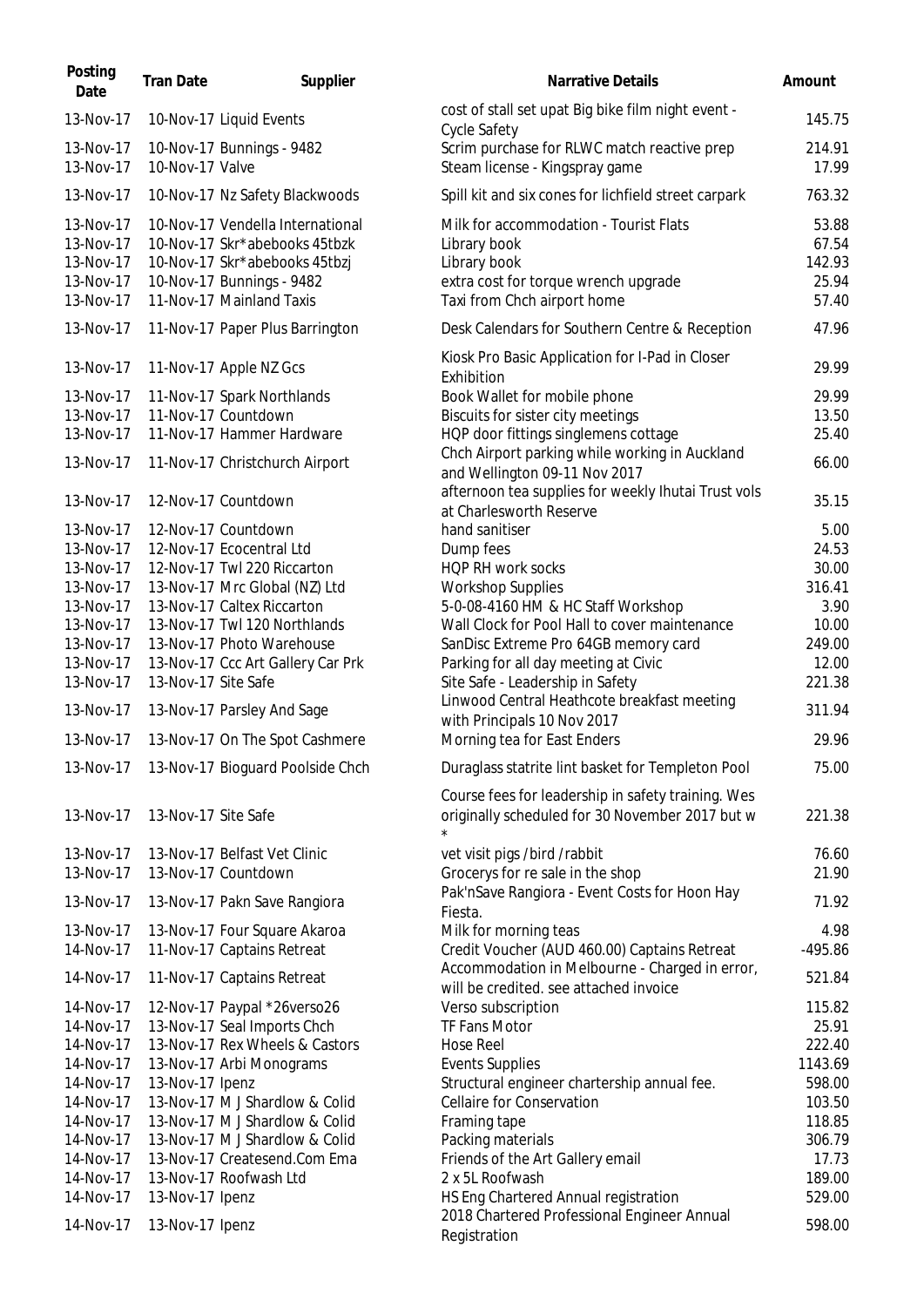| Posting<br>Date        | <b>Tran Date</b>   | Supplier                                                             | <b>Narrative Details</b>                                                                     | Amount          |
|------------------------|--------------------|----------------------------------------------------------------------|----------------------------------------------------------------------------------------------|-----------------|
| 14-Nov-17              |                    | 13-Nov-17 Nz Post Internationa                                       | customs clearance fee                                                                        | 193.89          |
| 14-Nov-17              |                    | 13-Nov-17 Paramount Pools & Spas                                     | 10kg drum HTH chlorine for Halswell and<br><b>Waltham Pools</b>                              | 110.00          |
| 14-Nov-17              |                    | 13-Nov-17 Humes Pipeline Systems                                     | 1 No. length PVC pipe and fittings for well pump<br>adaptor at Waltham Pool.                 | 231.00          |
| 14-Nov-17              |                    | 13-Nov-17 Evolution Cycles Limited                                   | Parts & maintenance for cycle safe bikes                                                     | 205.91          |
| 14-Nov-17              | 13-Nov-17 Crisp    | 13-Nov-17 Old Mill Road Limite                                       | veggies and carrots                                                                          | 37.66<br>243.23 |
| 14-Nov-17<br>14-Nov-17 | 14-Nov-17 Nzsti    |                                                                      | Giftware for resale in B G V C Giftshop<br>Rising discs for grass measurement                | 239.14          |
| 14-Nov-17              |                    | 14-Nov-17 Parsley And Sage                                           | Board catering                                                                               | 208.78          |
| 14-Nov-17              |                    | 14-Nov-17 Fairfax Media (Ps)                                         | Press for retail for October                                                                 | 284.29          |
| 14-Nov-17              |                    | 14-Nov-17 The Warehouse Online                                       | <b>Volunteer Phones</b>                                                                      | 70.00           |
| 14-Nov-17              |                    | 14-Nov-17 The Warehouse Online                                       | <b>Volunteer Phones</b>                                                                      | 70.00           |
| 14-Nov-17              |                    | 14-Nov-17 The Warehouse Online                                       | <b>Volunteer Phones</b>                                                                      | 70.00           |
| 14-Nov-17              |                    | 14-Nov-17 The Warehouse Online                                       | <b>Volunteer Phones</b>                                                                      | 70.00           |
| 14-Nov-17              |                    | 14-Nov-17 The Warehouse Online                                       | <b>Volunteer Phones</b>                                                                      | 70.00           |
| 14-Nov-17              |                    | 14-Nov-17 Mrc Global (NZ) Ltd                                        | Dryer 1                                                                                      | 12.08           |
| 14-Nov-17<br>14-Nov-17 |                    | 14-Nov-17 Pgg Wrightson Chch<br>14-Nov-17 Parsley And Sage           | Gumboots<br>Catering for Community Board meeting                                             | 74.99<br>171.93 |
| 14-Nov-17              |                    | 14-Nov-17 Mitre 10 Beckenham                                         | sack barrow for use at Te Hapua CC                                                           | 37.80           |
| 14-Nov-17              |                    | 14-Nov-17 Ccc Art Gallery Car Prk                                    | Parking for meeting at Civic                                                                 | 2.00            |
| 14-Nov-17              |                    | 14-Nov-17 Fairfax Media (Ps)                                         | The Press x 2 payments                                                                       | 102.00          |
| 14-Nov-17              |                    | 14-Nov-17 Pgg Wrightson Chch                                         | Riser swing artic-Fastex treelok chain 50m sect D.                                           | 75.98           |
| 14-Nov-17              |                    | 14-Nov-17 Goldpine Christchurch                                      | fence post                                                                                   | 8.94            |
| 14-Nov-17              |                    | 14-Nov-17 Ferrymead Mitre 10 Mega                                    | auger drill bits                                                                             | 32.46           |
| 14-Nov-17              |                    | 14-Nov-17 Twl 178 Barrington                                         | items for christmas theme                                                                    | 8.10<br>9.98    |
| 14-Nov-17<br>14-Nov-17 |                    | 14-Nov-17 Paper Plus Barrington<br>14-Nov-17 Just Incredible Barring | duraseal to make textured christmas feely bags<br>Items for Christmas texture squares        | 10.50           |
| 14-Nov-17              |                    | 14-Nov-17 Pgg Wrightson Chch                                         | x2 sets of Gaiters for temp workers to stop seeds<br>entering socks (biosecurity measure)    | 91.98           |
| 14-Nov-17              |                    | 14-Nov-17 Mitre 10 Mega Hornby                                       | Equipment for spraying weeds - x2 knapsacks, x1<br>part for knapsack and water containers    | 461.69          |
| 14-Nov-17              |                    | 14-Nov-17 Twl 123 Eastgate                                           | 3 more desk fans for office and library for air flow<br>improvement                          | 15.00           |
| 14-Nov-17              |                    | 14-Nov-17 Pak N Save Hornby                                          | Milk for staffroom                                                                           | 4.55            |
| 14-Nov-17              |                    | 14-Nov-17 Xcm Group Limited                                          | new pants                                                                                    | 98.22           |
| 14-Nov-17              | 14-Nov-17 lac Cafe |                                                                      | meeting with tour of Intl Antarctic Centre 14 Nov<br>2017                                    | 4.60            |
| 14-Nov-17              |                    | 14-Nov-17 Countdown Chch Airport                                     | coffee and milk for The Antarctic Office                                                     | 10.97           |
| 14-Nov-17              |                    | 14-Nov-17 Countdown                                                  | Countdown - Event Costs for Hoon Hay Fiesta.<br>Just Incredible - Napkins, cups & plates for | 2.99            |
| 14-Nov-17              |                    | 14-Nov-17 Just Incredible                                            | Spreydon-Cashmere Community Board's end-of-<br>year function                                 | 36.00           |
| 15-Nov-17              |                    | 8-Nov-17 Www.Tate-Images.Com                                         | Closer permissions                                                                           | 156.64          |
| 15-Nov-17              |                    | 13-Nov-17 Apple NZ Gcs                                               | Learning centre software Apple volume licensing                                              | 28.50           |
| 15-Nov-17              |                    | 13-Nov-17 Apple NZ Gcs                                               | Learning centre software Apple volume licensing                                              | 57.20           |
| 15-Nov-17              |                    | 13-Nov-17 Apple NZ Gcs                                               | Learning centre software Apple volume licensing                                              | 57.20           |
| 15-Nov-17              |                    | 13-Nov-17 Apple NZ Gcs                                               | Learning centre software Apple volume licensing                                              | 57.20           |
| 15-Nov-17              |                    | 13-Nov-17 Apple NZ Gcs                                               | Learning centre software Apple volume licensing                                              | 114.59          |
| 15-Nov-17              |                    | 13-Nov-17 Fulcrumapp.Com                                             | <b>Technical Service</b>                                                                     | 103.85          |
| 15-Nov-17              |                    | 13-Nov-17 Paknsave Moorhouse                                         | Volunteer Recognition Picnic                                                                 | 159.67          |
| 15-Nov-17              |                    | 13-Nov-17 Rogues Of Rotherham                                        | HM/HC Workshop Day 5-0-08-4120                                                               | 113.70          |
| 15-Nov-17              |                    | 13-Nov-17 Skr*abebooks 45vja9                                        | Library book                                                                                 | 22.25           |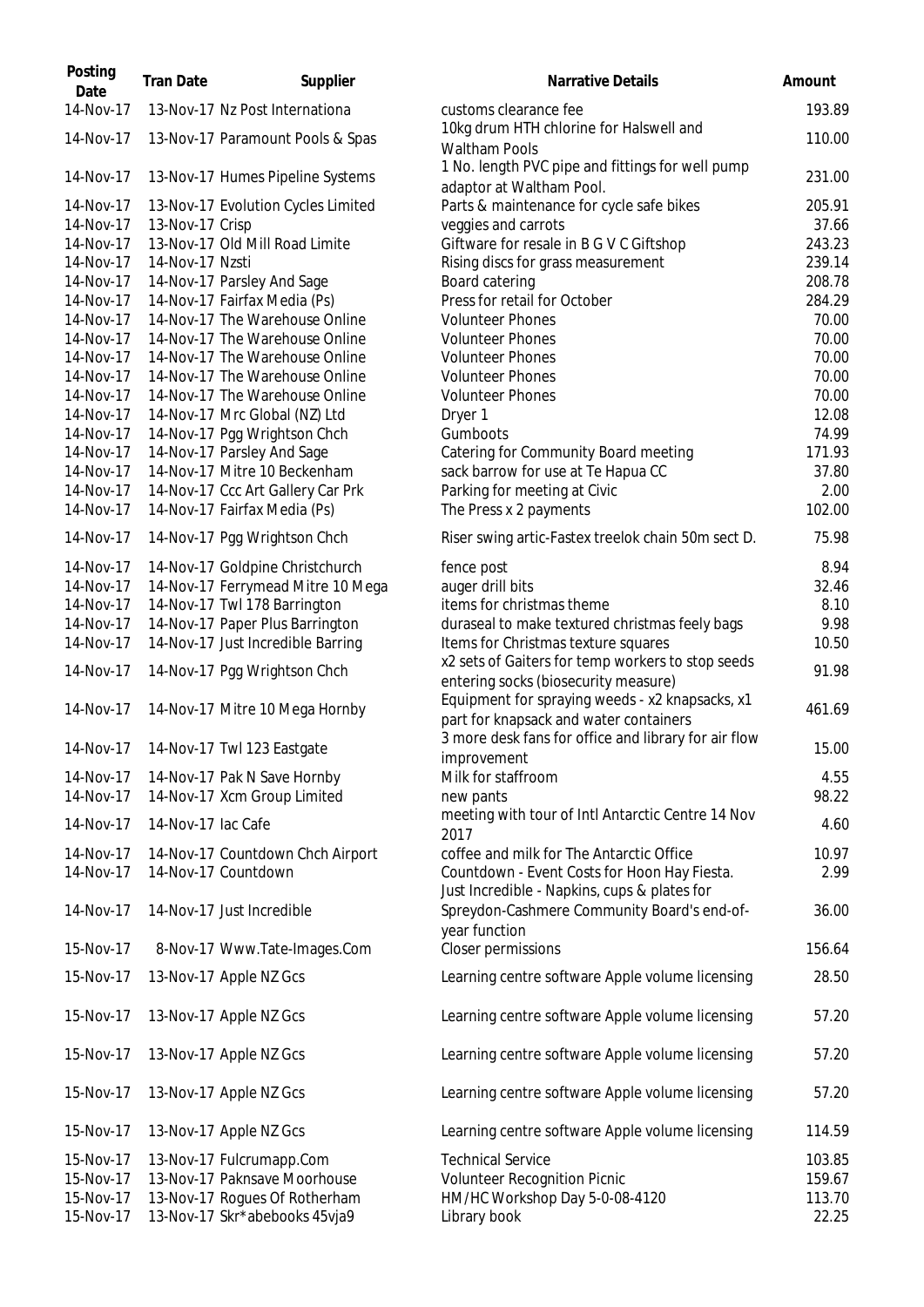| Posting<br>Date        | <b>Tran Date</b>  | Supplier                                              | <b>Narrative Details</b>                                                                   | Amount          |
|------------------------|-------------------|-------------------------------------------------------|--------------------------------------------------------------------------------------------|-----------------|
| 15-Nov-17              |                   | 13-Nov-17 Paypal *26verso26                           | Credit Voucher Paypal *26verso26                                                           | $-115.82$       |
| 15-Nov-17              |                   | 14-Nov-17 Wilson Parking<br>14-Nov-17 Hcd Flow - Chch | <b>Wilson Parking</b><br>Hose Reel Job                                                     | 6.60<br>679.80  |
| 15-Nov-17<br>15-Nov-17 |                   |                                                       |                                                                                            |                 |
| 15-Nov-17              |                   | 14-Nov-17 Nz Safety Blackwoods                        | Respirator, saline solution, chemical gauntlets                                            | 104.59<br>6.50  |
|                        |                   | 14-Nov-17 Halswell Post Shop                          | Postage for plant delivery<br>refuse removal from- north & south New                       |                 |
| 15-Nov-17              |                   | 14-Nov-17 Ecocentral Ltd                              |                                                                                            | 44.15           |
| 15-Nov-17              | 14-Nov-17 Ipenz   |                                                       | Brighton, Parkview & St Martins<br><b>IPENZ</b> member                                     | 535.44          |
| 15-Nov-17              | 14-Nov-17 Ipenz   |                                                       | Annual Chartered                                                                           | 598.00          |
| 15-Nov-17              |                   | 14-Nov-17 Bunnings - 9476                             | Bits for A&P show                                                                          | 27.96           |
| 15-Nov-17              |                   | 14-Nov-17 Parklands Lotto & Post                      | Velcro dots and tape                                                                       | 16.99           |
| 15-Nov-17              |                   | 14-Nov-17 Kevin Daly Mowers Ltd                       | Fit front roller mower sect D.                                                             | 20.00           |
|                        |                   |                                                       | Materials for fence security at Lyttelton                                                  |                 |
| 15-Nov-17              | 14-Nov-17 Carters |                                                       | Playground & Skate Park Retaining Wall project                                             | 49.48           |
|                        |                   |                                                       | site                                                                                       |                 |
| 15-Nov-17              |                   | 14-Nov-17 Westfield Gift Voucher                      | Faries payment for Guy Fawkes                                                              | 250.00          |
|                        |                   |                                                       | Clothing Rack Dividers for Hosting Uniforms 5-0-                                           |                 |
| 15-Nov-17              |                   | 14-Nov-17 Surestyle Group Limited                     | 08-4160                                                                                    | 32.78           |
| 15-Nov-17              |                   | 14-Nov-17 Officemax                                   | Marker Whiteboard Expo Chisel Black &                                                      | 36.71           |
|                        |                   |                                                       | Whiteboard Acrylic A4                                                                      |                 |
| 15-Nov-17              |                   | 14-Nov-17 Id Solutions                                | Security Card id badge stock                                                               | 438.15          |
| 15-Nov-17              |                   | 14-Nov-17 Ross Galt Lock & Key                        | Ross Galt summer pool keys                                                                 | 170.00          |
| 15-Nov-17              |                   | 14-Nov-17 Nz Safety Blackwoods                        | Health and Safety - additional eye and ear<br>protectors, safety boots                     | 135.55          |
| 15-Nov-17              |                   | 14-Nov-17 Hirepool Ltd Ma                             | Credit Voucher Hirepool Ltd Ma                                                             | $-126.64$       |
| 15-Nov-17              |                   | 14-Nov-17 Hirepool Ltd Ma                             | weed eater hire                                                                            | 265.00          |
| 15-Nov-17              |                   | 14-Nov-17 P B Tech Online 095269200                   | K400 wireless keyboard                                                                     | 66.37           |
| 15-Nov-17              |                   | 14-Nov-17 New World Bishopdale                        | Catering for Papanui-Innes Community Board<br>Leadership Day 2017 held on 16 November 2017 | 424.72          |
| 15-Nov-17              | 14-Nov-17 Ipenz   |                                                       | <b>ENZ</b> registration                                                                    | 598.00          |
| 15-Nov-17              |                   | 15-Nov-17 Mitre 10 Beckenham                          | Gloves for school group volunteer weeding and                                              | 25.96           |
|                        |                   |                                                       | planting                                                                                   |                 |
|                        |                   | 15-Nov-17 15-Nov-17 Animates Tower Junction           | bird seed for pre-feeding at mist-netting sites for<br>staff training                      | 56.68           |
| 15-Nov-17              |                   | 15-Nov-17 Gold Band Taxis                             | Taxi whilst working at MBIE in Wellington.                                                 | 38.80           |
| 15-Nov-17              |                   | 15-Nov-17 Green Cabs Limited                          | Taxi whilst working at MBIE in Wellington.                                                 | 43.20           |
| 15-Nov-17              |                   | 15-Nov-17 Hydraquip                                   | new fittings for water blaster                                                             | 17.04           |
| 15-Nov-17              |                   | 15-Nov-17 New World Rolleston                         | Food for Lifeguard Induction Day                                                           | 87.93           |
| 15-Nov-17              |                   | 15-Nov-17 Rubber Monkey Sales                         | Microphone, battery pack etc for Media Team                                                | 510.39          |
| 15-Nov-17              |                   | 15-Nov-17 Rubber Monkey Sales                         | Divider set for Pelican case for LED lighting kit                                          | 213.82          |
| 15-Nov-17              |                   | 15-Nov-17 Photo & Video Interntnl                     | YN600L LED kit with stands for video and studio                                            | 769.00          |
|                        |                   |                                                       | constant lighting                                                                          |                 |
| 15-Nov-17<br>15-Nov-17 |                   | 15-Nov-17 Wsl Eastgate<br>15-Nov-17 James Bull & Co   | Connector<br>Keys for Mona Vale Gate House                                                 | 15.96<br>128.00 |
|                        |                   |                                                       |                                                                                            |                 |
| 15-Nov-17              |                   | 15-Nov-17 Pak N Save Wainoni                          | rocket club supplies for in house library activities                                       | 30.33           |
| 15-Nov-17              |                   | 15-Nov-17 Countdown                                   | Linwood Central Heathcote Community Board<br>meetings catering 20 21 November 2017         | 18.49           |
| 15-Nov-17              |                   | 15-Nov-17 Ccc Art Gallery Car Prk                     | Parking at civic                                                                           | 3.00            |
| 15-Nov-17              |                   | 15-Nov-17 Paper Plus Barrington                       | City road maps                                                                             | 47.98           |
|                        |                   |                                                       | Nylon anchor pack, 2 hose tap key, 3 masonry bits                                          |                 |
| 15-Nov-17              |                   | 15-Nov-17 Mitre 10 Beckenham                          | and 2 AA battery pack for Maintenance repairs                                              | 86.60           |
| 15-Nov-17              |                   | 15-Nov-17 Shoe Clinic Riccarton                       | <b>Boots</b>                                                                               | 299.90          |
| 15-Nov-17              |                   | 15-Nov-17 Photo & Video Interntnl                     | HDMI cable for bus lanes                                                                   | 12.90           |
|                        |                   |                                                       | Sign - Surveillance Camera & Personal Use in Error                                         |                 |
| 15-Nov-17              |                   | 15-Nov-17 Mitre 10 Beckenham                          | paid at cashier 16/11/17                                                                   | 12.25           |
| 15-Nov-17              |                   | 15-Nov-17 Countdown                                   | Grocerys for re sale in the shop                                                           | 91.56           |
|                        |                   |                                                       |                                                                                            |                 |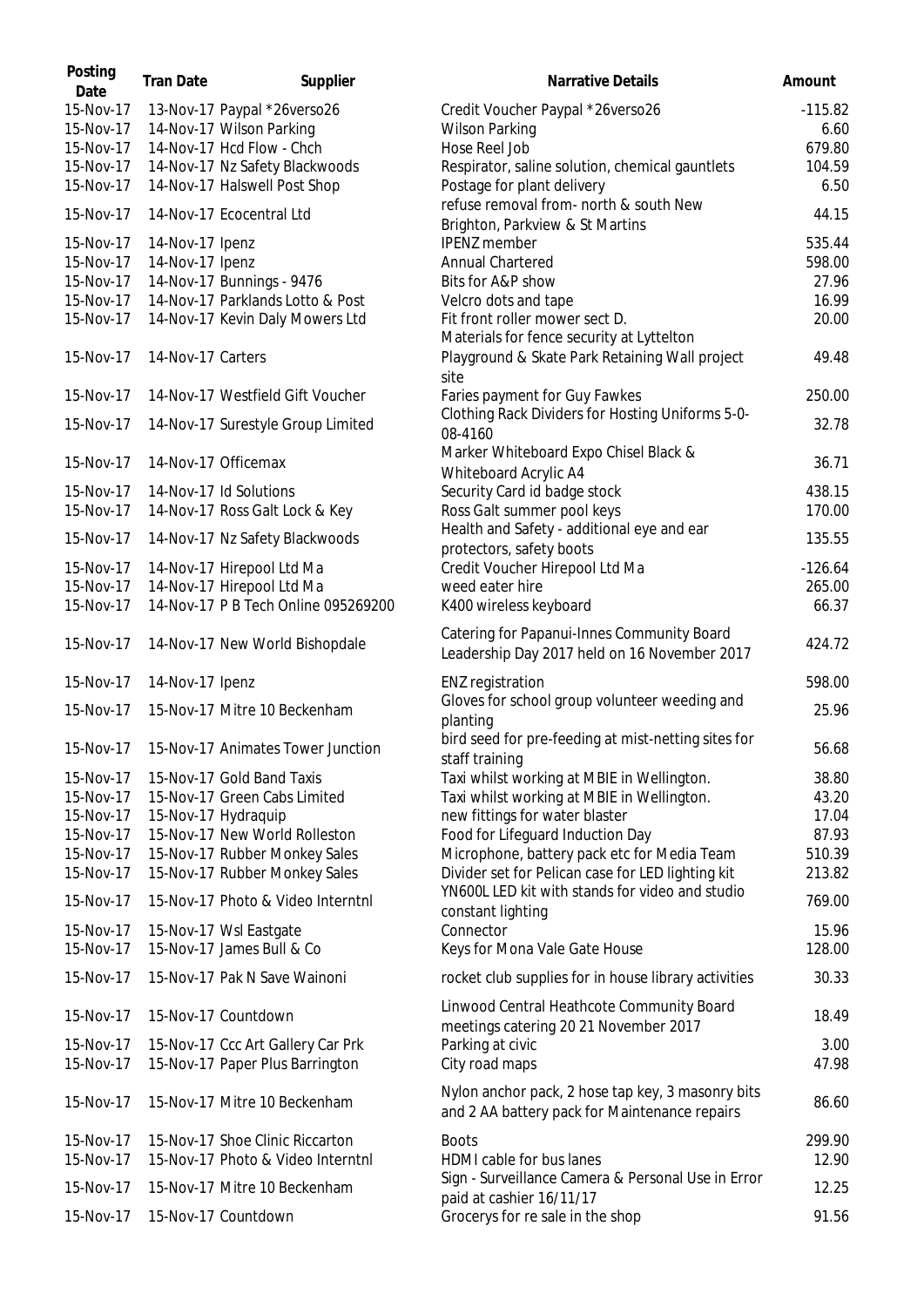| Posting<br>Date        | <b>Tran Date</b>    | Supplier                                             | Narrative Details                                                              | Amount           |
|------------------------|---------------------|------------------------------------------------------|--------------------------------------------------------------------------------|------------------|
| 15-Nov-17<br>15-Nov-17 |                     | 15-Nov-17 Twl 181 Belfast<br>15-Nov-17 Adgraphix Ltd | Assorted items for accommodation<br>gate closes signs and stickers             | 311.97<br>254.94 |
|                        |                     |                                                      | Pak'nSave - Event Costs for Hoon Hay Fiesta.                                   |                  |
| 15-Nov-17              |                     | 15-Nov-17 Pakn Save Rangiora                         | Purchased by Community Recreation Advisor.                                     | 45.26            |
| 16-Nov-17              |                     | 14-Nov-17 Mailchimp *monthly                         | Mailchimp subscription to manage The Antarctic<br>Office mailing lists         | 73.10            |
| 16-Nov-17              |                     | 14-Nov-17 Fiddlesticks                               | External stakeholder meeting Metro                                             | 8.50             |
| 16-Nov-17              |                     | 14-Nov-17 Alamy.Com                                  | photolibrary image for Closer exhibition                                       | 119.53           |
| 16-Nov-17              |                     | 14-Nov-17 Amazon Mktplace Pmts                       | Library book                                                                   | 143.46           |
| 16-Nov-17              |                     | 14-Nov-17 Bridgemanim                                | Closer permissions                                                             | 275.85           |
|                        |                     |                                                      | Warratahs and caps for nature trail signage at                                 |                  |
| 16-Nov-17              |                     | 15-Nov-17 Bunnings - 9476                            | <b>Charlesworth Reserve</b>                                                    | 139.87           |
| 16-Nov-17              |                     | 15-Nov-17 Coenes Provisions                          | Dinner whilst working at MBIE in Wellington                                    | 39.00            |
| 16-Nov-17              |                     | 15-Nov-17 Boulevard Cafe And Bar                     | Personal Use in Error - Reimbursed Direct to Card<br>20/11/17                  | 9.60             |
| 16-Nov-17              |                     | 15-Nov-17 Wilson Parking                             | Parking                                                                        | 12.60            |
| 16-Nov-17              |                     | 15-Nov-17 Engineering New Zealand                    | Structural engineer chartership annual fee.                                    | 529.00           |
| 16-Nov-17              |                     | 15-Nov-17 M J Shardlow & Colid                       | Packing materials - tuffwrap                                                   | 138.00           |
| 16-Nov-17              |                     | 15-Nov-17 Createsend.Com Ema                         | Swimsmart lessons                                                              | 13.77            |
| 16-Nov-17              |                     | 15-Nov-17 Eccocentral Ltd                            | refuse removal from Fendalton CC                                               | 39.25            |
| 16-Nov-17              |                     | 15-Nov-17 New World Bishopdale                       | leadership day catering                                                        | 85.44            |
|                        |                     |                                                      |                                                                                | 102.40           |
| 16-Nov-17              |                     | 15-Nov-17 French Bakery Limited                      | leadership day food                                                            |                  |
| 16-Nov-17              |                     | 15-Nov-17 Sign Network Ltd                           | Pool party corflute sign                                                       | 133.01           |
| 16-Nov-17<br>16-Nov-17 |                     | 15-Nov-17 Storage Box - Papanui                      | Storgae bins for new IT equipment<br>Linwood Central Heathcote Community Board | 59.98<br>2.70    |
|                        |                     | 15-Nov-17 Eastgate Post Shop                         | letter to Germany November 2017                                                |                  |
| 16-Nov-17              |                     | 15-Nov-17 Business Fitness Nz                        | ER webinar                                                                     | 230.00           |
| 16-Nov-17              |                     | 15-Nov-17 Bunnings - 9476                            | pipe fittings to repair broken Chlorine pipe line                              | 48.59            |
| 16-Nov-17              |                     | 15-Nov-17 Ross Galt Lock & Key                       | 2 No. replacement pool gate locks for Summer<br>paddling pools.                | 336.00           |
| 16-Nov-17              |                     | 15-Nov-17 Ross Galt Lock & Key                       | Parks Master keys                                                              | 54.00            |
| 16-Nov-17              |                     | 15-Nov-17 Nz Safety Blackwoods                       | Safety requirements                                                            | 1013.30          |
| 16-Nov-17              | 15-Nov-17 As Colour |                                                      | council clothing/uniform                                                       | 100.00           |
| 16-Nov-17              |                     | 15-Nov-17 Bunnings - 9482                            | item to secure doors and cutters                                               | 40.00            |
|                        |                     |                                                      |                                                                                |                  |
| 16-Nov-17              |                     | 16-Nov-17 Dark Star Ale House                        | eco-burial opening catering                                                    | 350.00           |
| 16-Nov-17              |                     | 16-Nov-17 Blue Star Taxis                            | Taxi whilst working at MBIE in Wellington.                                     | 41.80            |
| 16-Nov-17              |                     | 16-Nov-17 Wgtn Combined Taxis                        | Taxi whilst working at MBIE in Wellington.                                     | 47.20            |
| 16-Nov-17              |                     | 16-Nov-17 New Plymouth Taxis                         | taxi from Pukekura Park to New Plymouth airport                                | 45.50            |
| 16-Nov-17              |                     | 16-Nov-17 Irrigation Warehouse                       | Washdown Hose Reel                                                             | 78.51            |
| 16-Nov-17              |                     | 16-Nov-17 Parsley And Sage                           | Catering for Community Board meeting                                           | 188.03           |
| 16-Nov-17              |                     | 16-Nov-17 Waterforce Limited                         | Irrigation supplies                                                            | 68.58            |
| 16-Nov-17              |                     | 16-Nov-17 Spotlight Stores NZ Ltd                    | Materials for exhibition space props                                           | 13.77            |
| 16-Nov-17              |                     | 16-Nov-17 Spotlight Stores NZ Ltd                    | Arcylic Felt (For exhibition space props)                                      | 35.66            |
| 16-Nov-17              |                     | 16-Nov-17 Ferrymead Mitre 10 Mega                    | mover furniture                                                                | 137.88           |
| 16-Nov-17              |                     | 16-Nov-17 Placemakers Cranford                       | pozi screws, builders line, line level                                         | 147.21           |
| 16-Nov-17              |                     | 16-Nov-17 Rainey Designs Limited                     | 10 brooches to be used as corporate gifts                                      | 345.00           |
| 16-Nov-17              |                     | 16-Nov-17 Noel Leeming 20                            | Replacement GPS                                                                | 199.99           |
| 16-Nov-17              |                     | 16-Nov-17 Mitre 10 Beckenham                         | Screws for head to head signage install                                        | 35.86            |
| 16-Nov-17              |                     | 16-Nov-17 Wsl South City                             | Training requirements                                                          | 59.96            |
|                        |                     |                                                      | Prizes/Awards for Papanui-Innes Community                                      |                  |
| 16-Nov-17              |                     | 16-Nov-17 Hoyts Northlands                           | Board Leadership Day 2017 held on 16 November<br>2017                          | 165.00           |
| 16-Nov-17              |                     | 16-Nov-17 Countdown                                  | Milk for Carlyle                                                               | 6.96             |
| 17-Nov-17              |                     | 13-Nov-17 Steamgames.Com                             | Steam game license                                                             | 23.99            |
| 17-Nov-17              |                     | 14-Nov-17 Paypal *mckenzieglo                        | lumbar rolls                                                                   | 359.00           |
| 17-Nov-17              | 14-Nov-17 Artprice  |                                                      | Artprice subscription                                                          | 370.69           |
| 17-Nov-17              |                     | 15-Nov-17 Facebk *asufnd69v2                         | <b>Facebook Marketing</b>                                                      | 6.60             |
| 17-Nov-17              |                     | 15-Nov-17 Facebk *bsufnd69v2                         | Facebook marketing/advertising                                                 | 13.40            |
| 17-Nov-17              |                     | 15-Nov-17 Whitcoulls NrthInd 158                     | Board game for programming                                                     | 49.99            |
|                        |                     |                                                      |                                                                                |                  |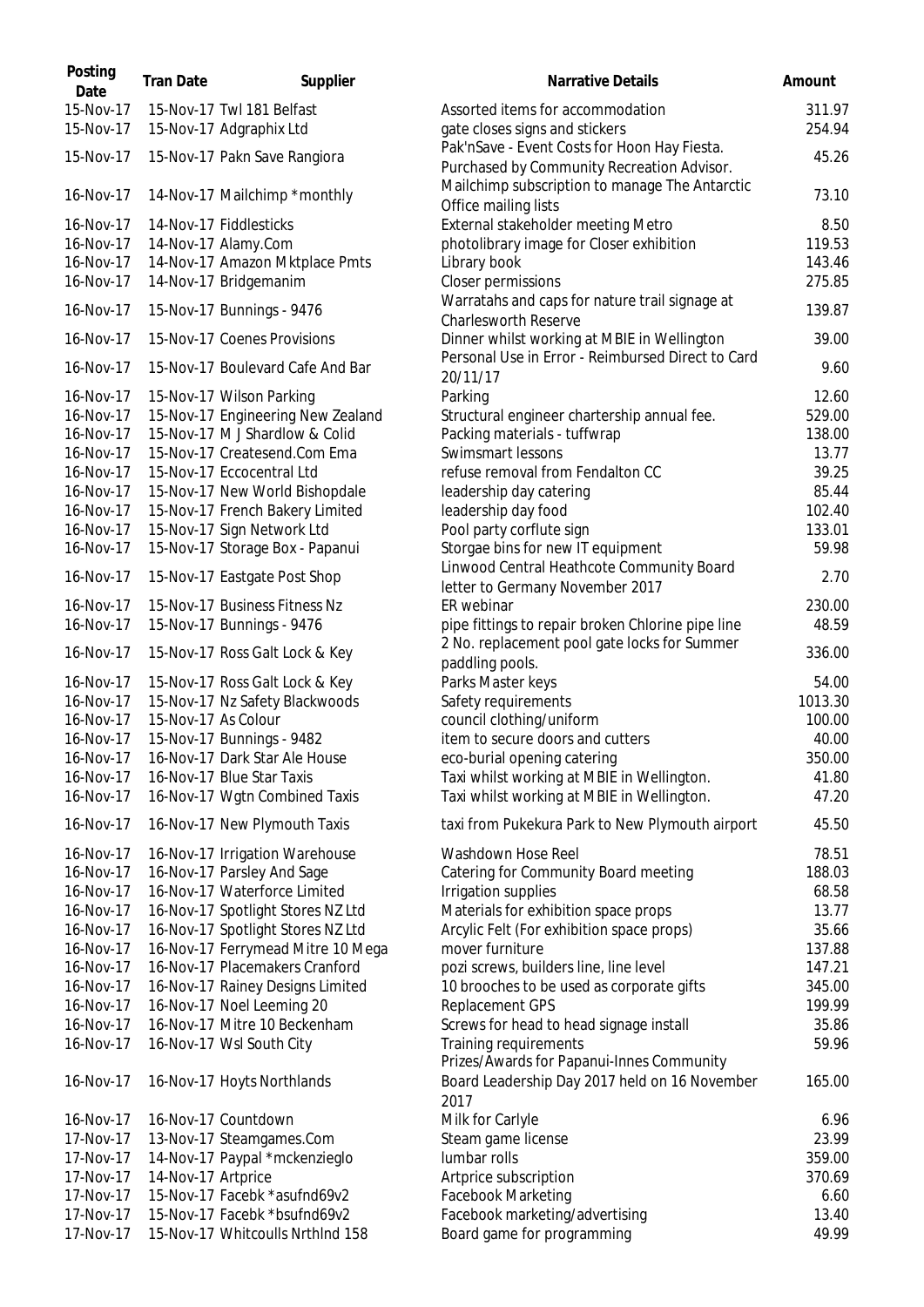| Auto Renewal for Subscription to Survey Monkey<br>17-Nov-17<br>15-Nov-17 Surveymonkey<br>for UDS<br>Incidental costs at Novotel Auckland Airport<br>17-Nov-17<br>15-Nov-17 Novotel Auckland Airport<br>(Clever Buying: Procurement course)<br>Taxi Gold Coast Airport to Accommodation<br>17-Nov-17<br>15-Nov-17 Black And White Cabs<br>Broadbeach on arrival<br>Chch Airport Parking<br>17-Nov-17<br>15-Nov-17 Christchurch Airport<br>17-Nov-17<br>15-Nov-17 Pizza Hut - 762<br>Pizza Hut - Event Costs for Hoon Hay Fiesta.<br>16-Nov-17 Wilson Parking<br>2.60<br>17-Nov-17<br><b>Wilson Parking</b><br>16-Nov-17 Kleenwash Supplies<br>Deoderiser and cleaning pads for poolside.<br>490.42<br>17-Nov-17<br>16-Nov-17 Createsend.Com Ema<br>5001-4312 EDM Event Info<br>17-Nov-17<br>15.03<br>16-Nov-17 Nz Post Stamps Centr<br>17-Nov-17<br>Stamps for resale in BG Visitor Centre shop<br>1023.00<br>16-Nov-17 Tea House On The Lake<br>17-Nov-17<br>lunch before BGANZ NZ exc meeting<br>11.00<br>17-Nov-17<br>Washdown Hose Reel<br>73.55<br>16-Nov-17 Mico Montreal St 7080<br>Materials for Len Lye Sculpture lesson Term 4<br>17-Nov-17<br>16-Nov-17 Bunnings - 9476<br>2017<br>17-Nov-17<br>Electrical<br>8.76<br>16-Nov-17 Redpaths North Canterbury<br>16-Nov-17 Bunnings - 9482<br>17-Nov-17<br>Irrigation<br>40.56<br>16-Nov-17 Createsend.Com Ema<br>Newsline 16/11/2017<br>17-Nov-17<br>49.53<br>17-Nov-17<br>16-Nov-17 Createsend.Com Ema<br>NZ Cup and Show 16 November 2017<br>84.70<br>17-Nov-17<br>16-Nov-17 The Naked Baker Ltd<br>Burwood East Residents Association capcity grant<br>532.00<br>17-Nov-17<br>16-Nov-17 Wilson Parking<br>parking fee<br>4.60<br>16-Nov-17 Bunnings - 9476<br>halogen bulbs<br>17-Nov-17<br>47.76<br>16-Nov-17 Elite Fitness - Christchu<br>17-Nov-17<br>xtreme power bands for the fitness centre.<br>16-Nov-17 Nzaa<br>17-Nov-17<br>Rego not recievied replacement rego<br>17-Nov-17<br>16-Nov-17 Officemax<br>whiteboard<br>Tub of epoxy filler and 3 No. plastic scrapers for<br>repairs on Fiberglass whale at New Brighton<br>17-Nov-17<br>16-Nov-17 Bunnings - 9482<br>paddle pool<br>17-Nov-17<br>16-Nov-17 Bp Connect Marshlands<br>Milk for BLFP<br>16-Nov-17 Alga<br>17-Nov-17<br>Registration fee for Soil Guidance Overview<br>16-Nov-17 Canterbury Landscape Supp<br>bedding for rabbits<br>17-Nov-17<br>17-Nov-17<br>16-Nov-17 Couplands Bakeries<br>Bread and milk for re sale in the shop<br>17-Nov-17<br>16-Nov-17 Officemax<br>Stationery<br>17-Nov-17<br>17-Nov-17 Whitestone Cheese<br>Jacqueline Fahey opening catering - cheese<br>268.85<br>17-Nov-17<br>night meal at New Plymouth airport<br>9.80<br>17-Nov-17 Airspresso<br>17-Nov-17<br>47.20<br>17-Nov-17 New Plymouth Taxis<br>Taxi from New Plymouth airport to Pukekura Park<br>17-Nov-17<br>17-Nov-17 New World Stanmore<br>Milk for Waltham Pool opening<br>7.98<br>20-Nov-17<br>16-Nov-17 Portofino New Plymouth<br>night meal in New Plymouth<br>26.90<br>Parking at Rydges as not booked onto booking for<br>20-Nov-17<br>38.76<br>16-Nov-17 Rydges Hotel<br>rental car.<br>ITDC Azure RP 2017-11<br>20-Nov-17<br>16-Nov-17 Axure Software<br>AUS SIM card to enable contact with NZ while at<br>20-Nov-17<br>16-Nov-17 Vodafone Broadbeach<br>conference<br>over night parking at airport<br>20-Nov-17<br>17-Nov-17 Christchurch Airport<br>50.00<br>20-Nov-17<br>17-Nov-17 Smk*wufoo.Com Charge<br>Software sub for booking system for Climathon<br>17-Nov-17 Ecocentral Ltd<br>Refuse Disposal<br>20-Nov-17<br>20-Nov-17<br>17-Nov-17 The National Business<br>Subscription renewal<br>20-Nov-17<br>Overnight accomm in AK on CAG business<br>17-Nov-17 Pullman Akl Reception<br>Credit Voucher Alga<br>20-Nov-17<br>17-Nov-17 Alga<br>20-Nov-17<br>17-Nov-17 Bunnings - 9476<br>Bunnings - Event Costs for Hoon Hay Fiesta.<br>shuttle to chch airport and from wellington<br>20-Nov-17<br>18-Nov-17 Supershuttle/custom<br>46.80<br>airport into wellington cbd<br>1 desk diary<br>25.99<br>20-Nov-17<br>18-Nov-17 Wsl Eastgate<br>18-Nov-17 Mitre 10 Mega Papanui<br>washers and pliers for event<br>11.90<br>20-Nov-17<br>20-Nov-17<br>18-Nov-17 New World Bishopdale<br>event equipment<br>14.96<br>Bishopdale Celebrate Volunteer food<br>20-Nov-17<br>18-Nov-17 Countdown<br>36.54<br>20-Nov-17<br>18-Nov-17 Cyclone Cycles & Mowers L<br>New chainsaw chain | Posting<br>Date | <b>Tran Date</b> | Supplier | Narrative Details | Amount   |
|-----------------------------------------------------------------------------------------------------------------------------------------------------------------------------------------------------------------------------------------------------------------------------------------------------------------------------------------------------------------------------------------------------------------------------------------------------------------------------------------------------------------------------------------------------------------------------------------------------------------------------------------------------------------------------------------------------------------------------------------------------------------------------------------------------------------------------------------------------------------------------------------------------------------------------------------------------------------------------------------------------------------------------------------------------------------------------------------------------------------------------------------------------------------------------------------------------------------------------------------------------------------------------------------------------------------------------------------------------------------------------------------------------------------------------------------------------------------------------------------------------------------------------------------------------------------------------------------------------------------------------------------------------------------------------------------------------------------------------------------------------------------------------------------------------------------------------------------------------------------------------------------------------------------------------------------------------------------------------------------------------------------------------------------------------------------------------------------------------------------------------------------------------------------------------------------------------------------------------------------------------------------------------------------------------------------------------------------------------------------------------------------------------------------------------------------------------------------------------------------------------------------------------------------------------------------------------------------------------------------------------------------------------------------------------------------------------------------------------------------------------------------------------------------------------------------------------------------------------------------------------------------------------------------------------------------------------------------------------------------------------------------------------------------------------------------------------------------------------------------------------------------------------------------------------------------------------------------------------------------------------------------------------------------------------------------------------------------------------------------------------------------------------------------------------------------------------------------------------------------------------------------------------------------------------------------------------------------------------------------------------------------------------------------------------------------------------------------------------------------------------------------------------------------------------------------------------------------------------------------------------------------------------------------------------------------------------------------------------------------------------------------------------------------------------------------------------------------------------------------------------------------------------------------------------------------------------------------------------------------------------------------------------------------------------------------------------------------------------------------------------------------------------------------------|-----------------|------------------|----------|-------------------|----------|
|                                                                                                                                                                                                                                                                                                                                                                                                                                                                                                                                                                                                                                                                                                                                                                                                                                                                                                                                                                                                                                                                                                                                                                                                                                                                                                                                                                                                                                                                                                                                                                                                                                                                                                                                                                                                                                                                                                                                                                                                                                                                                                                                                                                                                                                                                                                                                                                                                                                                                                                                                                                                                                                                                                                                                                                                                                                                                                                                                                                                                                                                                                                                                                                                                                                                                                                                                                                                                                                                                                                                                                                                                                                                                                                                                                                                                                                                                                                                                                                                                                                                                                                                                                                                                                                                                                                                                                                                                       |                 |                  |          |                   | 516.00   |
|                                                                                                                                                                                                                                                                                                                                                                                                                                                                                                                                                                                                                                                                                                                                                                                                                                                                                                                                                                                                                                                                                                                                                                                                                                                                                                                                                                                                                                                                                                                                                                                                                                                                                                                                                                                                                                                                                                                                                                                                                                                                                                                                                                                                                                                                                                                                                                                                                                                                                                                                                                                                                                                                                                                                                                                                                                                                                                                                                                                                                                                                                                                                                                                                                                                                                                                                                                                                                                                                                                                                                                                                                                                                                                                                                                                                                                                                                                                                                                                                                                                                                                                                                                                                                                                                                                                                                                                                                       |                 |                  |          |                   | 26.52    |
|                                                                                                                                                                                                                                                                                                                                                                                                                                                                                                                                                                                                                                                                                                                                                                                                                                                                                                                                                                                                                                                                                                                                                                                                                                                                                                                                                                                                                                                                                                                                                                                                                                                                                                                                                                                                                                                                                                                                                                                                                                                                                                                                                                                                                                                                                                                                                                                                                                                                                                                                                                                                                                                                                                                                                                                                                                                                                                                                                                                                                                                                                                                                                                                                                                                                                                                                                                                                                                                                                                                                                                                                                                                                                                                                                                                                                                                                                                                                                                                                                                                                                                                                                                                                                                                                                                                                                                                                                       |                 |                  |          |                   | 64.78    |
|                                                                                                                                                                                                                                                                                                                                                                                                                                                                                                                                                                                                                                                                                                                                                                                                                                                                                                                                                                                                                                                                                                                                                                                                                                                                                                                                                                                                                                                                                                                                                                                                                                                                                                                                                                                                                                                                                                                                                                                                                                                                                                                                                                                                                                                                                                                                                                                                                                                                                                                                                                                                                                                                                                                                                                                                                                                                                                                                                                                                                                                                                                                                                                                                                                                                                                                                                                                                                                                                                                                                                                                                                                                                                                                                                                                                                                                                                                                                                                                                                                                                                                                                                                                                                                                                                                                                                                                                                       |                 |                  |          |                   | 25.00    |
|                                                                                                                                                                                                                                                                                                                                                                                                                                                                                                                                                                                                                                                                                                                                                                                                                                                                                                                                                                                                                                                                                                                                                                                                                                                                                                                                                                                                                                                                                                                                                                                                                                                                                                                                                                                                                                                                                                                                                                                                                                                                                                                                                                                                                                                                                                                                                                                                                                                                                                                                                                                                                                                                                                                                                                                                                                                                                                                                                                                                                                                                                                                                                                                                                                                                                                                                                                                                                                                                                                                                                                                                                                                                                                                                                                                                                                                                                                                                                                                                                                                                                                                                                                                                                                                                                                                                                                                                                       |                 |                  |          |                   | 70.00    |
|                                                                                                                                                                                                                                                                                                                                                                                                                                                                                                                                                                                                                                                                                                                                                                                                                                                                                                                                                                                                                                                                                                                                                                                                                                                                                                                                                                                                                                                                                                                                                                                                                                                                                                                                                                                                                                                                                                                                                                                                                                                                                                                                                                                                                                                                                                                                                                                                                                                                                                                                                                                                                                                                                                                                                                                                                                                                                                                                                                                                                                                                                                                                                                                                                                                                                                                                                                                                                                                                                                                                                                                                                                                                                                                                                                                                                                                                                                                                                                                                                                                                                                                                                                                                                                                                                                                                                                                                                       |                 |                  |          |                   |          |
|                                                                                                                                                                                                                                                                                                                                                                                                                                                                                                                                                                                                                                                                                                                                                                                                                                                                                                                                                                                                                                                                                                                                                                                                                                                                                                                                                                                                                                                                                                                                                                                                                                                                                                                                                                                                                                                                                                                                                                                                                                                                                                                                                                                                                                                                                                                                                                                                                                                                                                                                                                                                                                                                                                                                                                                                                                                                                                                                                                                                                                                                                                                                                                                                                                                                                                                                                                                                                                                                                                                                                                                                                                                                                                                                                                                                                                                                                                                                                                                                                                                                                                                                                                                                                                                                                                                                                                                                                       |                 |                  |          |                   |          |
|                                                                                                                                                                                                                                                                                                                                                                                                                                                                                                                                                                                                                                                                                                                                                                                                                                                                                                                                                                                                                                                                                                                                                                                                                                                                                                                                                                                                                                                                                                                                                                                                                                                                                                                                                                                                                                                                                                                                                                                                                                                                                                                                                                                                                                                                                                                                                                                                                                                                                                                                                                                                                                                                                                                                                                                                                                                                                                                                                                                                                                                                                                                                                                                                                                                                                                                                                                                                                                                                                                                                                                                                                                                                                                                                                                                                                                                                                                                                                                                                                                                                                                                                                                                                                                                                                                                                                                                                                       |                 |                  |          |                   |          |
|                                                                                                                                                                                                                                                                                                                                                                                                                                                                                                                                                                                                                                                                                                                                                                                                                                                                                                                                                                                                                                                                                                                                                                                                                                                                                                                                                                                                                                                                                                                                                                                                                                                                                                                                                                                                                                                                                                                                                                                                                                                                                                                                                                                                                                                                                                                                                                                                                                                                                                                                                                                                                                                                                                                                                                                                                                                                                                                                                                                                                                                                                                                                                                                                                                                                                                                                                                                                                                                                                                                                                                                                                                                                                                                                                                                                                                                                                                                                                                                                                                                                                                                                                                                                                                                                                                                                                                                                                       |                 |                  |          |                   |          |
|                                                                                                                                                                                                                                                                                                                                                                                                                                                                                                                                                                                                                                                                                                                                                                                                                                                                                                                                                                                                                                                                                                                                                                                                                                                                                                                                                                                                                                                                                                                                                                                                                                                                                                                                                                                                                                                                                                                                                                                                                                                                                                                                                                                                                                                                                                                                                                                                                                                                                                                                                                                                                                                                                                                                                                                                                                                                                                                                                                                                                                                                                                                                                                                                                                                                                                                                                                                                                                                                                                                                                                                                                                                                                                                                                                                                                                                                                                                                                                                                                                                                                                                                                                                                                                                                                                                                                                                                                       |                 |                  |          |                   |          |
|                                                                                                                                                                                                                                                                                                                                                                                                                                                                                                                                                                                                                                                                                                                                                                                                                                                                                                                                                                                                                                                                                                                                                                                                                                                                                                                                                                                                                                                                                                                                                                                                                                                                                                                                                                                                                                                                                                                                                                                                                                                                                                                                                                                                                                                                                                                                                                                                                                                                                                                                                                                                                                                                                                                                                                                                                                                                                                                                                                                                                                                                                                                                                                                                                                                                                                                                                                                                                                                                                                                                                                                                                                                                                                                                                                                                                                                                                                                                                                                                                                                                                                                                                                                                                                                                                                                                                                                                                       |                 |                  |          |                   |          |
|                                                                                                                                                                                                                                                                                                                                                                                                                                                                                                                                                                                                                                                                                                                                                                                                                                                                                                                                                                                                                                                                                                                                                                                                                                                                                                                                                                                                                                                                                                                                                                                                                                                                                                                                                                                                                                                                                                                                                                                                                                                                                                                                                                                                                                                                                                                                                                                                                                                                                                                                                                                                                                                                                                                                                                                                                                                                                                                                                                                                                                                                                                                                                                                                                                                                                                                                                                                                                                                                                                                                                                                                                                                                                                                                                                                                                                                                                                                                                                                                                                                                                                                                                                                                                                                                                                                                                                                                                       |                 |                  |          |                   | 65.05    |
|                                                                                                                                                                                                                                                                                                                                                                                                                                                                                                                                                                                                                                                                                                                                                                                                                                                                                                                                                                                                                                                                                                                                                                                                                                                                                                                                                                                                                                                                                                                                                                                                                                                                                                                                                                                                                                                                                                                                                                                                                                                                                                                                                                                                                                                                                                                                                                                                                                                                                                                                                                                                                                                                                                                                                                                                                                                                                                                                                                                                                                                                                                                                                                                                                                                                                                                                                                                                                                                                                                                                                                                                                                                                                                                                                                                                                                                                                                                                                                                                                                                                                                                                                                                                                                                                                                                                                                                                                       |                 |                  |          |                   |          |
|                                                                                                                                                                                                                                                                                                                                                                                                                                                                                                                                                                                                                                                                                                                                                                                                                                                                                                                                                                                                                                                                                                                                                                                                                                                                                                                                                                                                                                                                                                                                                                                                                                                                                                                                                                                                                                                                                                                                                                                                                                                                                                                                                                                                                                                                                                                                                                                                                                                                                                                                                                                                                                                                                                                                                                                                                                                                                                                                                                                                                                                                                                                                                                                                                                                                                                                                                                                                                                                                                                                                                                                                                                                                                                                                                                                                                                                                                                                                                                                                                                                                                                                                                                                                                                                                                                                                                                                                                       |                 |                  |          |                   |          |
|                                                                                                                                                                                                                                                                                                                                                                                                                                                                                                                                                                                                                                                                                                                                                                                                                                                                                                                                                                                                                                                                                                                                                                                                                                                                                                                                                                                                                                                                                                                                                                                                                                                                                                                                                                                                                                                                                                                                                                                                                                                                                                                                                                                                                                                                                                                                                                                                                                                                                                                                                                                                                                                                                                                                                                                                                                                                                                                                                                                                                                                                                                                                                                                                                                                                                                                                                                                                                                                                                                                                                                                                                                                                                                                                                                                                                                                                                                                                                                                                                                                                                                                                                                                                                                                                                                                                                                                                                       |                 |                  |          |                   |          |
|                                                                                                                                                                                                                                                                                                                                                                                                                                                                                                                                                                                                                                                                                                                                                                                                                                                                                                                                                                                                                                                                                                                                                                                                                                                                                                                                                                                                                                                                                                                                                                                                                                                                                                                                                                                                                                                                                                                                                                                                                                                                                                                                                                                                                                                                                                                                                                                                                                                                                                                                                                                                                                                                                                                                                                                                                                                                                                                                                                                                                                                                                                                                                                                                                                                                                                                                                                                                                                                                                                                                                                                                                                                                                                                                                                                                                                                                                                                                                                                                                                                                                                                                                                                                                                                                                                                                                                                                                       |                 |                  |          |                   |          |
|                                                                                                                                                                                                                                                                                                                                                                                                                                                                                                                                                                                                                                                                                                                                                                                                                                                                                                                                                                                                                                                                                                                                                                                                                                                                                                                                                                                                                                                                                                                                                                                                                                                                                                                                                                                                                                                                                                                                                                                                                                                                                                                                                                                                                                                                                                                                                                                                                                                                                                                                                                                                                                                                                                                                                                                                                                                                                                                                                                                                                                                                                                                                                                                                                                                                                                                                                                                                                                                                                                                                                                                                                                                                                                                                                                                                                                                                                                                                                                                                                                                                                                                                                                                                                                                                                                                                                                                                                       |                 |                  |          |                   |          |
|                                                                                                                                                                                                                                                                                                                                                                                                                                                                                                                                                                                                                                                                                                                                                                                                                                                                                                                                                                                                                                                                                                                                                                                                                                                                                                                                                                                                                                                                                                                                                                                                                                                                                                                                                                                                                                                                                                                                                                                                                                                                                                                                                                                                                                                                                                                                                                                                                                                                                                                                                                                                                                                                                                                                                                                                                                                                                                                                                                                                                                                                                                                                                                                                                                                                                                                                                                                                                                                                                                                                                                                                                                                                                                                                                                                                                                                                                                                                                                                                                                                                                                                                                                                                                                                                                                                                                                                                                       |                 |                  |          |                   |          |
|                                                                                                                                                                                                                                                                                                                                                                                                                                                                                                                                                                                                                                                                                                                                                                                                                                                                                                                                                                                                                                                                                                                                                                                                                                                                                                                                                                                                                                                                                                                                                                                                                                                                                                                                                                                                                                                                                                                                                                                                                                                                                                                                                                                                                                                                                                                                                                                                                                                                                                                                                                                                                                                                                                                                                                                                                                                                                                                                                                                                                                                                                                                                                                                                                                                                                                                                                                                                                                                                                                                                                                                                                                                                                                                                                                                                                                                                                                                                                                                                                                                                                                                                                                                                                                                                                                                                                                                                                       |                 |                  |          |                   | 125.35   |
|                                                                                                                                                                                                                                                                                                                                                                                                                                                                                                                                                                                                                                                                                                                                                                                                                                                                                                                                                                                                                                                                                                                                                                                                                                                                                                                                                                                                                                                                                                                                                                                                                                                                                                                                                                                                                                                                                                                                                                                                                                                                                                                                                                                                                                                                                                                                                                                                                                                                                                                                                                                                                                                                                                                                                                                                                                                                                                                                                                                                                                                                                                                                                                                                                                                                                                                                                                                                                                                                                                                                                                                                                                                                                                                                                                                                                                                                                                                                                                                                                                                                                                                                                                                                                                                                                                                                                                                                                       |                 |                  |          |                   | 8.34     |
|                                                                                                                                                                                                                                                                                                                                                                                                                                                                                                                                                                                                                                                                                                                                                                                                                                                                                                                                                                                                                                                                                                                                                                                                                                                                                                                                                                                                                                                                                                                                                                                                                                                                                                                                                                                                                                                                                                                                                                                                                                                                                                                                                                                                                                                                                                                                                                                                                                                                                                                                                                                                                                                                                                                                                                                                                                                                                                                                                                                                                                                                                                                                                                                                                                                                                                                                                                                                                                                                                                                                                                                                                                                                                                                                                                                                                                                                                                                                                                                                                                                                                                                                                                                                                                                                                                                                                                                                                       |                 |                  |          |                   | 28.99    |
|                                                                                                                                                                                                                                                                                                                                                                                                                                                                                                                                                                                                                                                                                                                                                                                                                                                                                                                                                                                                                                                                                                                                                                                                                                                                                                                                                                                                                                                                                                                                                                                                                                                                                                                                                                                                                                                                                                                                                                                                                                                                                                                                                                                                                                                                                                                                                                                                                                                                                                                                                                                                                                                                                                                                                                                                                                                                                                                                                                                                                                                                                                                                                                                                                                                                                                                                                                                                                                                                                                                                                                                                                                                                                                                                                                                                                                                                                                                                                                                                                                                                                                                                                                                                                                                                                                                                                                                                                       |                 |                  |          |                   | 58.84    |
|                                                                                                                                                                                                                                                                                                                                                                                                                                                                                                                                                                                                                                                                                                                                                                                                                                                                                                                                                                                                                                                                                                                                                                                                                                                                                                                                                                                                                                                                                                                                                                                                                                                                                                                                                                                                                                                                                                                                                                                                                                                                                                                                                                                                                                                                                                                                                                                                                                                                                                                                                                                                                                                                                                                                                                                                                                                                                                                                                                                                                                                                                                                                                                                                                                                                                                                                                                                                                                                                                                                                                                                                                                                                                                                                                                                                                                                                                                                                                                                                                                                                                                                                                                                                                                                                                                                                                                                                                       |                 |                  |          |                   | 11.97    |
|                                                                                                                                                                                                                                                                                                                                                                                                                                                                                                                                                                                                                                                                                                                                                                                                                                                                                                                                                                                                                                                                                                                                                                                                                                                                                                                                                                                                                                                                                                                                                                                                                                                                                                                                                                                                                                                                                                                                                                                                                                                                                                                                                                                                                                                                                                                                                                                                                                                                                                                                                                                                                                                                                                                                                                                                                                                                                                                                                                                                                                                                                                                                                                                                                                                                                                                                                                                                                                                                                                                                                                                                                                                                                                                                                                                                                                                                                                                                                                                                                                                                                                                                                                                                                                                                                                                                                                                                                       |                 |                  |          |                   | 28.75    |
|                                                                                                                                                                                                                                                                                                                                                                                                                                                                                                                                                                                                                                                                                                                                                                                                                                                                                                                                                                                                                                                                                                                                                                                                                                                                                                                                                                                                                                                                                                                                                                                                                                                                                                                                                                                                                                                                                                                                                                                                                                                                                                                                                                                                                                                                                                                                                                                                                                                                                                                                                                                                                                                                                                                                                                                                                                                                                                                                                                                                                                                                                                                                                                                                                                                                                                                                                                                                                                                                                                                                                                                                                                                                                                                                                                                                                                                                                                                                                                                                                                                                                                                                                                                                                                                                                                                                                                                                                       |                 |                  |          |                   | 24.00    |
|                                                                                                                                                                                                                                                                                                                                                                                                                                                                                                                                                                                                                                                                                                                                                                                                                                                                                                                                                                                                                                                                                                                                                                                                                                                                                                                                                                                                                                                                                                                                                                                                                                                                                                                                                                                                                                                                                                                                                                                                                                                                                                                                                                                                                                                                                                                                                                                                                                                                                                                                                                                                                                                                                                                                                                                                                                                                                                                                                                                                                                                                                                                                                                                                                                                                                                                                                                                                                                                                                                                                                                                                                                                                                                                                                                                                                                                                                                                                                                                                                                                                                                                                                                                                                                                                                                                                                                                                                       |                 |                  |          |                   | 32.00    |
|                                                                                                                                                                                                                                                                                                                                                                                                                                                                                                                                                                                                                                                                                                                                                                                                                                                                                                                                                                                                                                                                                                                                                                                                                                                                                                                                                                                                                                                                                                                                                                                                                                                                                                                                                                                                                                                                                                                                                                                                                                                                                                                                                                                                                                                                                                                                                                                                                                                                                                                                                                                                                                                                                                                                                                                                                                                                                                                                                                                                                                                                                                                                                                                                                                                                                                                                                                                                                                                                                                                                                                                                                                                                                                                                                                                                                                                                                                                                                                                                                                                                                                                                                                                                                                                                                                                                                                                                                       |                 |                  |          |                   | 7.68     |
|                                                                                                                                                                                                                                                                                                                                                                                                                                                                                                                                                                                                                                                                                                                                                                                                                                                                                                                                                                                                                                                                                                                                                                                                                                                                                                                                                                                                                                                                                                                                                                                                                                                                                                                                                                                                                                                                                                                                                                                                                                                                                                                                                                                                                                                                                                                                                                                                                                                                                                                                                                                                                                                                                                                                                                                                                                                                                                                                                                                                                                                                                                                                                                                                                                                                                                                                                                                                                                                                                                                                                                                                                                                                                                                                                                                                                                                                                                                                                                                                                                                                                                                                                                                                                                                                                                                                                                                                                       |                 |                  |          |                   |          |
|                                                                                                                                                                                                                                                                                                                                                                                                                                                                                                                                                                                                                                                                                                                                                                                                                                                                                                                                                                                                                                                                                                                                                                                                                                                                                                                                                                                                                                                                                                                                                                                                                                                                                                                                                                                                                                                                                                                                                                                                                                                                                                                                                                                                                                                                                                                                                                                                                                                                                                                                                                                                                                                                                                                                                                                                                                                                                                                                                                                                                                                                                                                                                                                                                                                                                                                                                                                                                                                                                                                                                                                                                                                                                                                                                                                                                                                                                                                                                                                                                                                                                                                                                                                                                                                                                                                                                                                                                       |                 |                  |          |                   |          |
|                                                                                                                                                                                                                                                                                                                                                                                                                                                                                                                                                                                                                                                                                                                                                                                                                                                                                                                                                                                                                                                                                                                                                                                                                                                                                                                                                                                                                                                                                                                                                                                                                                                                                                                                                                                                                                                                                                                                                                                                                                                                                                                                                                                                                                                                                                                                                                                                                                                                                                                                                                                                                                                                                                                                                                                                                                                                                                                                                                                                                                                                                                                                                                                                                                                                                                                                                                                                                                                                                                                                                                                                                                                                                                                                                                                                                                                                                                                                                                                                                                                                                                                                                                                                                                                                                                                                                                                                                       |                 |                  |          |                   |          |
|                                                                                                                                                                                                                                                                                                                                                                                                                                                                                                                                                                                                                                                                                                                                                                                                                                                                                                                                                                                                                                                                                                                                                                                                                                                                                                                                                                                                                                                                                                                                                                                                                                                                                                                                                                                                                                                                                                                                                                                                                                                                                                                                                                                                                                                                                                                                                                                                                                                                                                                                                                                                                                                                                                                                                                                                                                                                                                                                                                                                                                                                                                                                                                                                                                                                                                                                                                                                                                                                                                                                                                                                                                                                                                                                                                                                                                                                                                                                                                                                                                                                                                                                                                                                                                                                                                                                                                                                                       |                 |                  |          |                   |          |
|                                                                                                                                                                                                                                                                                                                                                                                                                                                                                                                                                                                                                                                                                                                                                                                                                                                                                                                                                                                                                                                                                                                                                                                                                                                                                                                                                                                                                                                                                                                                                                                                                                                                                                                                                                                                                                                                                                                                                                                                                                                                                                                                                                                                                                                                                                                                                                                                                                                                                                                                                                                                                                                                                                                                                                                                                                                                                                                                                                                                                                                                                                                                                                                                                                                                                                                                                                                                                                                                                                                                                                                                                                                                                                                                                                                                                                                                                                                                                                                                                                                                                                                                                                                                                                                                                                                                                                                                                       |                 |                  |          |                   |          |
|                                                                                                                                                                                                                                                                                                                                                                                                                                                                                                                                                                                                                                                                                                                                                                                                                                                                                                                                                                                                                                                                                                                                                                                                                                                                                                                                                                                                                                                                                                                                                                                                                                                                                                                                                                                                                                                                                                                                                                                                                                                                                                                                                                                                                                                                                                                                                                                                                                                                                                                                                                                                                                                                                                                                                                                                                                                                                                                                                                                                                                                                                                                                                                                                                                                                                                                                                                                                                                                                                                                                                                                                                                                                                                                                                                                                                                                                                                                                                                                                                                                                                                                                                                                                                                                                                                                                                                                                                       |                 |                  |          |                   | 293.22   |
|                                                                                                                                                                                                                                                                                                                                                                                                                                                                                                                                                                                                                                                                                                                                                                                                                                                                                                                                                                                                                                                                                                                                                                                                                                                                                                                                                                                                                                                                                                                                                                                                                                                                                                                                                                                                                                                                                                                                                                                                                                                                                                                                                                                                                                                                                                                                                                                                                                                                                                                                                                                                                                                                                                                                                                                                                                                                                                                                                                                                                                                                                                                                                                                                                                                                                                                                                                                                                                                                                                                                                                                                                                                                                                                                                                                                                                                                                                                                                                                                                                                                                                                                                                                                                                                                                                                                                                                                                       |                 |                  |          |                   | 22.70    |
|                                                                                                                                                                                                                                                                                                                                                                                                                                                                                                                                                                                                                                                                                                                                                                                                                                                                                                                                                                                                                                                                                                                                                                                                                                                                                                                                                                                                                                                                                                                                                                                                                                                                                                                                                                                                                                                                                                                                                                                                                                                                                                                                                                                                                                                                                                                                                                                                                                                                                                                                                                                                                                                                                                                                                                                                                                                                                                                                                                                                                                                                                                                                                                                                                                                                                                                                                                                                                                                                                                                                                                                                                                                                                                                                                                                                                                                                                                                                                                                                                                                                                                                                                                                                                                                                                                                                                                                                                       |                 |                  |          |                   |          |
|                                                                                                                                                                                                                                                                                                                                                                                                                                                                                                                                                                                                                                                                                                                                                                                                                                                                                                                                                                                                                                                                                                                                                                                                                                                                                                                                                                                                                                                                                                                                                                                                                                                                                                                                                                                                                                                                                                                                                                                                                                                                                                                                                                                                                                                                                                                                                                                                                                                                                                                                                                                                                                                                                                                                                                                                                                                                                                                                                                                                                                                                                                                                                                                                                                                                                                                                                                                                                                                                                                                                                                                                                                                                                                                                                                                                                                                                                                                                                                                                                                                                                                                                                                                                                                                                                                                                                                                                                       |                 |                  |          |                   | 22.55    |
|                                                                                                                                                                                                                                                                                                                                                                                                                                                                                                                                                                                                                                                                                                                                                                                                                                                                                                                                                                                                                                                                                                                                                                                                                                                                                                                                                                                                                                                                                                                                                                                                                                                                                                                                                                                                                                                                                                                                                                                                                                                                                                                                                                                                                                                                                                                                                                                                                                                                                                                                                                                                                                                                                                                                                                                                                                                                                                                                                                                                                                                                                                                                                                                                                                                                                                                                                                                                                                                                                                                                                                                                                                                                                                                                                                                                                                                                                                                                                                                                                                                                                                                                                                                                                                                                                                                                                                                                                       |                 |                  |          |                   | 289.45   |
|                                                                                                                                                                                                                                                                                                                                                                                                                                                                                                                                                                                                                                                                                                                                                                                                                                                                                                                                                                                                                                                                                                                                                                                                                                                                                                                                                                                                                                                                                                                                                                                                                                                                                                                                                                                                                                                                                                                                                                                                                                                                                                                                                                                                                                                                                                                                                                                                                                                                                                                                                                                                                                                                                                                                                                                                                                                                                                                                                                                                                                                                                                                                                                                                                                                                                                                                                                                                                                                                                                                                                                                                                                                                                                                                                                                                                                                                                                                                                                                                                                                                                                                                                                                                                                                                                                                                                                                                                       |                 |                  |          |                   | 35.00    |
|                                                                                                                                                                                                                                                                                                                                                                                                                                                                                                                                                                                                                                                                                                                                                                                                                                                                                                                                                                                                                                                                                                                                                                                                                                                                                                                                                                                                                                                                                                                                                                                                                                                                                                                                                                                                                                                                                                                                                                                                                                                                                                                                                                                                                                                                                                                                                                                                                                                                                                                                                                                                                                                                                                                                                                                                                                                                                                                                                                                                                                                                                                                                                                                                                                                                                                                                                                                                                                                                                                                                                                                                                                                                                                                                                                                                                                                                                                                                                                                                                                                                                                                                                                                                                                                                                                                                                                                                                       |                 |                  |          |                   | 214.20   |
|                                                                                                                                                                                                                                                                                                                                                                                                                                                                                                                                                                                                                                                                                                                                                                                                                                                                                                                                                                                                                                                                                                                                                                                                                                                                                                                                                                                                                                                                                                                                                                                                                                                                                                                                                                                                                                                                                                                                                                                                                                                                                                                                                                                                                                                                                                                                                                                                                                                                                                                                                                                                                                                                                                                                                                                                                                                                                                                                                                                                                                                                                                                                                                                                                                                                                                                                                                                                                                                                                                                                                                                                                                                                                                                                                                                                                                                                                                                                                                                                                                                                                                                                                                                                                                                                                                                                                                                                                       |                 |                  |          |                   | $-28.75$ |
|                                                                                                                                                                                                                                                                                                                                                                                                                                                                                                                                                                                                                                                                                                                                                                                                                                                                                                                                                                                                                                                                                                                                                                                                                                                                                                                                                                                                                                                                                                                                                                                                                                                                                                                                                                                                                                                                                                                                                                                                                                                                                                                                                                                                                                                                                                                                                                                                                                                                                                                                                                                                                                                                                                                                                                                                                                                                                                                                                                                                                                                                                                                                                                                                                                                                                                                                                                                                                                                                                                                                                                                                                                                                                                                                                                                                                                                                                                                                                                                                                                                                                                                                                                                                                                                                                                                                                                                                                       |                 |                  |          |                   | 99.24    |
|                                                                                                                                                                                                                                                                                                                                                                                                                                                                                                                                                                                                                                                                                                                                                                                                                                                                                                                                                                                                                                                                                                                                                                                                                                                                                                                                                                                                                                                                                                                                                                                                                                                                                                                                                                                                                                                                                                                                                                                                                                                                                                                                                                                                                                                                                                                                                                                                                                                                                                                                                                                                                                                                                                                                                                                                                                                                                                                                                                                                                                                                                                                                                                                                                                                                                                                                                                                                                                                                                                                                                                                                                                                                                                                                                                                                                                                                                                                                                                                                                                                                                                                                                                                                                                                                                                                                                                                                                       |                 |                  |          |                   |          |
|                                                                                                                                                                                                                                                                                                                                                                                                                                                                                                                                                                                                                                                                                                                                                                                                                                                                                                                                                                                                                                                                                                                                                                                                                                                                                                                                                                                                                                                                                                                                                                                                                                                                                                                                                                                                                                                                                                                                                                                                                                                                                                                                                                                                                                                                                                                                                                                                                                                                                                                                                                                                                                                                                                                                                                                                                                                                                                                                                                                                                                                                                                                                                                                                                                                                                                                                                                                                                                                                                                                                                                                                                                                                                                                                                                                                                                                                                                                                                                                                                                                                                                                                                                                                                                                                                                                                                                                                                       |                 |                  |          |                   |          |
|                                                                                                                                                                                                                                                                                                                                                                                                                                                                                                                                                                                                                                                                                                                                                                                                                                                                                                                                                                                                                                                                                                                                                                                                                                                                                                                                                                                                                                                                                                                                                                                                                                                                                                                                                                                                                                                                                                                                                                                                                                                                                                                                                                                                                                                                                                                                                                                                                                                                                                                                                                                                                                                                                                                                                                                                                                                                                                                                                                                                                                                                                                                                                                                                                                                                                                                                                                                                                                                                                                                                                                                                                                                                                                                                                                                                                                                                                                                                                                                                                                                                                                                                                                                                                                                                                                                                                                                                                       |                 |                  |          |                   |          |
|                                                                                                                                                                                                                                                                                                                                                                                                                                                                                                                                                                                                                                                                                                                                                                                                                                                                                                                                                                                                                                                                                                                                                                                                                                                                                                                                                                                                                                                                                                                                                                                                                                                                                                                                                                                                                                                                                                                                                                                                                                                                                                                                                                                                                                                                                                                                                                                                                                                                                                                                                                                                                                                                                                                                                                                                                                                                                                                                                                                                                                                                                                                                                                                                                                                                                                                                                                                                                                                                                                                                                                                                                                                                                                                                                                                                                                                                                                                                                                                                                                                                                                                                                                                                                                                                                                                                                                                                                       |                 |                  |          |                   |          |
|                                                                                                                                                                                                                                                                                                                                                                                                                                                                                                                                                                                                                                                                                                                                                                                                                                                                                                                                                                                                                                                                                                                                                                                                                                                                                                                                                                                                                                                                                                                                                                                                                                                                                                                                                                                                                                                                                                                                                                                                                                                                                                                                                                                                                                                                                                                                                                                                                                                                                                                                                                                                                                                                                                                                                                                                                                                                                                                                                                                                                                                                                                                                                                                                                                                                                                                                                                                                                                                                                                                                                                                                                                                                                                                                                                                                                                                                                                                                                                                                                                                                                                                                                                                                                                                                                                                                                                                                                       |                 |                  |          |                   | 54.00    |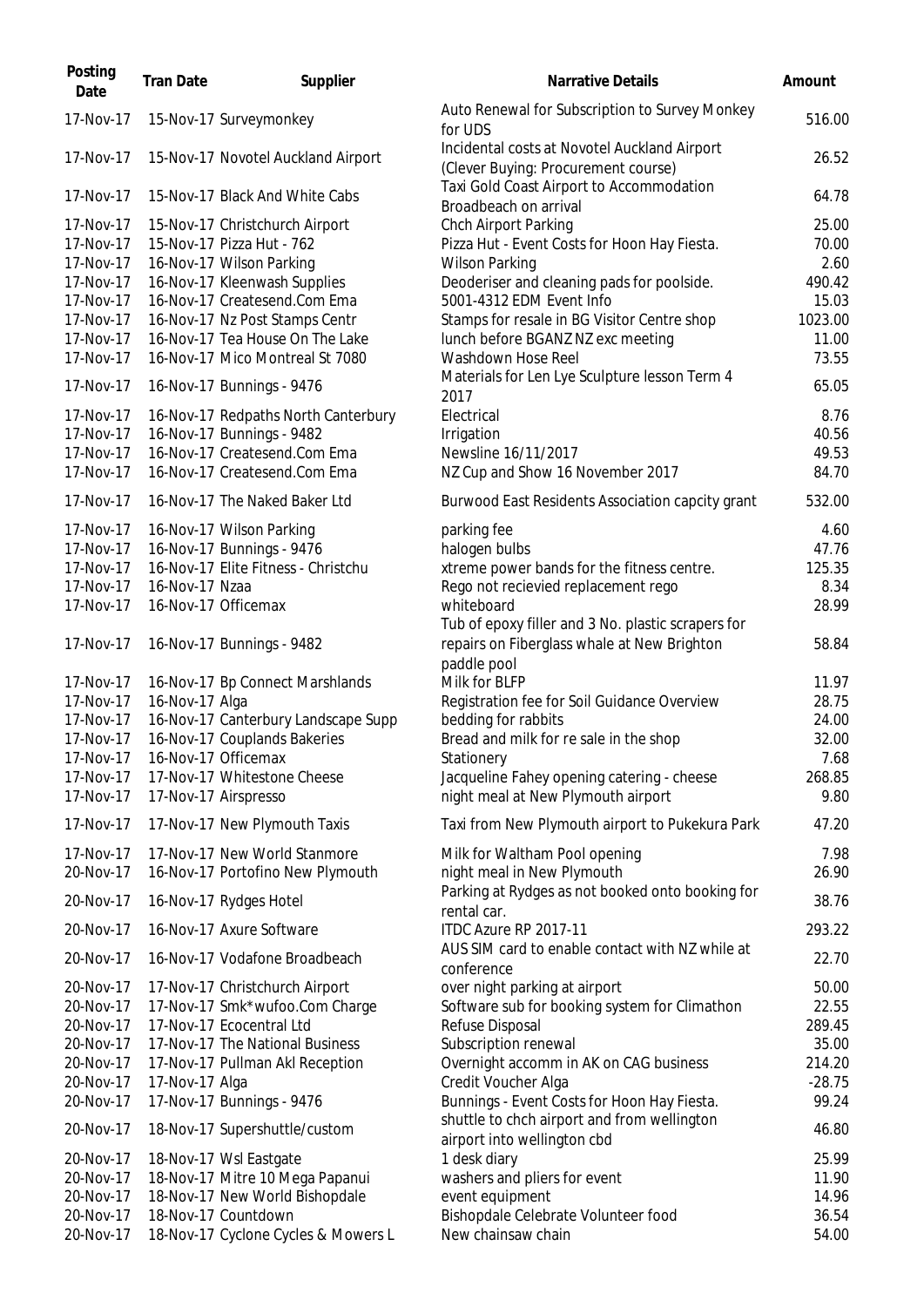| Posting<br>Date        | <b>Tran Date</b>    | Supplier                                                             | <b>Narrative Details</b>                                                                                     | Amount         |
|------------------------|---------------------|----------------------------------------------------------------------|--------------------------------------------------------------------------------------------------------------|----------------|
| 20-Nov-17<br>20-Nov-17 |                     | 19-Nov-17 Briscoes Chch Salisbury<br>19-Nov-17 Spotify P040d2b27a    | Drying rack for conservation sink, lost reciept<br>5-3-08-4160 Monthly Spotify account                       | 32.99<br>14.99 |
| 20-Nov-17              |                     |                                                                      | 2 Santa Sacks, christmas door hanger                                                                         | 12.95          |
| 20-Nov-17              | 19-Nov-17 2 Cheap   | 19-Nov-17 Ecocentral Ltd                                             |                                                                                                              | 19.62          |
| 20-Nov-17              |                     | 19-Nov-17 Mitre 10 Beckenham                                         | Dump fees<br>plastic tube to protect bike hangers at Sign of the                                             | 7.98           |
| 20-Nov-17              |                     | 19-Nov-17 New World St Martins                                       | kiwi                                                                                                         | 27.93          |
| 20-Nov-17              |                     |                                                                      | tea room supplies soya and real milk                                                                         | 162.15         |
| 20-Nov-17              | 19-Nov-17 Kiwi Cabs | 19-Nov-17 Goldpine Christchurch                                      | 50 x 50 pegs for attaching bait stations<br>Travel during conference attendance                              | 35.70          |
| 20-Nov-17              |                     |                                                                      |                                                                                                              |                |
| 20-Nov-17              |                     | 19-Nov-17 Cial Online Parking                                        | car parking at conference attendance                                                                         | 66.00          |
| 20-Nov-17              |                     | 20-Nov-17 Ferrymead Mitre 10 Mega<br>20-Nov-17 Mitre 10 Mega Papanui | Poly Pump<br>Cable ties                                                                                      | 37.56<br>46.75 |
| 20-Nov-17              |                     | 20-Nov-17 The Warehouse Online                                       |                                                                                                              | 407.00         |
| 20-Nov-17              |                     |                                                                      | 5001-4115 Christmas Client/Supplier Gifts                                                                    |                |
|                        |                     | 20-Nov-17 Mitre 10 Beckenham                                         | Hose parts for ranger truck set up<br>breakfast while away at a course at City Gallery in                    | 57.94          |
| 20-Nov-17              |                     | 20-Nov-17 Egmont St Eatery                                           | Wellington                                                                                                   | 21.00          |
| 20-Nov-17              |                     | 20-Nov-17 Wgtn Combined Taxis                                        | Taxi to wellington airport                                                                                   | 36.30          |
| 20-Nov-17              |                     | 20-Nov-17 2degrees Mobile                                            | Volunteer expenses                                                                                           | 109.40         |
| 20-Nov-17              | 20-Nov-17           | Payment - Personal - Payment -<br>Thank You                          | Payment - Personal Payment - Thank You                                                                       | $-10.00$       |
| 20-Nov-17              |                     | 20-Nov-17 Wgtn Combined Taxis                                        | EVANZ                                                                                                        | 33.80          |
| 20-Nov-17              |                     | 20-Nov-17 Mitre 10 Mega Hornby                                       | Water Blaster/drain cleaner for DHP                                                                          | 299.00         |
| 20-Nov-17              |                     | 20-Nov-17 Fairfaxmedia Recurring                                     | The Press subscription                                                                                       | 38.15          |
| 20-Nov-17              |                     | 20-Nov-17 Fairfaxmedia Recurring                                     | The Press subscription                                                                                       | 46.80          |
| 20-Nov-17              |                     | 20-Nov-17 Fairfaxmedia Recurring                                     | The Press subscription                                                                                       | 47.23          |
| 20-Nov-17              |                     | 20-Nov-17 Fairfaxmedia Recurring                                     | The Press subscription                                                                                       | 58.27          |
| 20-Nov-17              |                     | 20-Nov-17 Wsl South City                                             | Memory stick for Cup & Show images.                                                                          | 64.99          |
| 20-Nov-17              |                     | 20-Nov-17 Mitre 10 Mega Hornby                                       | replacement of hammers for events                                                                            | 78.62          |
| 20-Nov-17              |                     | 20-Nov-17 Twl 123 Eastgate                                           | Replacement kettle for whanau room                                                                           | 29.00          |
| 20-Nov-17              |                     | 20-Nov-17 Wsl Eastgate                                               | Coloured card and paper for library activities                                                               | 44.98          |
| 20-Nov-17              |                     | 20-Nov-17 Fairfaxmedia Recurring                                     | The Press monthly subscription for CAG library                                                               | 45.50          |
| 20-Nov-17              |                     | 20-Nov-17 Blue Star Taxis                                            | Taxi to Chch airport to attend seminar at City<br>Gallery Wellington.                                        | 34.40          |
| 20-Nov-17              |                     | 20-Nov-17 Wgtn Combined Taxis                                        | Taxi from Wellington airport to City Gallery<br>Wellington for seminar                                       | 51.50          |
| 20-Nov-17              |                     | 20-Nov-17 Freshchoice City Mkt                                       | Vegetarian option for Mayor Councillors ELT<br>briefing day                                                  | 40.92          |
| 20-Nov-17              |                     | 20-Nov-17 Freshchoice City Mkt                                       | Lunch for Councillors, Mayor and ELT                                                                         | 175.87         |
| 20-Nov-17              |                     | 20-Nov-17 Pgg Wrightson Chch                                         | eartags for numbering traps                                                                                  | 131.64         |
| 20-Nov-17              |                     | 20-Nov-17 Mrc Global (NZ) Ltd                                        | 2 No. tins CRC for maintenance of locks around<br>summer paddling pools.                                     | 38.87          |
| 20-Nov-17              |                     | 20-Nov-17 Ferrymead Mitre 10 Mega                                    | 2 tubes silicone grease pack of hemp and pot of<br>grease for Balance tank repairs at Halswell Pool          | 90.62          |
| 20-Nov-17              |                     | 20-Nov-17 New World South City                                       | Food expenses while couriering Bridget Riley<br>exhibition from Christchurch to Wellington                   | 13.77          |
| 20-Nov-17              |                     | 20-Nov-17 Modica Group Limited                                       | Service contract - email to SMS - one month<br>payment LIU FingerTip Library.                                | 155.39         |
| 20-Nov-17              |                     | 20-Nov-17 Ascent Technology Ltd                                      | 13 x Makeblock 13035 bluetooth module for mBot<br>V <sub>1</sub>                                             | 360.53         |
| 20-Nov-17              |                     | 20-Nov-17 Ccc Parking                                                | CCC parking for meeting                                                                                      | 6.70           |
| 21-Nov-17              |                     | 18-Nov-17 Regent Taxis 131008                                        | Taxi                                                                                                         | 63.89          |
| 21-Nov-17              |                     | 18-Nov-17 Manihani Indian Rest                                       | Meals                                                                                                        | 154.84         |
| 21-Nov-17              |                     | 19-Nov-17 Facebk *r5r43ews62                                         | Rec & Sport, Le Race, Guy Fawkes and Newsline<br>Instagram posts                                             | 74.78          |
| 21-Nov-17              |                     | 19-Nov-17 Facebk *q5r43ews62                                         | Le Race, Free Parking, Cannonball, Takapuneke<br>Reserve, Guy Fawkes, Newsline and Sport & Rec<br>Facebook * | 925.32         |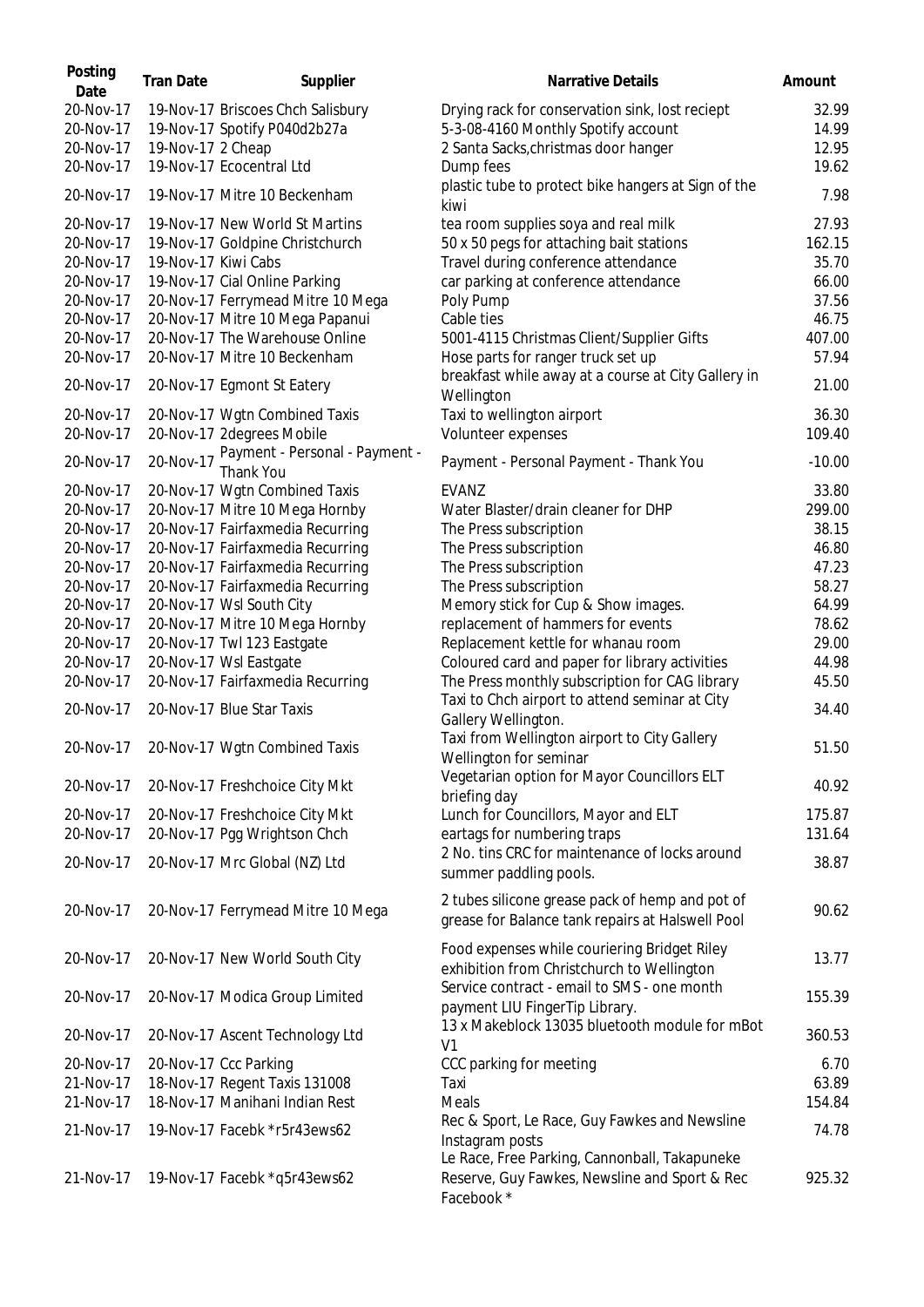| Posting<br>Date                     | <b>Tran Date</b>    | Supplier                                                                                          | <b>Narrative Details</b>                                                                                         | Amount                    |
|-------------------------------------|---------------------|---------------------------------------------------------------------------------------------------|------------------------------------------------------------------------------------------------------------------|---------------------------|
| 21-Nov-17                           |                     | 19-Nov-17 Jotform Inc.                                                                            | Monthly subscription for H&S statistics for 3WW,<br>Transport                                                    | 28.65                     |
| 21-Nov-17<br>21-Nov-17<br>21-Nov-17 |                     | 19-Nov-17 Georges Onbroadbeach<br>20-Nov-17 Wilson Parking<br>20-Nov-17 Engineering New Zealand   | Meals<br><b>Wilson Parking</b><br>1 x Engineering Membership                                                     | 380.32<br>8.60<br>598.00  |
| 21-Nov-17<br>21-Nov-17<br>21-Nov-17 |                     | 20-Nov-17 Egmont Commercial Lt M/O<br>20-Nov-17 Voyager Internet Ltd<br>20-Nov-17 Bunnings - 9482 | bags for potting on trees<br>SBHP webhosting<br>Irrigation supplies                                              | 178.80<br>34.44<br>115.80 |
| 21-Nov-17                           | 20-Nov-17 Lft Group |                                                                                                   | Service/Repair of Poolside 2way radio<br>SN#04010239                                                             | 36.68                     |
| 21-Nov-17<br>21-Nov-17<br>21-Nov-17 |                     | 20-Nov-17 Istana Malaysia Resnt<br>20-Nov-17 Voyager Internet Ltd<br>20-Nov-17 Fitnessgear4u      | Dinner NDF conference Wellington<br>Payment for Bulliten Alerting<br>Squat Buddies, strength bands and mini tube | 48.00<br>18.74<br>93.00   |
| 21-Nov-17                           |                     | 20-Nov-17 Lep Engineering Plastics                                                                | CCC Supplied Materials for Dummy Water<br>Connections                                                            | 1043.05                   |
| 21-Nov-17                           |                     | 20-Nov-17 Burger Revolution                                                                       | Food and drink expenses while in Auckland<br>packing artworks for freight to Christchurch                        | 19.00                     |
| 21-Nov-17                           |                     | 20-Nov-17 Bunnings - 9476                                                                         | Irrigation re, tools<br>Health and Safety - additional eye and ear                                               | 208.65                    |
| 21-Nov-17                           |                     | 20-Nov-17 Nz Safety Blackwoods                                                                    | protectors                                                                                                       | 16.46                     |
| 21-Nov-17                           |                     | 20-Nov-17 Nz Safety Blackwoods                                                                    | Health and Safety- PPEs for Housing Staff - eye<br>and ear protectors, hi-viz vests and hard hats                | 165.11                    |
| 21-Nov-17                           |                     | 20-Nov-17 My Massage Place Ltd                                                                    | Papanui-Innes Community Board Leadership Day<br>2017 held on 16 November 2017                                    | 600.00                    |
| 21-Nov-17                           |                     | 20-Nov-17 Arty Bees Books                                                                         | Library book                                                                                                     | 15.00                     |
| 21-Nov-17                           |                     | 21-Nov-17 Alert Taxis Limited                                                                     | Taxi from airport to Auckland CBD                                                                                | 84.70                     |
| 21-Nov-17                           |                     | 21-Nov-17 Mobil Aranui                                                                            | Fuel For Waterblaster - WO                                                                                       | 40.00                     |
| 21-Nov-17                           |                     | 21-Nov-17 Mitre 10 Mega Papanui                                                                   | Poly Pump                                                                                                        | 56.34                     |
| 21-Nov-17<br>21-Nov-17              |                     | 21-Nov-17 Wgtn Combined Taxis<br>21-Nov-17 Wgtn Combined Taxis                                    | Taxi - Wellington<br>Taxi - Wellington                                                                           | 35.80<br>39.80            |
| 21-Nov-17                           |                     | 21-Nov-17 Black Pearl Mail Ltd                                                                    | Subscription to digital signature service for email                                                              | 24.78                     |
| 21-Nov-17                           |                     | 21-Nov-17 Property Council Nz                                                                     | Registration for 4 pps PCNZ Women in<br>Construction event                                                       | 322.00                    |
| 21-Nov-17                           |                     | 21-Nov-17 Property Council Nz                                                                     | Registration for 4 pps PCNZ Women in<br>Construction event                                                       | 322.00                    |
| 21-Nov-17                           |                     | 21-Nov-17 Mitre 10 Beckenham                                                                      | Tape Measure, Bolt, Wing Nut - Bore Holes                                                                        | 15.46                     |
| 21-Nov-17                           | 21-Nov-17 Z Mana    |                                                                                                   | Riley travel expenses                                                                                            | 11.50                     |
| 21-Nov-17                           | 21-Nov-17 Site Safe |                                                                                                   | Site safe training                                                                                               | 603.75                    |
| 21-Nov-17                           |                     | 21-Nov-17 Repco Burnside 44                                                                       | jumper leads for events                                                                                          | 35.99                     |
| 21-Nov-17                           |                     | 21-Nov-17 Ccc Art Gallery Car Prk                                                                 | Parking                                                                                                          | 10.00                     |
| 21-Nov-17                           |                     | 21-Nov-17 New World Northwood                                                                     | Groynes milk 1 x 2lt 4 x long life                                                                               | 13.31                     |
| 21-Nov-17                           |                     | 21-Nov-17 Just Desserts                                                                           | Cake for the 2 year celebration at Te Hapua                                                                      | 100.00                    |
| 21-Nov-17                           |                     | 21-Nov-17 Placemakers Riccarton                                                                   | pva glue, drill set, nilfisk dust bags, sabersaw blades                                                          | 171.65                    |
| 21-Nov-17                           |                     | 21-Nov-17 Mitre 10 Beckenham                                                                      | 5m tape measure to replace one that broke                                                                        | 13.76                     |
| 21-Nov-17                           |                     | 21-Nov-17 Caltex Redwood                                                                          | Milk for Redwood Library staff room                                                                              | 3.90                      |
| 21-Nov-17                           |                     | 21-Nov-17 Ccc Parking                                                                             | Car parking for a all-day course at Civic                                                                        | 14.50                     |
| 21-Nov-17                           |                     | 21-Nov-17 Pak N Save Northlands                                                                   | Styx River Catchment Working Party Meeting held<br>on 22 November 2017 at Spencerville Hub.                      | 19.18                     |
| 21-Nov-17                           |                     | 21-Nov-17 Mighty Ape Limited                                                                      | Updating console games - PKL                                                                                     | 647.00                    |
| 21-Nov-17                           |                     | 21-Nov-17 Burwood Produce                                                                         | bird seed and shaving                                                                                            | 61.70                     |
| 21-Nov-17                           |                     | 21-Nov-17 Wsl Papanui                                                                             | Crepe paper for Xmas displays                                                                                    | 10.98                     |
| 22-Nov-17                           |                     | 19-Nov-17 Koi Restaurant                                                                          | Breakfast for conference attendees                                                                               | 133.44                    |
| 22-Nov-17                           |                     | 20-Nov-17 Wagamama Wellington                                                                     | lunch while away at course at city gallery<br>wellington                                                         | 22.50                     |
| 22-Nov-17                           |                     | 20-Nov-17 Eb New Zealand Geospa                                                                   | New Zealand Geospatial Research Conference<br>2017                                                               | 182.55                    |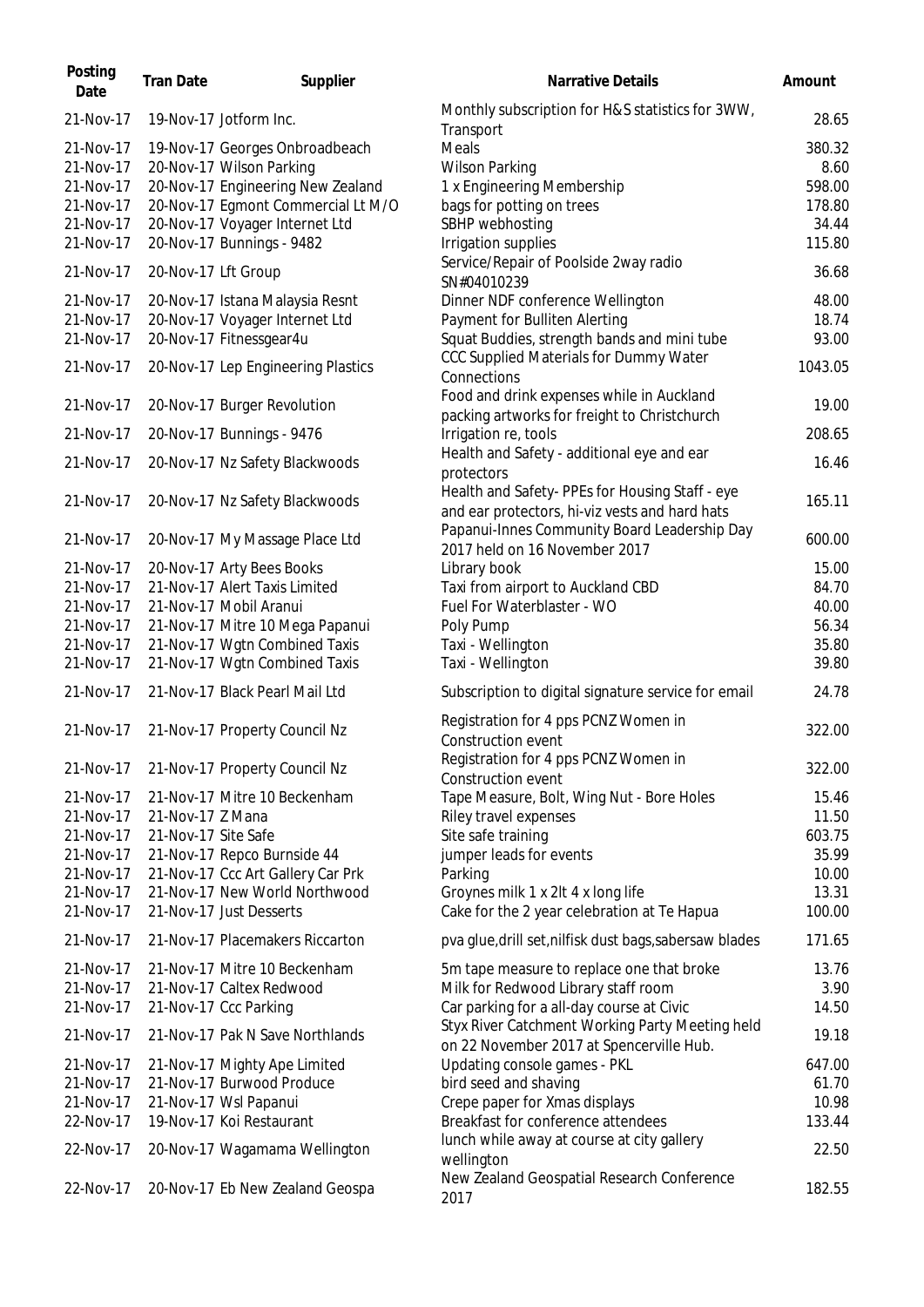| Posting<br>Date | <b>Tran Date</b> | Supplier                          | <b>Narrative Details</b>                                                                                 | Amount    |
|-----------------|------------------|-----------------------------------|----------------------------------------------------------------------------------------------------------|-----------|
| 22-Nov-17       |                  | 20-Nov-17 Eb Looking Away From    | Seminar on 'Looking away from the rear view<br>mirror - Climate change and its effects on New<br>Zealand | 79.87     |
| 22-Nov-17       |                  | 21-Nov-17 Advance Landscape       | Tree guards for volunteers                                                                               | 178.25    |
| 22-Nov-17       |                  | 21-Nov-17 Kevin Daly Mowers Ltd   | new blades for victa mower                                                                               | 80.00     |
| 22-Nov-17       |                  | 21-Nov-17 Nz Safety Blackwoods    | parts for eye wash station in yard                                                                       | 360.04    |
| 22-Nov-17       |                  | 21-Nov-17 Wilson Parking          | <b>Wilson Parking</b>                                                                                    | 8.60      |
| 22-Nov-17       |                  | 21-Nov-17 George Henry & Co Ltd   | <b>Workshop Supplies</b>                                                                                 | 449.34    |
| 22-Nov-17       |                  | 21-Nov-17 Gotham Cafe Chews Lane  | Meals                                                                                                    | 60.10     |
| 22-Nov-17       |                  | 21-Nov-17 Outsider Mountain Sprt  | <b>Boots</b>                                                                                             | 286.35    |
| 22-Nov-17       |                  | 21-Nov-17 Quest Ponsonby          | Riley travel expenses                                                                                    | 10.00     |
| 22-Nov-17       |                  | 21-Nov-17 Orphans Kitchen         | Riley travel expenses                                                                                    | 43.00     |
| 22-Nov-17       |                  | 21-Nov-17 Pita Pit Victoria St    | Dinner NDF conference Wellington                                                                         | 9.90      |
| 22-Nov-17       |                  | 21-Nov-17 Wilson Parking          | <b>Wilson Parking</b>                                                                                    | 8.60      |
| 22-Nov-17       |                  | 21-Nov-17 Relish Catering         | Lunch provided for EAG committee                                                                         | 186.99    |
| 22-Nov-17       |                  | 21-Nov-17 Cial Online Parking     | Airport parking                                                                                          | 18.00     |
| 22-Nov-17       |                  | 21-Nov-17 Business Fitness Nz     | ER webinar                                                                                               | 184.00    |
|                 |                  |                                   | Credit Voucher Engineering New Zealand -                                                                 |           |
| 22-Nov-17       |                  | 21-Nov-17 Engineering New Zealand | cancellation of course                                                                                   | $-575.00$ |
| 22-Nov-17       |                  | 21-Nov-17 Caltex Hornby           | Milk for staffroom                                                                                       | 8.20      |
|                 |                  |                                   | Various 25 and 32mm camlock and fitting for                                                              |           |
| 22-Nov-17       |                  | 21-Nov-17 Hcd Flow - Chch         | small submersible pump for summer pools                                                                  | 69.70     |
|                 |                  |                                   | 4 No. replacement leaf scope bags for paddling                                                           |           |
| 22-Nov-17       |                  | 21-Nov-17 Paramount Pools & Spas  | pools                                                                                                    | 83.30     |
| 22-Nov-17       |                  | 21-Nov-17 Vietnamese Pho          | Food and drink expenses while in Wellington<br>packing artworks for freight to Christchurch              | 14.00     |
| 22-Nov-17       |                  | 21-Nov-17 Nikau Gallery Cafe      | Food and drink expenses while in Wellington<br>packing artworks for freight to Christchurch              | 19.00     |
| 22-Nov-17       |                  | 21-Nov-17 Readylawn Industries    | ready lawn turf for around sprinklers on new bank                                                        | 200.00    |
| 22-Nov-17       |                  | 21-Nov-17 Nz Safety Blackwoods    | Safety Gear for new staff member                                                                         | 374.88    |
| 22-Nov-17       |                  | 21-Nov-17 Couplands Bakeries      | Styx River Catchment Working Party Meeting held<br>on 22 November 2017 at Spencerville Hub               | 22.46     |
| 22-Nov-17       |                  | 22-Nov-17 Divine Cakes Westfield  | 5001-4160 Divine Cake                                                                                    | 34.90     |
| 22-Nov-17       |                  | 22-Nov-17 Divine Cakes Westfield  | Error Repeat 5001-4160 Divine Cake -                                                                     | 34.90     |
| 22-Nov-17       |                  | 22-Nov-17 Divine Cakes Westfield  | Error Repeat Credited 5001-4160 Divine Cake -                                                            | $-34.90$  |
| 22-Nov-17       |                  | 22-Nov-17 Just Incredible         | Jacqueline Fahey opening                                                                                 | 10.80     |
| 22-Nov-17       |                  | 22-Nov-17 New World South City    | Jacqueline Fahey opening                                                                                 | 189.18    |
| 22-Nov-17       |                  | 22-Nov-17 Ferrymead Mitre 10 Mega | gloves and secauteurs for volunteer and school<br>grps at Charlesworth Reserve                           | 85.70     |
| 22-Nov-17       |                  | 22-Nov-17 Hutt & City Taxis       | Taxi whilst working at MBIE in Wellington.                                                               | 39.80     |
| 22-Nov-17       |                  | 22-Nov-17 Gold Band Taxis         | Taxi whilst working at MBIE in Wellington.                                                               | 39.80     |
| 22-Nov-17       |                  | 22-Nov-17 Countdown               | Graffiti Forum expenses                                                                                  | 21.75     |
| 22-Nov-17       |                  | 22-Nov-17 Happyhire               | Happy Hire hiring for Celebrate Bishopdale                                                               | 895.00    |
| 22-Nov-17       |                  | 22-Nov-17 Ccc Parking             | Parking for central city meeting                                                                         | 2.05      |
| 22-Nov-17       |                  | 22-Nov-17 Uoc Parking Meters      | Parking for central city meeting                                                                         | 3.5C      |
| 22-Nov-17       |                  | 22-Nov-17 West Plaza Hotel        | West Plaza Hotel - accom for EVANZ Conference                                                            | 1040.40   |
| 22-Nov-17       |                  | 22-Nov-17 Pak N Save Northlands   | Swim Nappies for resale                                                                                  | 395.57    |
| 22-Nov-17       |                  | 22-Nov-17 Fresh Choice Parklands  | Voucher to allow PK team to buy milk from local                                                          | 20.00     |
| 22-Nov-17       |                  | 22-Nov-17 Trademe Paynow          | supermarket.<br>Fencing                                                                                  | 92.00     |
| 22-Nov-17       |                  | 22-Nov-17 Trademe Paynow          | Fencing                                                                                                  | 165.00    |
| 22-Nov-17       |                  | 22-Nov-17 Briscoes Hornby         | Dishes for Staff room - Jellie Park                                                                      | 151.76    |
| 22-Nov-17       |                  | 22-Nov-17 Four Square Akaroa      | Catering Akaroa Service Centre                                                                           | 14.82     |
| 22-Nov-17       |                  | 22-Nov-17 Happyhire               | Portaloos for I Love New Brighton 2018                                                                   | 800.00    |
| 22-Nov-17       |                  | 22-Nov-17 Jaycar Pty Ltd          | ground loop isolator Rakana                                                                              | 12.90     |
| 22-Nov-17       |                  | 22-Nov-17 Anzor Fasteners Ltd     | insert nuts closer                                                                                       | 136.52    |
| 22-Nov-17       |                  | 22-Nov-17 Ccc Art Gallery Car Prk | Parking                                                                                                  | 12.00     |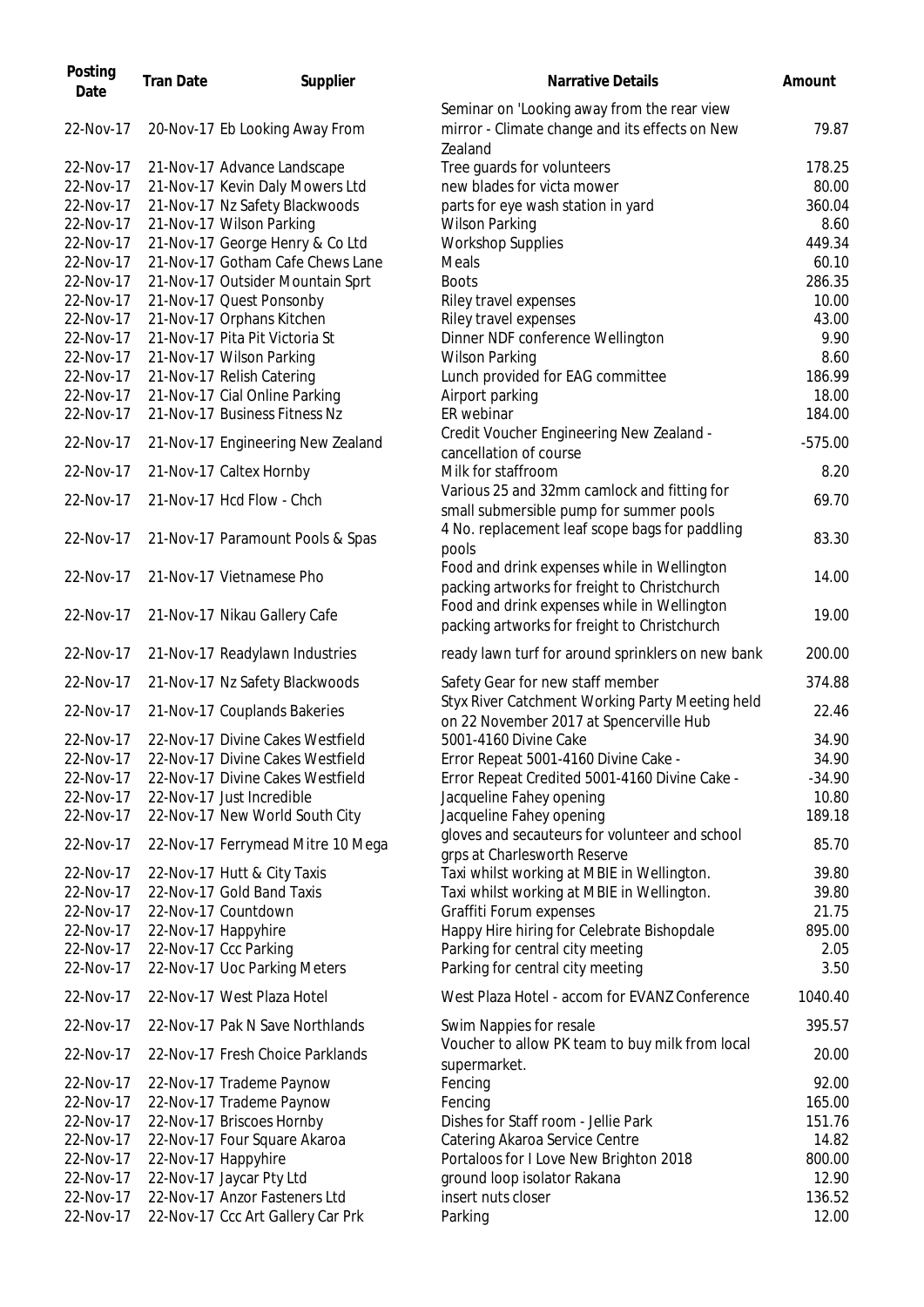| Posting<br>Date | <b>Tran Date</b>    | Supplier                            | <b>Narrative Details</b>                                                                       | Amount  |
|-----------------|---------------------|-------------------------------------|------------------------------------------------------------------------------------------------|---------|
| 22-Nov-17       |                     | 22-Nov-17 Photo & Video Interntnl   | 1 x power supply for LED lighting panel and 2 x<br>LED mounting brackets                       | 108.80  |
| 22-Nov-17       |                     | 22-Nov-17 Fresh Choice Parklands    | eggs for predator traps                                                                        | 25.47   |
| 22-Nov-17       |                     | 22-Nov-17 Twl 128 Hornby            | Soap Powder & 3 coffee mugs to replace broken<br>ones in Tourist Flat                          | 16.00   |
| 22-Nov-17       |                     | 22-Nov-17 W & R Jack Ltd            | dust extractor collection bags for workshop                                                    | 155.72  |
| 22-Nov-17       |                     | 22-Nov-17 Goldpine Christchurch     | New timber supplies for building box drains<br>7 tubes aqua knead and 1 Pack AAA batteries for | 767.92  |
| 22-Nov-17       |                     | 22-Nov-17 Ferrymead Mitre 10 Mega   | <b>Graham Condon Pool</b>                                                                      | 173.41  |
| 22-Nov-17       |                     | 22-Nov-17 The West End Express Ma   | Hui attendance - Community Arts Team                                                           | 10.40   |
| 22-Nov-17       |                     | 22-Nov-17 Xcm Group Limited         | x11 hi viz vests, embroidery and printing for stock<br>and x1 hi viz jacket                    | 464.09  |
| 22-Nov-17       |                     | 22-Nov-17 Vendella International    | Set of bunks and mattress                                                                      | 566.66  |
| 23-Nov-17       |                     | 20-Nov-17 Koi Restaurant            | Breakfast for conference attendees                                                             | 78.55   |
| 23-Nov-17       |                     | 20-Nov-17 Paypal *mckenzieglo       | Super Ergonomic Roll                                                                           | 55.00   |
| 23-Nov-17       |                     | 21-Nov-17 Fulcrumapp.Com            | <b>Technical Service</b>                                                                       | 17.58   |
| 23-Nov-17       |                     | 21-Nov-17 Burger King               | Riley travel expenses                                                                          | 6.95    |
| 23-Nov-17       |                     | 21-Nov-17 Vistapr*vistaprint.Com    | Community Board sign                                                                           | 167.96  |
|                 |                     |                                     | Lunch - London Royal Academy director and                                                      |         |
| 23-Nov-17       |                     | 21-Nov-17 Universo Brasserie A      | senior curator visiting gallery                                                                | 147.40  |
| 23-Nov-17       |                     | 21-Nov-17 Moo Moo The Wine Bar      | Coke during interval at conference                                                             | 4.55    |
| 23-Nov-17       |                     | 21-Nov-17 Red Steakhouse Pty L      | Dinner for conference attendees                                                                | 308.63  |
|                 |                     |                                     | Food and drink expenses while in Wellington                                                    |         |
| 23-Nov-17       | 21-Nov-17 Loretta   |                                     | packing artworks for freight to Christchurch                                                   | 31.68   |
| 23-Nov-17       |                     | 22-Nov-17 Wilson Parking            | <b>Wilson Parking</b>                                                                          | 6.60    |
| 23-Nov-17       |                     | 22-Nov-17 Federal Express Pacifi    | Customs clearance and freight for goods                                                        | 268.99  |
| 23-Nov-17       | 22-Nov-17 Foxglove  |                                     | Dinner whilst working at MBIE in Wellington                                                    | 43.00   |
| 23-Nov-17       |                     | 22-Nov-17 Accurate Instruments      | Measuring wheel for I and D Team.                                                              | 224.25  |
| 23-Nov-17       |                     | 22-Nov-17 Nz Safety Blackwoods      | Safety Equipment for Team members.                                                             | 247.71  |
|                 |                     |                                     | Draw prize as inducement for completing the                                                    |         |
| 23-Nov-17       |                     | 22-Nov-17 Westfield Gift Voucher    | Antarctic connectness survey being used as<br>baseline                                         | 100.00  |
| 23-Nov-17       |                     | 22-Nov-17 Gotham Cafe Chews Lane    | Meals                                                                                          | 61.50   |
| 23-Nov-17       |                     |                                     |                                                                                                |         |
|                 |                     | 22-Nov-17 Amalga Taxis 3-888-000    | Taxi - EVANZ                                                                                   | 62.30   |
| 23-Nov-17       |                     | 22-Nov-17 Sign Network Ltd          | <b>Festival Collateral</b>                                                                     | 58.40   |
| 23-Nov-17       |                     | 22-Nov-17 Sign Network Ltd          | <b>Board Promotional Material</b>                                                              | 227.07  |
| 23-Nov-17       |                     | 22-Nov-17 Sign Network Ltd          | <b>Board Promotional Material</b>                                                              | 1471.45 |
| 23-Nov-17       |                     | 22-Nov-17 Bunnings - 9482           | Plastic flexi bins for children's area at PK                                                   | 5.76    |
| 23-Nov-17       | 22-Nov-17 Perennial |                                     | Irrigation supplies<br>Catering - Akaroa Treated Wastewater Reuse                              | 255.30  |
| 23-Nov-17       |                     | 22-Nov-17 Relish Catering           | Options Working Party meeting - 20 November<br>2017                                            | 325.74  |
| 23-Nov-17       |                     | 22-Nov-17 Createsend.Com Ema        | Lancaster Park Deconstruction News - November<br>2017                                          | 8.79    |
| 23-Nov-17       |                     | 22-Nov-17 Createsend.Com Ema        | Swimsmart Newsletter - November 2017                                                           | 51.19   |
| 23-Nov-17       |                     | 22-Nov-17 Stihl Shop Northwood      | Groynes weedeater 1741 repairs                                                                 | 306.41  |
| 23-Nov-17       |                     | 22-Nov-17 Kiwi Eftpos & Pos Grp     | Till & Eftpos Rolls                                                                            | 92.00   |
| 23-Nov-17       |                     | 22-Nov-17 Bunnings - 9476           | Outdoor marine matting for new BBQ area                                                        | 119.33  |
| 23-Nov-17       |                     | 22-Nov-17 Stowers Containment Solut |                                                                                                | 268.11  |
|                 |                     |                                     | 2 x 120 Litre Wheelie bins for patio area                                                      |         |
| 23-Nov-17       |                     | 22-Nov-17 Kmart - Riccarton         | Christmas Decor for Pavilion 5-9-08-4401                                                       | 28.00   |
| 23-Nov-17       |                     | 22-Nov-17 Nz Safety Blackwoods      | Pocket eye washers - to keep in pocket when<br>spraying agrichemical. Safety precaution.       | 72.72   |
| 23-Nov-17       |                     | 22-Nov-17 Farmlands Co-Operative So | Agrichemical for weed control                                                                  | 283.50  |
| 23-Nov-17       |                     | 22-Nov-17 New World St Martins      | Head lamp for night work                                                                       | 25.99   |
| 23-Nov-17       |                     | 22-Nov-17 Vehicle Testing Nz        | Rego for trailer not recievied replacement rego                                                | 4.19    |
| 23-Nov-17       |                     | 22-Nov-17 Plumbing World #80        | 25mm PVC pipe and fittings for chlorine tank at<br>Scarborough pool                            | 27.28   |
| 23-Nov-17       |                     | 22-Nov-17 Stihl Shop Northwood      | <b>Plate Compactor Repairs</b>                                                                 | 469.80  |
| 23-Nov-17       | 22-Nov-17 Earnest   |                                     | Food and drink expenses while in Wellington<br>packing artworks for freight to Christchurch    | 17.50   |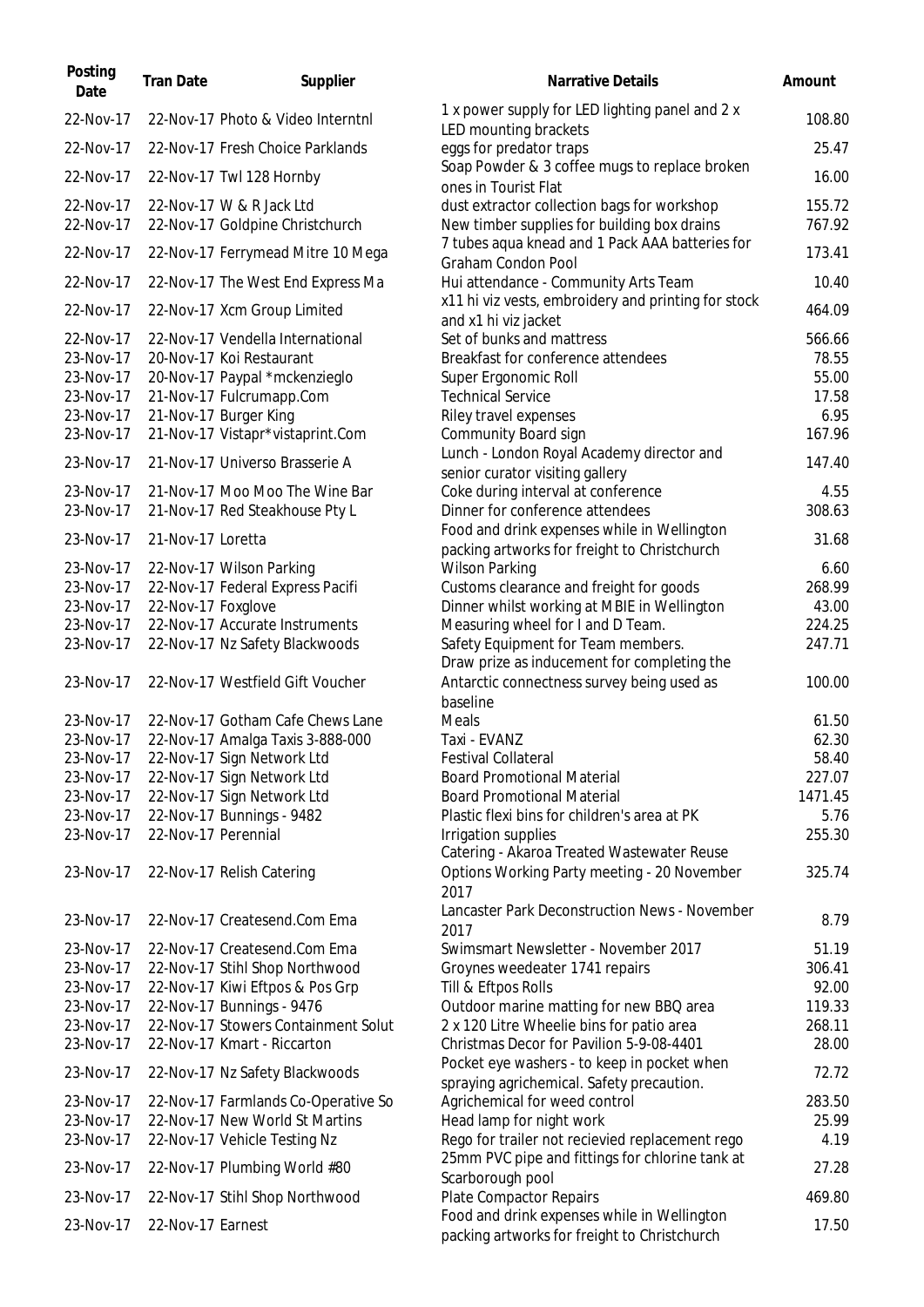| Posting<br>Date | <b>Tran Date</b>  | Supplier                            | <b>Narrative Details</b>                                                                    | Amount    |
|-----------------|-------------------|-------------------------------------|---------------------------------------------------------------------------------------------|-----------|
| 23-Nov-17       |                   | 22-Nov-17 Nikau Gallery Cafe        | Food and drink expenses while in Wellington<br>packing artworks for freight to Christchurch | 23.50     |
| 23-Nov-17       |                   | 22-Nov-17 Nz Safety Blackwoods      | Filters for nuisance investigations                                                         | 57.62     |
| 23-Nov-17       |                   | 22-Nov-17 Ferry Road Vet            | Dog caught in CCC dog trap - checking historic<br>injury                                    | 46.00     |
| 23-Nov-17       |                   | 22-Nov-17 Hynds Pipe Systems Limite | stop valves for cut lines                                                                   | 35.03     |
| 23-Nov-17       |                   | 22-Nov-17 Nz Safety Blackwoods      | Replacement boots for Avi modi                                                              | 171.83    |
| 23-Nov-17       |                   | 22-Nov-17 The Service Company Ltd C | <b>Cleaning products for Coastal Rangers</b>                                                | 229.99    |
| 23-Nov-17       |                   | 23-Nov-17 Spotlight Stores NZ Ltd   | 5001-4325 Christmas Brand Activation                                                        | 82.96     |
| 23-Nov-17       |                   | 23-Nov-17 Southern Woods Nursery    | Plant guards and weed mats for volunteer<br>plantings                                       | 74.75     |
| 23-Nov-17       |                   | 23-Nov-17 Father Rabbit Ltd         | Goods for resale                                                                            | 222.82    |
| 23-Nov-17       |                   | 23-Nov-17 Mojo Gallery              | <b>Breakfast Auckland Art Gallery</b>                                                       | 11.40     |
| 23-Nov-17       | 23-Nov-17 Skybus  |                                     | Bus to Auckland Airport from City following<br>sponsor meetings and AAG event               | 18.00     |
| 23-Nov-17       |                   | 23-Nov-17 Twl 220 Riccarton         | Catering for Burnside Park BBQ opening                                                      | 63.20     |
| 23-Nov-17       |                   | 23-Nov-17 New World Fendalton       | Catering for Burnside Park BBQ opening                                                      | 79.92     |
| 23-Nov-17       |                   | 23-Nov-17 Jaycar Pty Ltd            | Tech equipment for Closer AV                                                                | 87.40     |
| 23-Nov-17       |                   | 23-Nov-17 Rubber Monkey Sales       | Credit Voucher Rubber Monkey Sales. Battery<br>pack unavailable                             | $-157.26$ |
| 23-Nov-17       |                   | 23-Nov-17 Wsl Papanui               | Site map for children's day A1 size                                                         | 7.50      |
| 23-Nov-17       |                   | 23-Nov-17 Parsley And Sage          | Linwood Central Heathcote Community Board<br>meeting catering 22 November 2017              | 196.94    |
| 23-Nov-17       |                   | 23-Nov-17 Briscoes Riccarton        | Electric Jugs & Toasters for amenities blocks                                               | 419.96    |
| 23-Nov-17       |                   | 23-Nov-17 New World Fendalton       | Water and refreshments for Apprentices<br><b>Graduation Ceremony</b>                        | 39.48     |
| 23-Nov-17       |                   | 23-Nov-17 Gold Band Taxis           | Taxi CH Airport to place of residence on return<br>from conference                          | 26.80     |
| 23-Nov-17       |                   | 23-Nov-17 Mitre 10 Mega Hornby      | HQP Quarry face weed spraying materials                                                     | 41.79     |
| 24-Nov-17       |                   | 22-Nov-17 Universo Brasserie A      | Lunch during the installation of Fahey's exhibition                                         | 239.90    |
| 24-Nov-17       |                   | 22-Nov-17 Fresh Bites               | Dinner for National Digital Forum attendees                                                 | 50.30     |
| 24-Nov-17       |                   | 22-Nov-17 Gm Cabs Pty Ltd           | Taxi                                                                                        | 104.95    |
| 24-Nov-17       | 22-Nov-17 Loretta |                                     | Food and drink expenses while in Wellington<br>packing artworks for freight to Christchurch | 21.30     |
| 24-Nov-17       |                   | 23-Nov-17 South Hort                | Mulch for Ernle Clark Reserve volunteers                                                    | 45.90     |
| 24-Nov-17       |                   | 23-Nov-17 Amalga Taxis 3-888-000    | Taxi whilst working at MBIE in Wellington.                                                  | 56.80     |
| 24-Nov-17       |                   | 23-Nov-17 Hcd Flow - Chch           | Hose Reel                                                                                   | 327.20    |
| 24-Nov-17       |                   | 23-Nov-17 Gilt Edge Sydenham        | Carpet edging for Rachael Rakena exhibition                                                 | 71.41     |
| 24-Nov-17       |                   | 23-Nov-17 Blacks Fasteners Lt       | Drill Bits and Metal Anchor Pins                                                            | 58.65     |
| 24-Nov-17       |                   | 23-Nov-17 Createsend.Com Ema        | Central City transport update 23 November 2017                                              | 8.26      |
| 24-Nov-17       |                   | 23-Nov-17 Createsend.Com Ema        | Halswell Skate e-newsletter                                                                 | 11.52     |
| 24-Nov-17       |                   | 23-Nov-17 Kmart - Shirley           | file box for temp worker                                                                    | 6.00      |
| 24-Nov-17       |                   | 23-Nov-17 Supasport Wholesale Ltd   | Big bags for aqua dumbbells going to Waltham                                                | 89.70     |
| 24-Nov-17       |                   | 23-Nov-17 The Service Company Ltd C | Red Dog Chemical for Poolside                                                               | 130.31    |
| 24-Nov-17       |                   | 23-Nov-17 The Service Company Ltd C | Laundry Detergent                                                                           | 261.05    |
| 24-Nov-17       |                   | 23-Nov-17 Nz Safety Blackwoods      | <b>PPE</b>                                                                                  | 103.38    |
| 24-Nov-17       |                   | 23-Nov-17 Wilson Parking            | Parking for training workshop<br>USB Cable for charging phone - urgently required           | 7.10      |
| 24-Nov-17       |                   | 23-Nov-17 Life Pharmacy Wilkinsons  | while out of town                                                                           | 52.98     |
| 24-Nov-17       |                   | 23-Nov-17 Bunnings - 9476           | Sprinklers, stakes and netting, ties, edgeing panels                                        | 434.02    |
| 24-Nov-17       |                   | 23-Nov-17 Protec Solutions          | Wristbands for Xmas                                                                         | 471.50    |
| 24-Nov-17       |                   | 23-Nov-17 Bp Connect Marshlands     | milk for morning teas                                                                       | 7.98      |
| 24-Nov-17       |                   | 23-Nov-17 Bunnings - 9482           | Fast crete for signs Bot Lake                                                               | 25.44     |
| 24-Nov-17       |                   | 23-Nov-17 Ross Galt Lock & Key      | Split rings security key blank                                                              | 53.00     |
| 24-Nov-17       |                   | 24-Nov-17 Placemakers Riccarton     | Grease for chipper and trailer                                                              | 45.87     |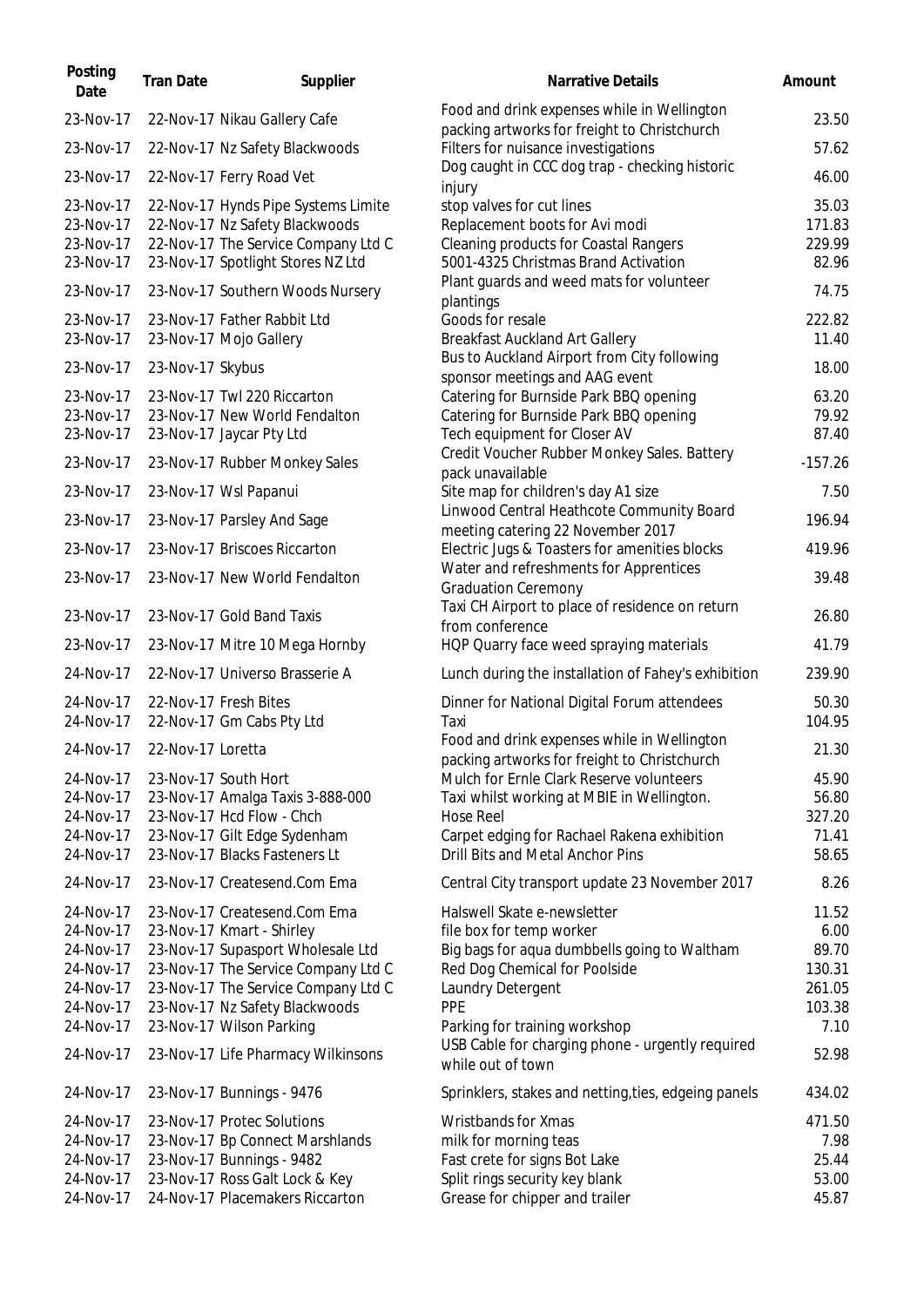| Posting<br>Date        | <b>Tran Date</b> | Supplier                                                         | Narrative Details                                                                      | Amount          |
|------------------------|------------------|------------------------------------------------------------------|----------------------------------------------------------------------------------------|-----------------|
| 24-Nov-17              |                  | 24-Nov-17 Burwood Produce                                        | Pea straw for Carradale Drainage Reserve<br>volunteers                                 | 60.00           |
| 24-Nov-17              |                  | 24-Nov-17 Placemakers Riccarton                                  | Stain for seats in Sumner                                                              | 63.81           |
| 24-Nov-17              |                  | 24-Nov-17 Raeward Fresh Harewood                                 | Catering for Burnside Park BBQ opening                                                 | 12.00           |
| 24-Nov-17              |                  | 24-Nov-17 Battery Masta Ltd                                      | H & S Consumables                                                                      | 43.80           |
| 24-Nov-17              |                  | 24-Nov-17 Ccc Parking                                            | Parking for central city meeting                                                       | 3.60            |
| 24-Nov-17              |                  | 24-Nov-17 Green Cabs Ltd                                         | Taxi from WLG Airport to LGSPG meeting                                                 | 58.00           |
| 24-Nov-17              |                  | 24-Nov-17 Rubber Monkey Sales                                    | 3.5mm Adapter for Closer Dutch Funeral I-Pad<br>audio                                  | 10.85           |
| 24-Nov-17              |                  | 24-Nov-17 Jaycar Pty Ltd                                         | Adaptors for Closer AV                                                                 | 17.80           |
| 24-Nov-17              |                  | 24-Nov-17 Metro Card Online                                      | Walk and Talk needed for supervisor for walks                                          | 20.00           |
| 24-Nov-17              |                  | 24-Nov-17 Mitre 10 Mega Papanui                                  | Spray paint for Children's Coreflutes                                                  | 23.96           |
| 24-Nov-17              |                  | 24-Nov-17 Mitre 10 Mega Papanui                                  | Spray paint for Children's day designs                                                 | 35.94           |
| 24-Nov-17              |                  | 24-Nov-17 Adgraphix Ltd                                          | Children's day Stencil                                                                 | 189.75          |
| 24-Nov-17              |                  | 24-Nov-17 Trowel Trades Chch                                     | masking tape and film Shelton                                                          | 152.12          |
| 24-Nov-17              |                  | 24-Nov-17 Shirley Service Centre                                 | Parking Vouchers                                                                       | 31.00           |
| 24-Nov-17              |                  | 24-Nov-17 Twl 175 South City                                     | framing materials, Moore exhibition                                                    | 9.00            |
| 24-Nov-17              |                  | 24-Nov-17 The Drawing Room Limite                                | framing tape, Moore exhibition                                                         | 18.99           |
| 24-Nov-17              |                  | 24-Nov-17 Papanui Service Centre                                 | Parking Vouchers for Civic                                                             | 93.00           |
| 24-Nov-17              |                  | 24-Nov-17 Mitre 10 Mega Hornby                                   | tap keys for using council taps                                                        | 10.18           |
| 24-Nov-17              |                  | 24-Nov-17 Global Survey Ltd                                      | screen protector for Leica controller                                                  | 28.75           |
| 24-Nov-17              |                  | 24-Nov-17 Flowers On Cashmere                                    | To decorate the Arts Centre/Great Hall as<br>appropriate for Civic Awards presentation | 220.00          |
|                        |                  |                                                                  | ceremony.<br>To decorate venue as appropriate for graduation                           |                 |
| 24-Nov-17              |                  | 24-Nov-17 Flowers On Cashmere                                    | ceremony.                                                                              | 300.00          |
| 24-Nov-17              |                  | 24-Nov-17 Freshchoice Barrington<br>24-Nov-17 Mitre 10 Beckenham | kitchen supplies                                                                       | 15.49           |
| 24-Nov-17              |                  |                                                                  | maintenance items electrical tape etc                                                  | 67.61           |
| 24-Nov-17              |                  | 24-Nov-17 Briscoes Chch Salisbury                                | microwave/toastie machine No 4. riccarton ave<br>staff room                            | 243.08          |
| 24-Nov-17              |                  | 24-Nov-17 Pak N Save Hornby                                      | Milk for staffroom                                                                     | 4.55            |
| 24-Nov-17              | 24-Nov-17 Branz  |                                                                  | <b>BRANZ</b> - Keeping Water Out                                                       | 184.00          |
| 24-Nov-17              |                  | 24-Nov-17 The Rockpool                                           | farewell function                                                                      | 160.00          |
| 24-Nov-17              |                  | 24-Nov-17 Mighty Ape Limited                                     | Swim Nappies for Summer - Mighty Ape has best<br>price                                 | 912.76          |
| 24-Nov-17              |                  | 24-Nov-17 Papanui Service Centre                                 | 3 x Parking coupon books for Staff Parking                                             | 93.00           |
| 24-Nov-17              |                  | 24-Nov-17 Wsl Riccarton                                          | summertimes launch goody bags                                                          | 38.94           |
| 24-Nov-17              |                  | 24-Nov-17 Pakn Save Rangiora                                     | Grocery items for re sale in the shop                                                  | 66.98           |
| 24-Nov-17              |                  | 24-Nov-17 Twl 123 Eastgate                                       | Mini whiteboard and gloves for shelves.<br>Airport Parking - Chch. To attend training  | 8.50            |
| 27-Nov-17              |                  | 21-Nov-17 Christchurch Airport                                   | conference in Auckland                                                                 | 25.00           |
| 27-Nov-17              |                  | 21-Nov-17 Christchurch Airport                                   | <b>Airport Parking</b>                                                                 | 25.00           |
| 27-Nov-17              |                  | 22-Nov-17 Christchurch Airport                                   | Two nights/three days Long term Parking                                                | 75.00           |
| 27-Nov-17              |                  | 22-Nov-17 Koi Restaurant                                         | Meals                                                                                  | 135.89          |
| 27-Nov-17              |                  | 22-Nov-17 Paypal *aaanz                                          | CAG 2018 annual membership to AAANZ                                                    | 566.69          |
| 27-Nov-17              |                  | 22-Nov-17 Daveben Holdings Pty                                   | Conference Working Session coffee                                                      | 11.79           |
| 27-Nov-17              |                  | 22-Nov-17 Christchurch Airport                                   | Christchurch Airport Parking                                                           | 25.00           |
| 27-Nov-17              |                  | 23-Nov-17 Sprout Social                                          | 5001-4342 SM Monthly Posting Platform<br>50164120 Unleash event - Chamber of           | 87.88           |
| 27-Nov-17              |                  | 23-Nov-17 Paypal *buy1give1pt                                    | Commerce 8/12/2017                                                                     | 198.00          |
| 27-Nov-17              |                  | 23-Nov-17 Staybridge Suites                                      | Riley travel expenses                                                                  | 17.88           |
| 27-Nov-17              |                  | 23-Nov-17 Australian Fitness N                                   | Australian Fitness network subscription                                                | 340.03          |
| 27-Nov-17              |                  | 23-Nov-17 Christchurch Airport                                   | Parking Chch airport                                                                   | 25.00           |
| 27-Nov-17              |                  | 23-Nov-17 Google *getgo Inc                                      | LastPass Premium (LastPass Password Manager)                                           | 37.99           |
| 27-Nov-17              |                  | 24-Nov-17 Harvey Norman Stores                                   | <b>Tablets Maintenance</b>                                                             | 906.00          |
| 27-Nov-17              |                  | 24-Nov-17 Apple NZ Gcs                                           | Cartomobile app for Park Ranger iPad through<br>iTunes                                 | 119.99          |
| 27-Nov-17<br>27-Nov-17 |                  | 24-Nov-17 Fosters Outdoor Power<br>24-Nov-17 Couplands Bakeries  | Chainsaw maintenance<br>Catering for Burnside Park BBQ opening                         | 334.02<br>11.09 |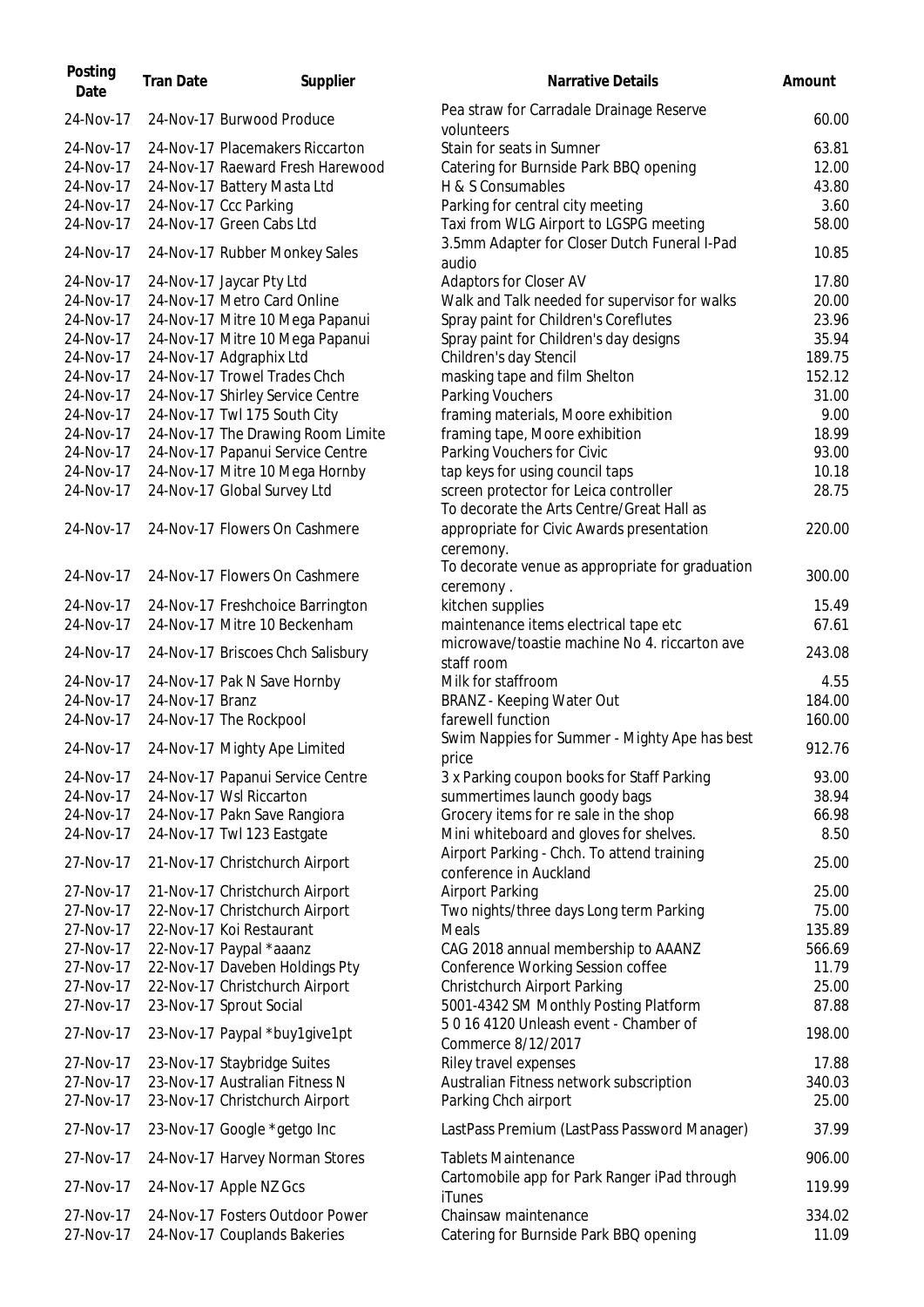| Posting<br>Date        | <b>Tran Date</b>   | Supplier                                                      | Narrative Details                                                                             | Amount        |
|------------------------|--------------------|---------------------------------------------------------------|-----------------------------------------------------------------------------------------------|---------------|
| 27-Nov-17<br>27-Nov-17 |                    | 24-Nov-17 Westmeat Christchurch<br>24-Nov-17 Wilson Parking   | Catering for Burnside Park BBQ opening<br>Parking for central city meetings                   | 98.00<br>7.10 |
| 27-Nov-17              |                    | 24-Nov-17 Christchurch Airport                                | Car parking (6am - 8pm) at Christchurch Airport<br>for travel to LGSPG meeting in Wellington. | 32.00         |
| 27-Nov-17              |                    | 24-Nov-17 P B Tech Online 095269200                           | Headphone equipment for Closer AV<br>presentations                                            | 571.71        |
| 27-Nov-17              |                    | 24-Nov-17 Sainsburys S/Mkts                                   | Riley travel expenses                                                                         | 82.63         |
| 27-Nov-17              |                    | 24-Nov-17 Createsend.Com Ema                                  | Heathcote River flood mitigation options<br>approved                                          | 14.23         |
| 27-Nov-17              |                    | 24-Nov-17 Createsend.Com Ema                                  | Newsline 24/11/2017                                                                           | 49.39         |
| 27-Nov-17              |                    | 24-Nov-17 Createsend.Com Ema                                  | Art Gallery Newsletter                                                                        | 145.99        |
| 27-Nov-17              |                    | 24-Nov-17 Red Cafe Halswell                                   | Refreshment for conversation with potential<br>partner                                        | 9.60          |
| 27-Nov-17              |                    | 24-Nov-17 Canterbury Off Furniture                            | 6x replacement knobs for Te Hapua Whiteboards                                                 | 62.10         |
| 27-Nov-17              |                    | 24-Nov-17 Jaycar Pty Ltd                                      | Hdmi cables                                                                                   | 28.00         |
| 27-Nov-17              |                    | 24-Nov-17 Bunnings - 9476                                     | Gear for Sect D.                                                                              | 141.75        |
| 27-Nov-17              |                    | 24-Nov-17 Christchurch Airport                                | Parking Chch airport                                                                          | 25.00         |
| 27-Nov-17              |                    | 24-Nov-17 Wilson Parking                                      | Parking for training workshop                                                                 | 7.10          |
| 27-Nov-17              |                    | 24-Nov-17 Bunnings - 9476                                     | fixings for framing, Moore exhibition                                                         | 21.46         |
| 27-Nov-17              |                    | 24-Nov-17 Advance Fitness                                     | Purchase of fitness equipment for Jellie Park Gym                                             | 163.92        |
| 27-Nov-17              |                    | 24-Nov-17 Mainland Fasteners Ltd                              | panel pins, jet screws, tape measure, washers, for<br>workshop                                | 271.11        |
| 27-Nov-17              |                    | 24-Nov-17 Nz Safety Blackwoods                                | sunhat                                                                                        | 14.98         |
| 27-Nov-17              |                    | 24-Nov-17 Paknsave Moorhouse                                  | paper towels for survey vehicles                                                              | 30.23         |
| 27-Nov-17              |                    | 24-Nov-17 Anderson & Hill                                     | springs for MMP trampoline                                                                    | 115.20        |
| 27-Nov-17              |                    | 24-Nov-17 Bunnings - 9476                                     | irrigation parts                                                                              | 126.07        |
| 27-Nov-17              |                    | 24-Nov-17 Cyclone Cycles & Mowers L                           | mower repairs                                                                                 | 154.90        |
| 27-Nov-17              |                    | 24-Nov-17 Bunnings - 9476                                     | Tools for plant repairs by staff onsite plus hose<br>fittings, bungs, washer, cable ties      | 197.73        |
| 27-Nov-17              |                    | 24-Nov-17 Apple NZ 2                                          | ITTI Apple iPad Pro Refurbed for Elected Members<br>Council Support area                      | 1099.00       |
| 27-Nov-17              |                    | 24-Nov-17 Para Rubber Christchur                              | Bungee cord for Untitled exhibition                                                           | 60.00         |
| 27-Nov-17              |                    | 24-Nov-17 Kmart - Riccarton                                   | summertimes launch goody bags                                                                 | 87.00         |
| 27-Nov-17              |                    | 24-Nov-17 Bunnings - 9482                                     | Meths - Cleaning Floor                                                                        | 87.16         |
| 27-Nov-17              |                    | 24-Nov-17 Windsor Gallery                                     | Framed Lyttelton photo presented to Chinare by                                                | 128.35        |
|                        |                    |                                                               | Deputy Mayor 26 Nov                                                                           |               |
| 27-Nov-17              |                    | 24-Nov-17 Skr*abebooks 466vox                                 | Library book                                                                                  | 121.75        |
| 27-Nov-17              |                    | 24-Nov-17 Bianca Lorenne Ltd                                  | Giftware for resale in B G V C Giftshop                                                       | 268.32        |
| 27-Nov-17              |                    | 24-Nov-17 Pizza Hut - 762                                     | Pizza Hut - Volunteer Costs for Hoon Hay Fiesta                                               | 66.00         |
| 27-Nov-17              |                    | 25-Nov-17 Just Incredible                                     | Display material for Xmas                                                                     | 5.98<br>40.41 |
| 27-Nov-17<br>27-Nov-17 |                    | 25-Nov-17 Sainsburys S/Mkts<br>25-Nov-17 Amazon Mktplace Pmts | Riley travel expenses<br>Book purchased - Fusion: The Psychology of                           | 45.93         |
| 27-Nov-17              |                    | 25-Nov-17 Hurricanes Surfers                                  | Teams<br>Meals - confernece Gold Coast                                                        | 63.68         |
| 27-Nov-17              | 25-Nov-17 Briscoes |                                                               | Linwood Central Heathcote Community Board<br>cups and plates Nov 2017                         | 150.80        |
| 27-Nov-17              |                    | 25-Nov-17 Countdown                                           | Items for First Aid kit - Panadol and Band-aid                                                | 7.69          |
| 27-Nov-17              |                    | 25-Nov-17 Smiths Bookshop                                     | Library book                                                                                  | 8.00          |
| 27-Nov-17              |                    | 26-Nov-17 Briscoes Northlands                                 | <b>FLASKS</b>                                                                                 | 59.98         |
| 27-Nov-17              |                    | 26-Nov-17 Twl 123 Eastgate                                    | Wash tub and containers for lab                                                               | 30.00         |
| 27-Nov-17              |                    | 26-Nov-17 Ecocentral Ltd                                      | dump fees                                                                                     | 14.72         |
| 27-Nov-17              | 26-Nov-17 Briscoes |                                                               | Linwood Central Heathcote Community Board<br>cups and plates Nov 2017                         | 16.20         |
| 27-Nov-17              |                    | 27-Nov-17 Twl 120 Northlands                                  | kitchen items                                                                                 | 54.10         |
| 27-Nov-17              |                    | 27-Nov-17 Uoc Parking Meters                                  | Parking at University of Canterbury while working<br>on Bulletin B.190 for the Gallery.       | 9.50          |